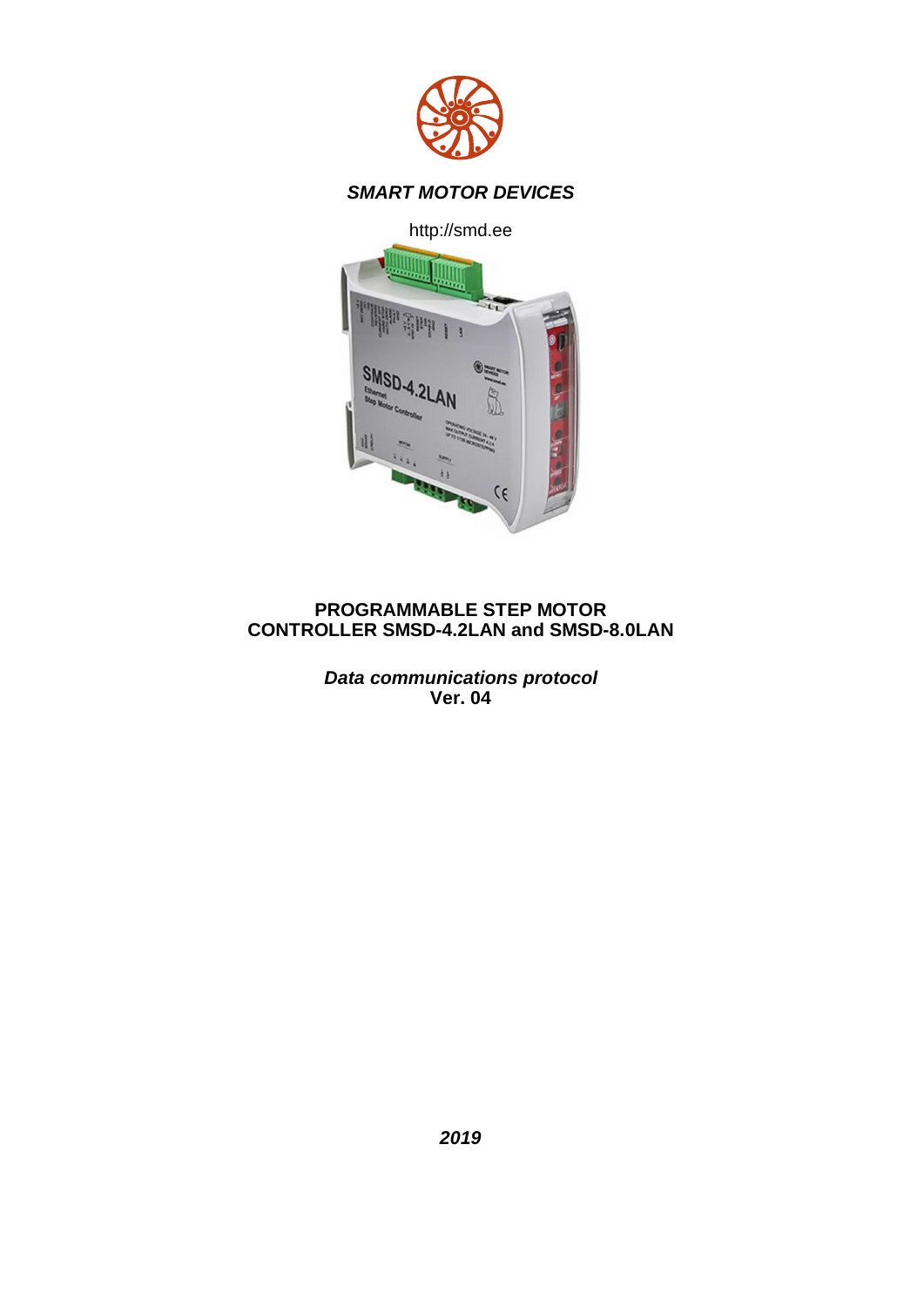| 4.3.1 Beginning of data transmission and data transmission command     |  |
|------------------------------------------------------------------------|--|
|                                                                        |  |
|                                                                        |  |
| 4.3.4 Data transmission command CODE_CMD_POWERSTEP01_W_MEM0MEM3 - 11 - |  |
| 4.3.5 Data transmission command CODE_CMD_POWERSTEP01_R_MEM0MEM3- 12 -  |  |
|                                                                        |  |
|                                                                        |  |
| 4.3.8 Data transmission command CODE_CMD_ PASSWORD_SET  15 -           |  |
|                                                                        |  |
|                                                                        |  |
|                                                                        |  |
|                                                                        |  |
|                                                                        |  |
|                                                                        |  |
|                                                                        |  |
|                                                                        |  |
|                                                                        |  |
| 6.3 Executing command CMD_PowerSTEP01_STATUS_IN_EVENT  22 -            |  |
|                                                                        |  |
|                                                                        |  |
|                                                                        |  |
| 6.7 Executing command CMD_PowerSTEP01_SET_MAX_SPEED 27 -               |  |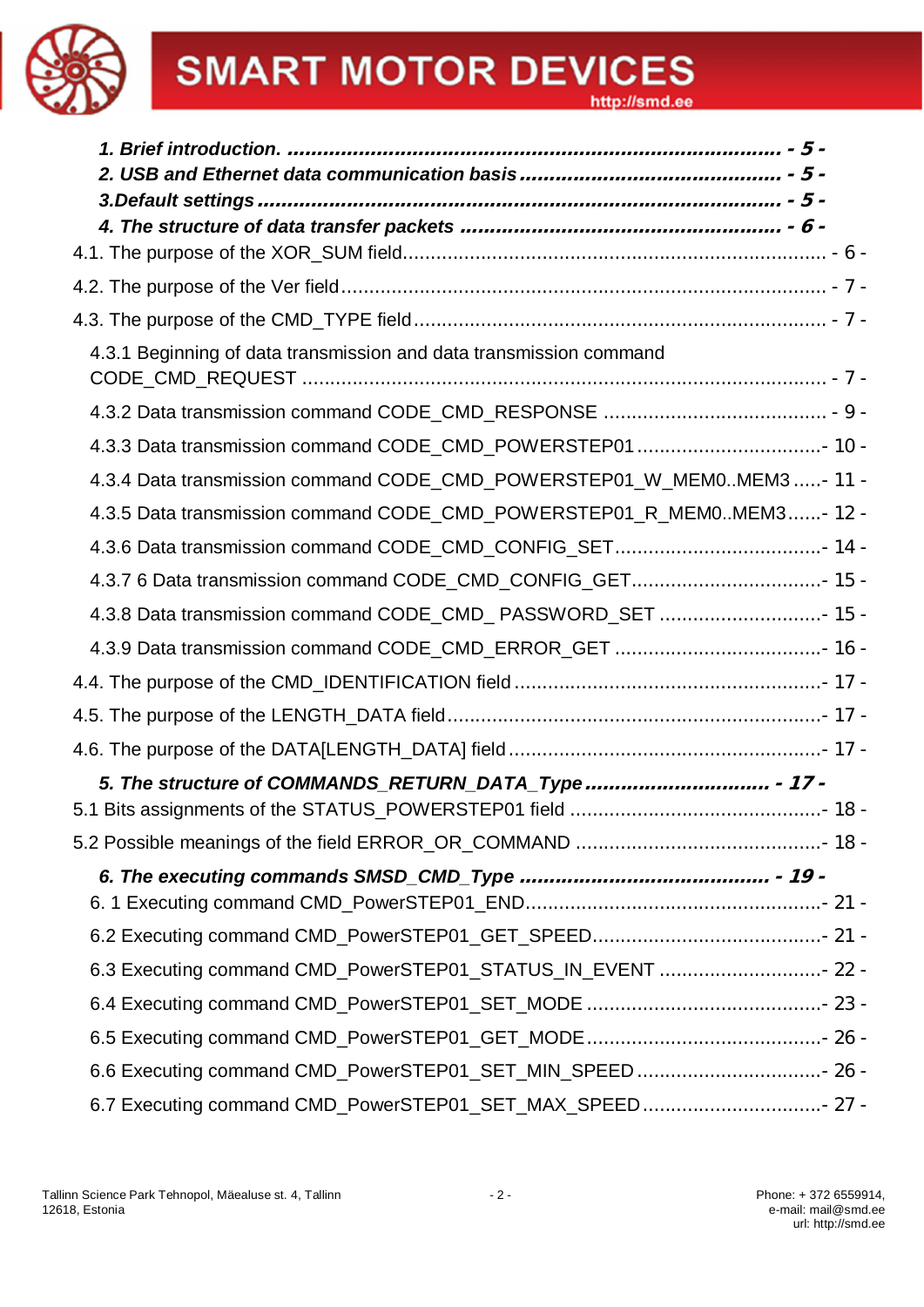6.8 Executing command CMD\_PowerSTEP01\_SET\_ACC ............................................. - 27 -

| 6.10 Executing command CMD_PowerSTEP01_SET_FS_SPEED 28 -        |  |
|-----------------------------------------------------------------|--|
| 6.11 Executing command CMD_PowerSTEP01_SET_MASK_EVENT  28 -     |  |
| 6.12 Executing command CMD_PowerSTEP01_GET_ABS_POS  29 -        |  |
|                                                                 |  |
| 6.14 Executing command CMD_PowerSTEP01_GET_STATUS_AND_CLR  30 - |  |
|                                                                 |  |
|                                                                 |  |
|                                                                 |  |
|                                                                 |  |
|                                                                 |  |
|                                                                 |  |
|                                                                 |  |
|                                                                 |  |
|                                                                 |  |
|                                                                 |  |
| 6.25 Executing command CMD_PowerSTEP01_SCAN_LABEL_F  34 -       |  |
| 6.26 Executing command CMD_PowerSTEP01_SCAN_LABEL_R  34 -       |  |
|                                                                 |  |
|                                                                 |  |
|                                                                 |  |
|                                                                 |  |
| 6.31 Executing command CMD_PowerSTEP01_RESET_POWERSTEP01 36 -   |  |
|                                                                 |  |
|                                                                 |  |
|                                                                 |  |
|                                                                 |  |
|                                                                 |  |
|                                                                 |  |
|                                                                 |  |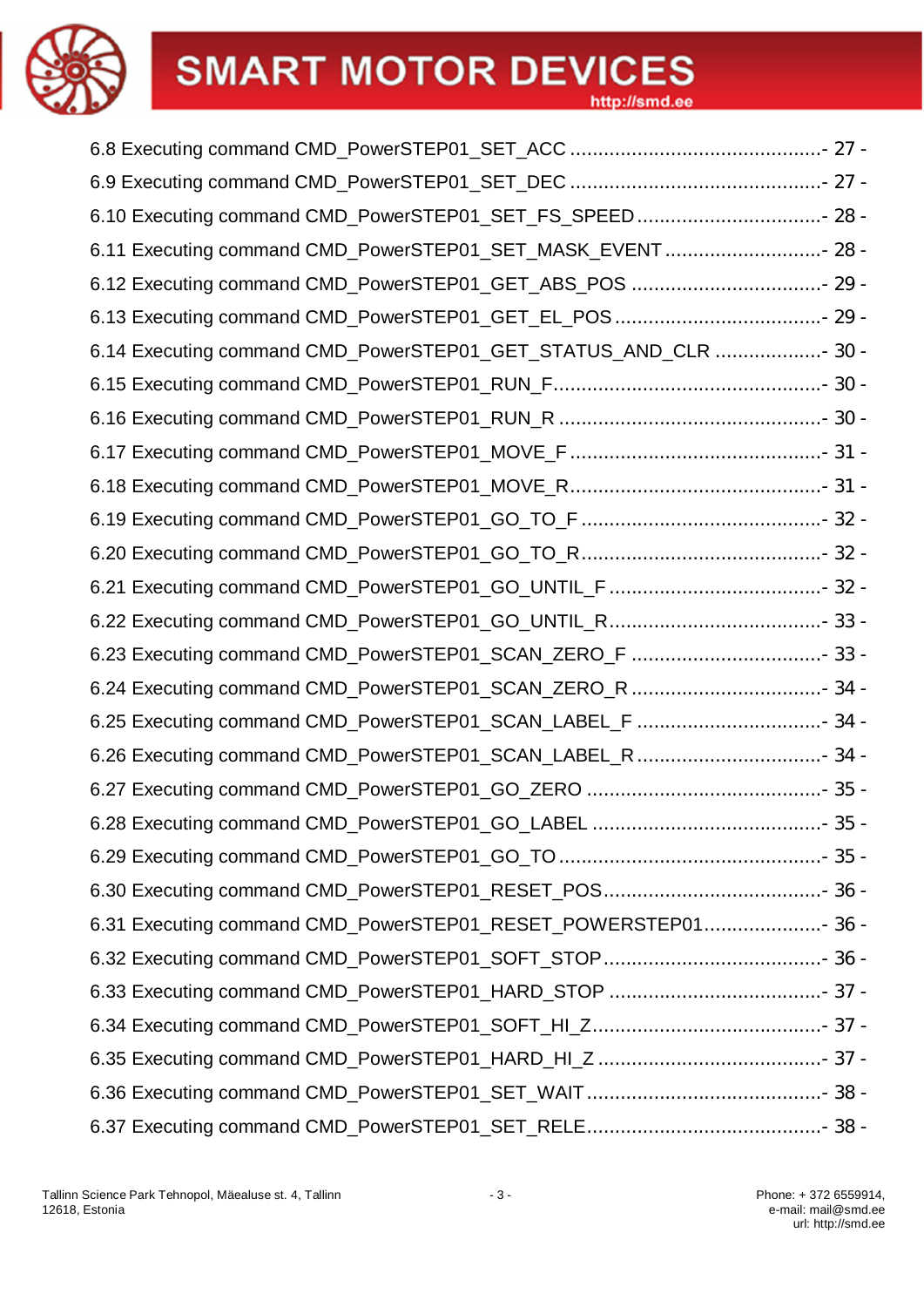

| 6.42 Executing command CMD_PowerSTEP01_GOTO_PROGRAM 40 -             |  |
|----------------------------------------------------------------------|--|
| 6.43 Executing command CMD_PowerSTEP01_GOTO_PROGRAM_IF_IN0 40 -      |  |
| 6.44 Executing command CMD_PowerSTEP01_GOTO_PROGRAM_IF_IN1 41 -      |  |
| 6.45 Executing command CMD_PowerSTEP01_LOOP_PROGRAM  42 -            |  |
| 6.46 Executing command CMD_PowerSTEP01_CALL_PROGRAM  42 -            |  |
| 6.47 Executing command CMD_PowerSTEP01_RETURN_PROGRAM 43 -           |  |
| 6.48 Executing command CMD_PowerSTEP01_START_PROGRAM_MEM0  43 -      |  |
| 6.49 Executing command CMD_PowerSTEP01_STOP_PROGRAM_MEM  44 -        |  |
|                                                                      |  |
|                                                                      |  |
| 6.52 Executing command CMD_PowerSTEP01_GET_MIN_SPEED 44 -            |  |
| 6.53 Executing command CMD_PowerSTEP01_GET_MAX_SPEED 45 -            |  |
|                                                                      |  |
| 6.55 Executing command CMD_PowerSTEP01_GOTO_PROGRAM_IF_ZERO  46 -    |  |
| 6.56 Executing command CMD_PowerSTEP01_GOTO_PROGRAM_IF_IN_ZERO  46 - |  |
| 6.57 Executing command CMD_PowerSTEP01_WAIT_CONTINUE  47 -           |  |
|                                                                      |  |
|                                                                      |  |
|                                                                      |  |
|                                                                      |  |
|                                                                      |  |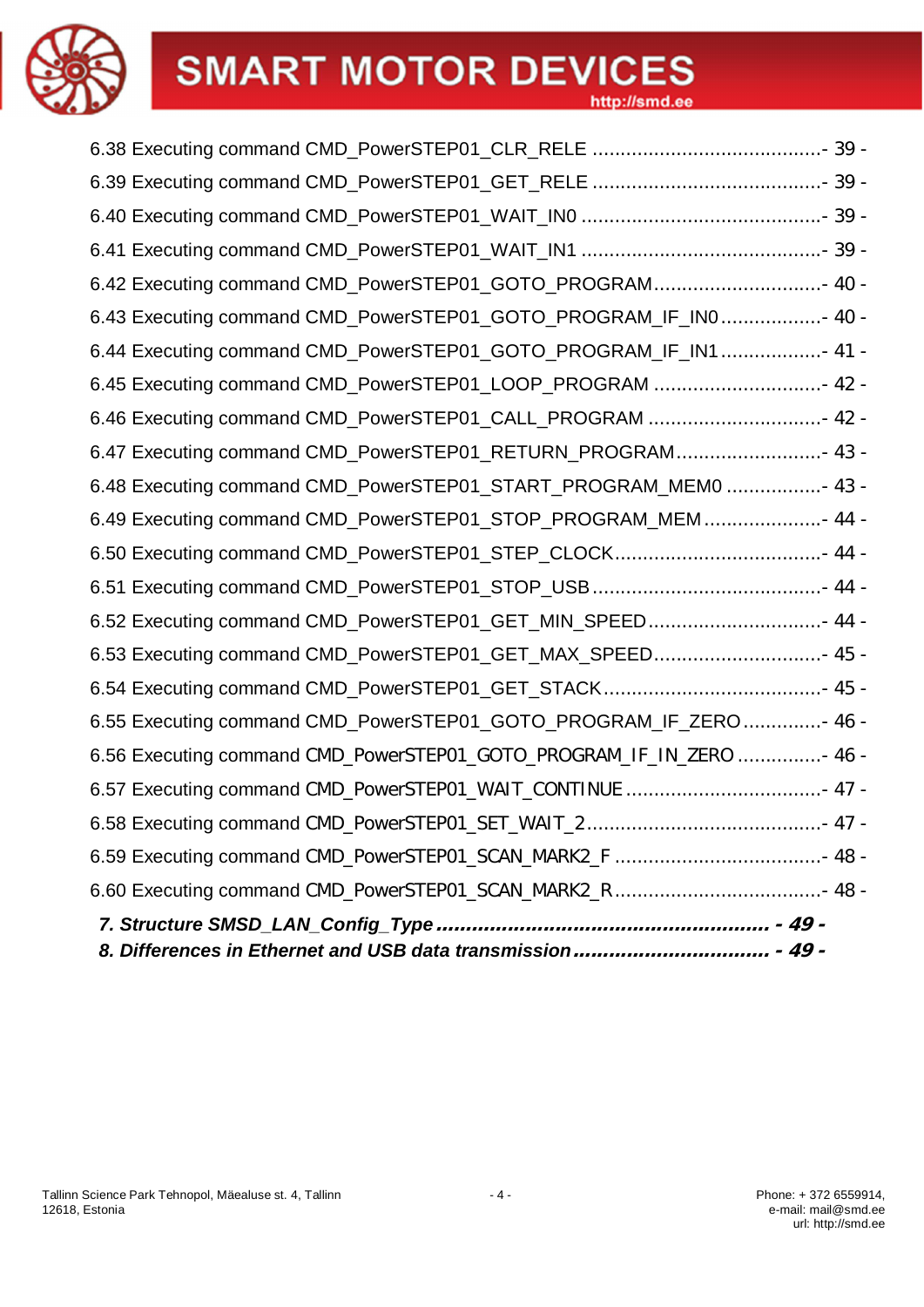

# **1. Brief introduction.**

The controller SMSD-4.2LAN (further in the text - Controller) is intended for control of stepper motors and provides programming and control via USB or Ethernet.

SMSD-4.2LAN is designed as a circuit plate with electronic components, indicators, control elements, terminal blocks and connectors installed on a heat sink plate. Control and indication elements are located at the front side of the controller.

When use local network Ethernet operation mode (LA indication on the display), the controller creates a socket for connection of a user software or electronic device (further in the text - User). The data transfer is provided through a physical line Ethernet, protocol TCP. In case of USB connection virtual COM port RS-232 is used.

Command codes and data transfer structure are the same for Ethernet and USB connections with exception of little differences in application layer of data stream transmission. So, the following manual is given for Ethernet connection. Data transmission difference for USB connection is given in a separate chapter of this manual.

# **2. USB and Ethernet data communication basis**

It is required to transfer data as whole information packets, every packet conforms the structure, described in this manual. Every packet contains only one data transmission command. It is not possible to transfer more than one data transmission command inside one information packet. Every information packet should be continuously transferred, without interruptions.

After receiving an information packet, the controller handles it and sends a response, the response is sent the same physical line as the command was received.

A sequence of bytes in the information packets is inverted – "little-endian", (Intel).

# **3.Default settings**

#### Ethernet connection settings:

- MAC address: 0x00 0xf8 0xdc 0x3f 0x00 0x00
- · IP address: 192.168.1.2
- 
- Port: 5000<br>• IP sub-network mask: 255.255.0.0
- $\bullet$  IP sub-network mask:
- · Gateway: 192.168.1.1

These parameters can be changed afterwards by commands sent through a USB or Ethernet connection.

RS-232 parameters (USB connection):

- · Baud rate 115200
- · Data bits 8
- · Parity none
- Stop bits  $-1$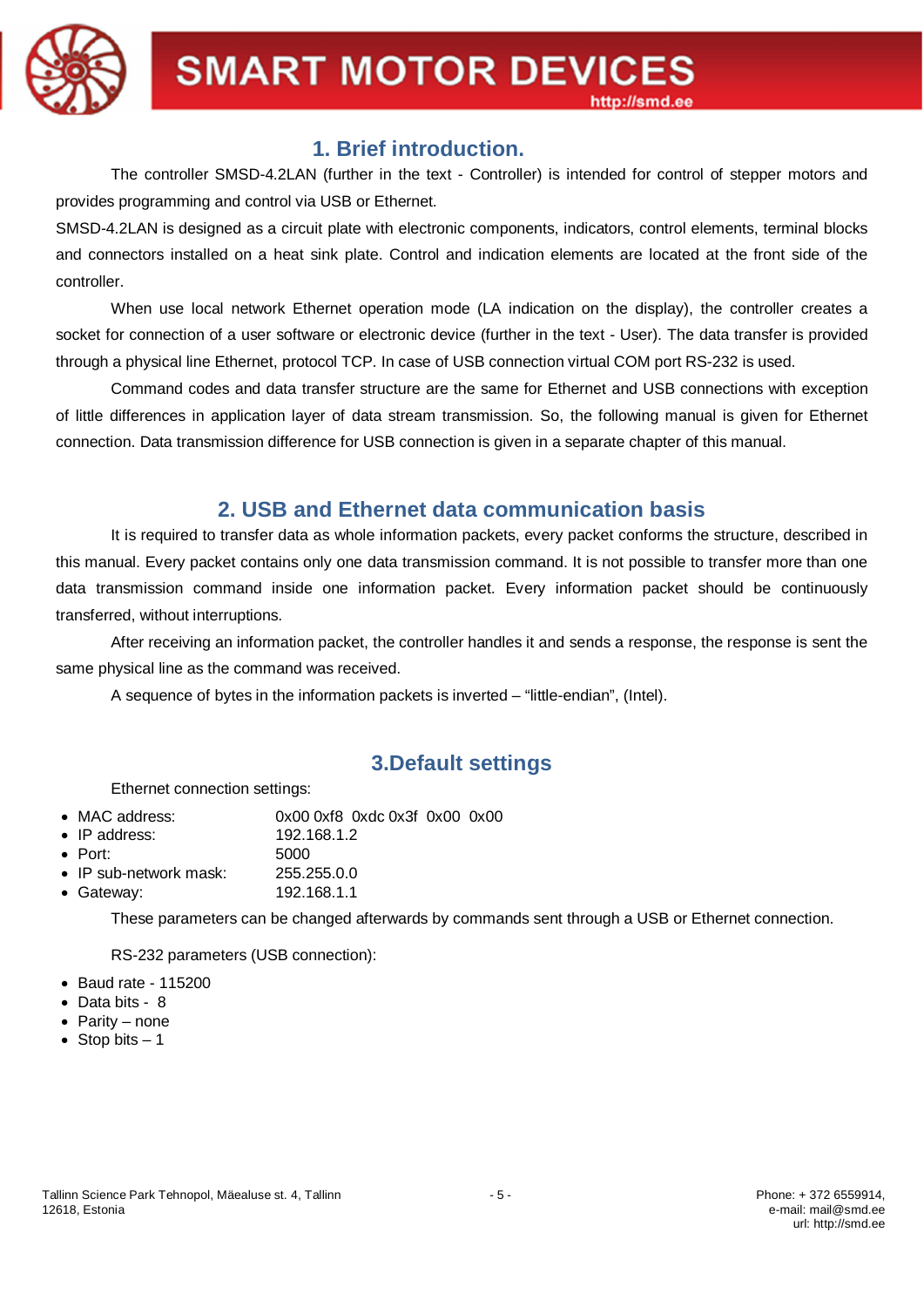

# **4. The structure of data transfer packets**

The data transfer packet structure is the next:

**typedef struct { uint8\_t XOR\_SUM; uint8\_t Ver; uint8\_t CMD\_TYPE; uint8\_t CMD\_IDENTIFICATION; uint16\_t LENGTH\_DATA; uint8\_t DATA[LENGTH\_DATA]; }LAN\_COMMAND\_Type;**

XOR\_SUM – checksum – low-order byte off the amount of all bytes in the packet.

Ver – communication protocol version.

 $\overline{CMD}$   $\overline{TYPE}$  – type of the data transmission command

CMD\_IDENTIFICATION – unique identifier of the data transfer packet. The same identifier is sent inside the response information packet from the controller. The identifier uniquely associates a transferred command and received response.

LENGTH\_DATA – length of the data portion of the packet, values from 0 to 1024

DATA[LENGTH\_DATA] – the data portion of the packet, length of the data portion is LENGTH\_DATA bytes.

# **4.1. The purpose of the XOR\_SUM field**

1 byte field. TCP protocol means assured data transfer from a sender to a receiver and includes control and error-check of the data. However, the data transfer packet includes the XOR\_SUM field – the checksum of the packet. This field is intended for control of the data transmission continuity in case of using USB connection. The XOR\_SUM algorithm for computing is the next:

```
COMMAND. XOR_SUM=0x00;
COMMAND.XOR_SUM=xor_sum((uint8_t*)&COMMAND.XOR_SUM,
sizeof(COMMAND));
```

```
uint8_t xor_sum(uint8_t *data,uint16_t length)
```

```
{
     uint8 t xor temp=0xFF;
     while(length--){xor_temp+=*data;data++;}
     return (xor_temp^0xFF);
     }
Where:
```

```
(uint8_t*)& COMMAND. XOR SUM– start of the data transfer packet,
sizeof(COMMAND) – length of the data transfer packet (bytes).
```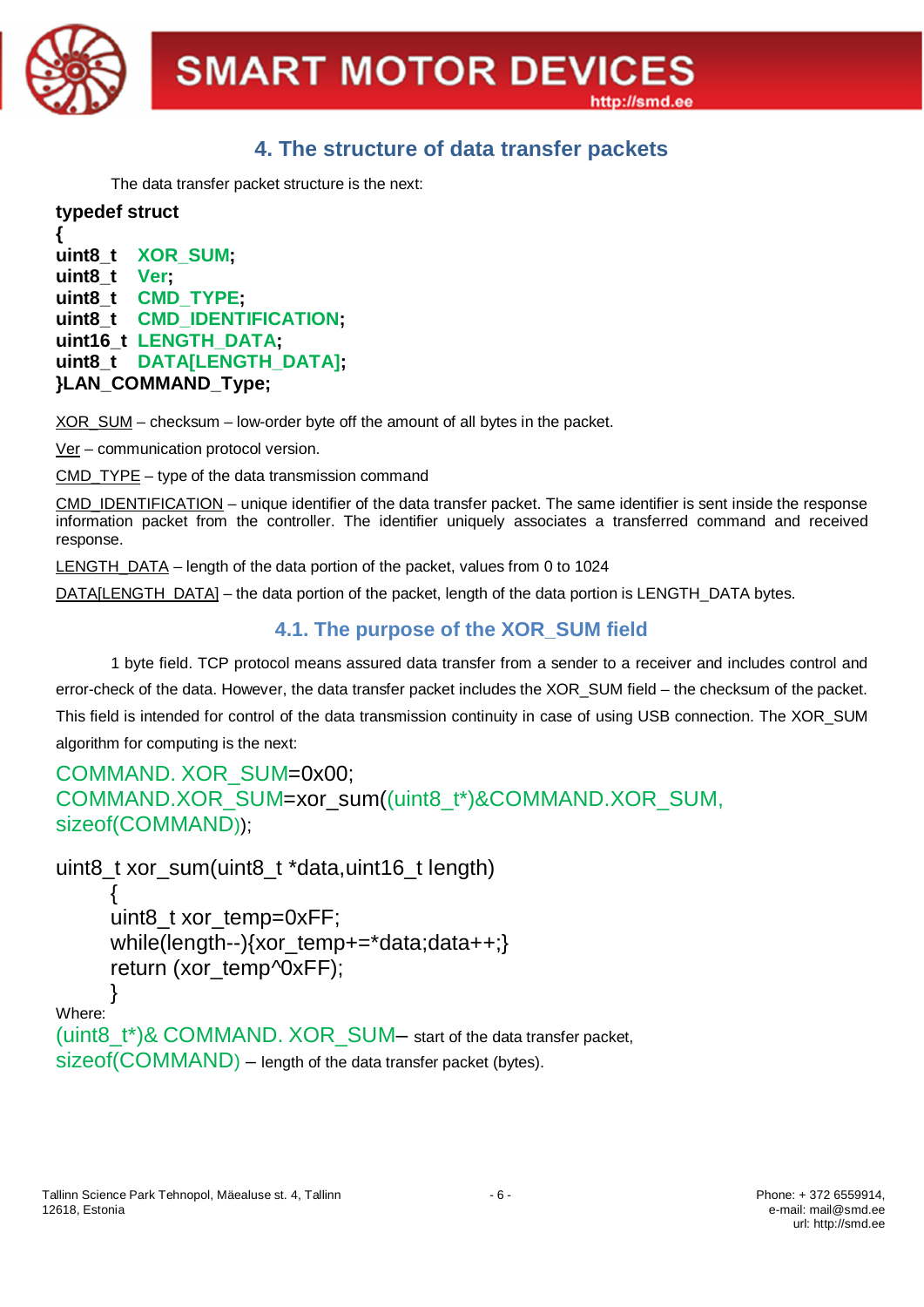

# **4.2. The purpose of the Ver field**

1 byte field. The current version of the data communication protocol - 0x02 (applicable for controllers since 19/04/2018).

# **4.3. The purpose of the CMD\_TYPE field**

1 byte field. The data transmission command of the packet. Values start from 0 and gradually-increase. The list of data transmission commands (CMD\_TYPE field) is the next:

CODE\_CMD\_REQUEST – authentication (the DATA field of the packet contains authentification information)

CODE CMD RESPONSE – confirmation (the entry of the DATA field depends on a sent data transmission command)

CODE\_CMD\_POWERSTEP01 – motor control (the DATA field of the packet contains POWERSTEP01 commands -SMSD\_CMD\_Type type)

CODE\_CMD\_POWERSTEP01\_W\_MEM0 – writing of an executing program into the controller memory 0. CODE\_CMD\_POWERSTEP01\_W\_MEM1 – writing of an executing program into the controller memory 1 CODE\_CMD\_POWERSTEP01\_W\_MEM2 – writing of an executing program into the controller memory 2 CODE\_CMD\_POWERSTEP01\_W\_MEM3 – writing of an executing program into the controller memory 3 CODE\_CMD\_POWERSTEP01\_R\_MEM0 – reading o fan executing program from the controller memory 0 CODE\_CMD\_POWERSTEP01\_R\_MEM1 – reading of an executing program from the controller memory 1 CODE\_CMD\_POWERSTEP01\_R\_MEM2 – reading of an executing program from the controller memory 2 CODE\_CMD\_POWERSTEP01\_R\_MEM3 – reading of an executing program from the controller memory 3

CODE\_CMD\_CONFIG\_SET - writing of LAN parameters

CODE\_CMD\_CONFIG\_GET - reading of LAN parameters

CODE\_CMD\_PASSWORD\_SET - changing of authentication password

CODE\_CMD\_ERROR\_GET - reading of information about number of operation mode starts and error statistics.

# **4.3.1 Beginning of data transmission and data transmission command CODE\_CMD\_REQUEST**

The data transmission command CODE\_CMD\_REQUEST is used for authorizing purpose. The data transfer packet with CODE\_CMD\_REQUEST code is sent from the controller to the user as a response to a LAN connection event (only for LAN connection, not used for USB connection).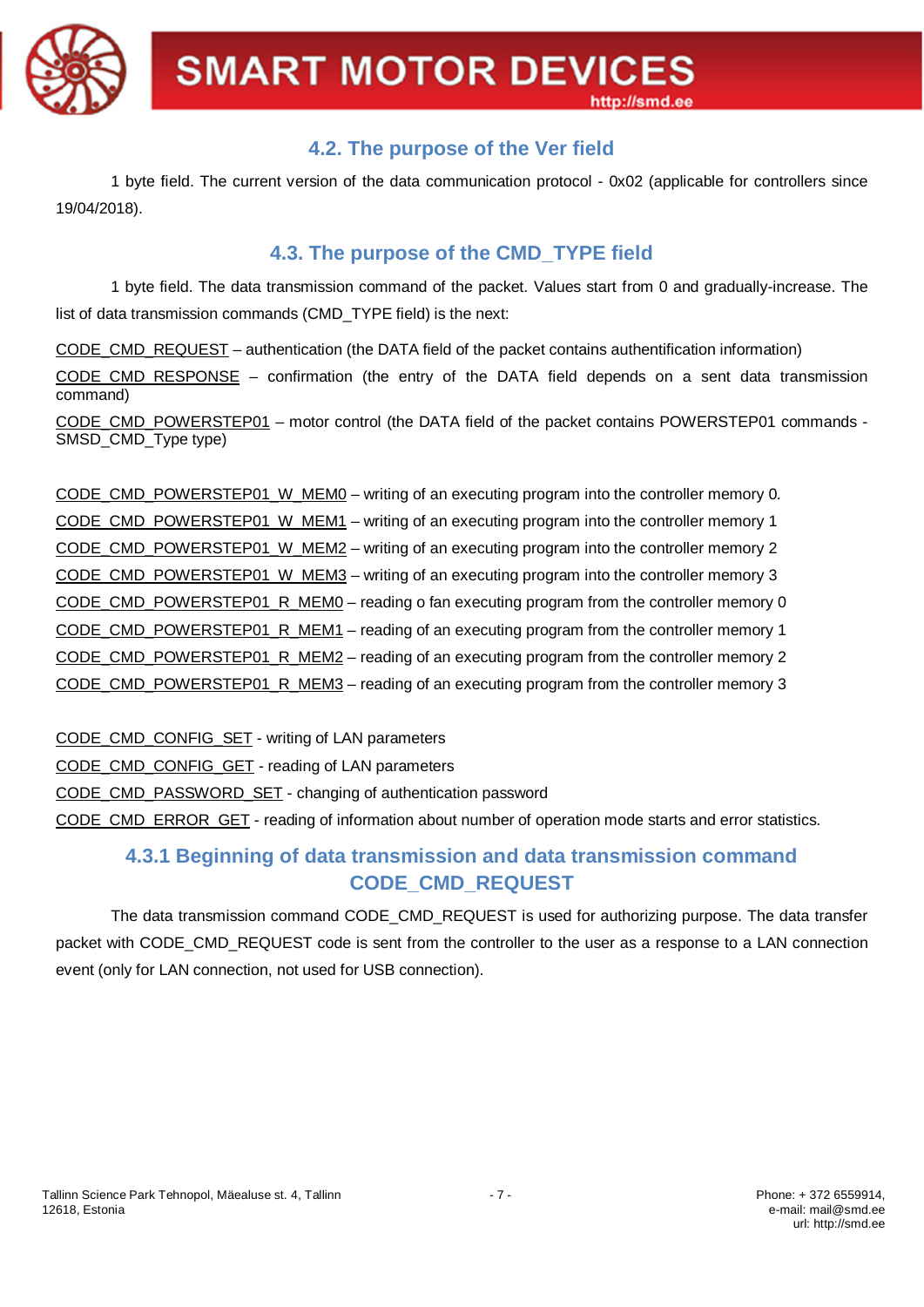

From the controller (only in case of LAN connection):

| <b>Field</b>                       | <b>Value</b>          | <b>Packet data order</b> |
|------------------------------------|-----------------------|--------------------------|
| XOR (1 byte)                       | x                     |                          |
| VER (1 byte)                       |                       |                          |
| CMD_TYPE (1 byte)                  | CODE_CMD_REQUEST=0x00 |                          |
| <b>CMD_IDENTIFICATION (1 byte)</b> |                       |                          |
| <b>LENGTH_DATA (Low byte)</b>      | 0x00                  |                          |
| <b>LENGTH_DATA (High byte)</b>     | 0x00                  |                          |
| <b>DATA</b>                        |                       |                          |

After receiving of the packet with CODE\_CMD\_REQUEST command, the User should send a data transfer packet, which contains authentication password (8 bytes). The default password is 0x01 0x23 0x45 0x67 0x89 0xAB 0xCD 0xEF. The controller doesn't check version of the communication protocol (field VER) in this data packet. This password can be changed using data transmission command CODE\_CMD\_PASSWORD\_SET.

From the User:

| <b>Field</b>                       | <b>Value</b>            | <b>Packet data order</b> |
|------------------------------------|-------------------------|--------------------------|
| XOR (1 byte)                       | X                       |                          |
| VER (1 byte)                       | X                       |                          |
| CMD_TYPE (1 byte)                  | CODE_CMD_REQUEST = 0x00 | 2                        |
| <b>CMD_IDENTIFICATION (1 byte)</b> | х                       | 3                        |
| <b>LENGTH DATA (Low byte)</b>      | 0x08                    | 4                        |
| <b>LENGTH_DATA (High byte)</b>     | 0x00                    | 5                        |
| DATA [0] (Password Low byte)       | X                       | 6                        |
| <b>DATA</b> [1]                    | X                       |                          |
| <b>DATA [2]</b>                    | X                       | 8                        |
| <b>DATA</b> [3]                    | X                       | 9                        |
| <b>DATA</b> [4]                    | X                       | 10                       |
| <b>DATA [5]</b>                    | X                       | 11                       |
| <b>DATA [6]</b>                    | X                       | 12                       |
| DATA [7] (Password High byte)      | X                       | 13                       |

The controller checks received password and sends a response, which contains a result. CMD\_TYPE of the response is CODE CMD RESPONSE, the data field of the response contains COMMANDS RETURN DATA structure. Please, learn the COMMANDS\_RETURN\_DATA structure below in this manual.

|  |  |  | From the controller: |  |
|--|--|--|----------------------|--|
|--|--|--|----------------------|--|

| Field                         | <b>Value</b>                                          | <b>Packet</b><br>data<br>order |
|-------------------------------|-------------------------------------------------------|--------------------------------|
| XOR (1 byte)                  | х                                                     |                                |
| VER (1 byte)                  | x                                                     |                                |
| CMD_TYPE (1 byte)             | $CODE$ <sub>_</sub> $CMD$ <sub>_RESPONSE = 0x01</sub> |                                |
| <b>CMD_IDENTIFICATION (1)</b> | ᄉ                                                     | 3                              |
| byte)                         |                                                       |                                |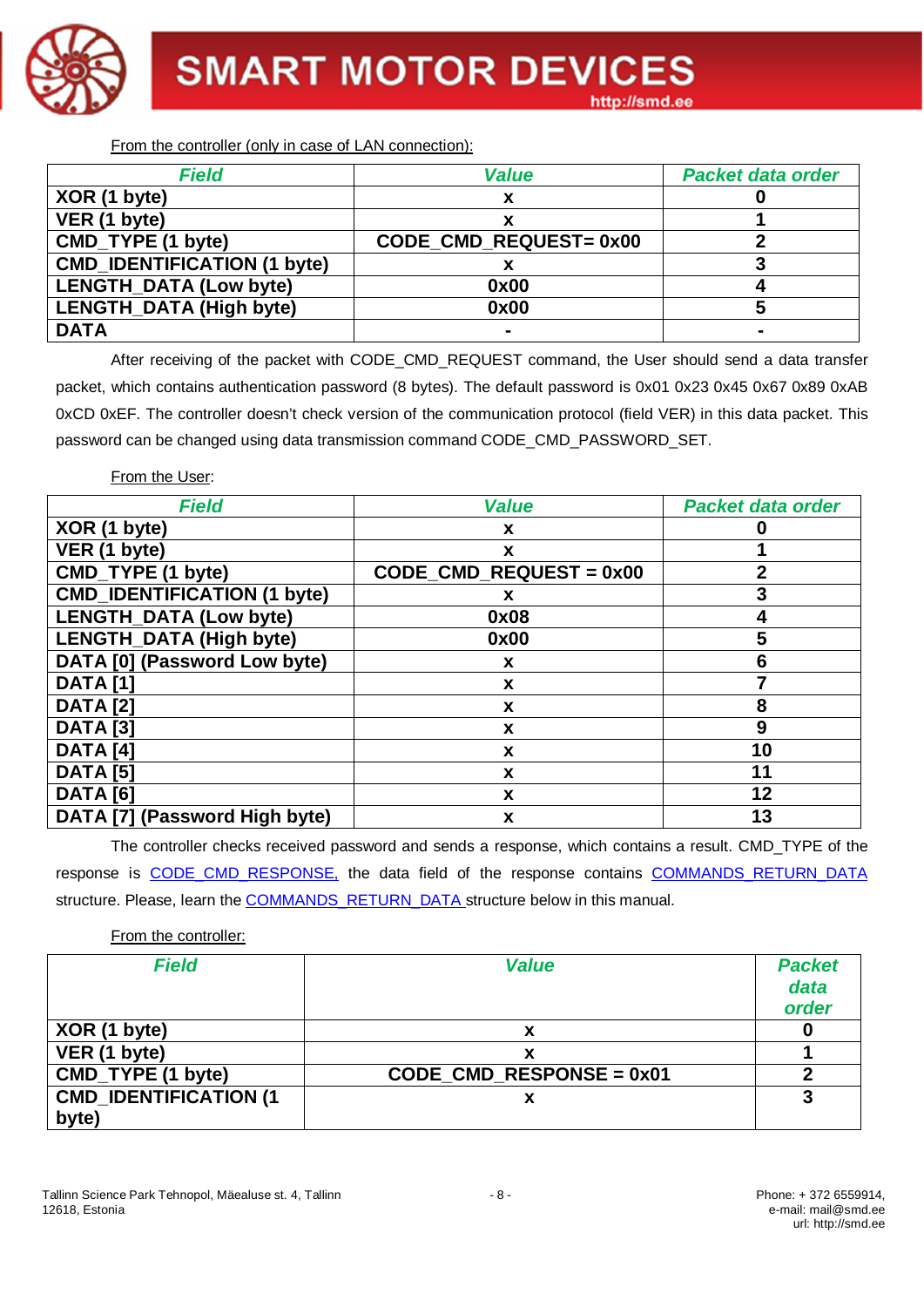

| <b>LENGTH_DATA (Low byte)</b> |                                  | 0x07 | 4  |
|-------------------------------|----------------------------------|------|----|
| <b>LENGTH_DATA (High</b>      | sizeof(COMMANDS_RETURN_DATA_Type | 0x00 | 5  |
| byte)                         |                                  |      |    |
| DATA [0] - Low byte           | X                                |      | 6  |
| <b>(COMMANDS RETURN DATA</b>  |                                  |      |    |
| Low byte)                     |                                  |      |    |
| <b>DATA [1]</b>               | X                                |      | 7  |
| $DATA [2] =$                  | X                                |      | 8  |
| <b>ERROR OR COMMAND</b>       |                                  |      |    |
| <b>DATA [3]</b>               | 0                                |      | 9  |
| DATA <sub>[4]</sub>           | 0                                |      | 10 |
| <b>DATA [5]</b>               | 0                                |      | 11 |
| DATA [6] - High byte          | 0                                |      | 12 |
| <b>COMMANDS RETURN DATA</b>   |                                  |      |    |
| High byte)                    |                                  |      |    |

In case of the correct password, the Controller allows the further access to the controller and ERROR\_OR\_COMMAND field = OK\_ACCESS. In case of the incorrect password the code ERROR\_OR\_COMMAND= ERROR\_ACCESS and the Controller closes the connection. The next connection and authentication attempt is possible no earlier than in 1 second. In case of authentication attempt is done before this timeout, the controller send CODE\_CMD\_RESPONSE with code ERROR\_OR\_COMMAND = ERROR\_ACCESS\_TIMEOUT. Such timeout prevents guessing the password.

# **4.3.2 Data transmission command CODE\_CMD\_RESPONSE**

The data transfer packet with CODE CMD RESPONSE code is sent from the controller to the user as a response to some data transmission commands - CODE CMD POWERSTEP01, CODE CMD CONFIG SET, CODE\_CMD\_ID\_SET, CODE\_CMD\_POWERSTEP01\_W\_MEM, and in case of errors occur. The data field of the packet contains COMMANDS\_RETURN\_DATA structure. Please, learn the COMMANDS\_RETURN\_DATA structure below in this manual.

From the controller:

| <b>Field</b>                   | <b>Value</b>                                          |      | <b>Packet</b><br>data |
|--------------------------------|-------------------------------------------------------|------|-----------------------|
|                                |                                                       |      | order                 |
| XOR (1 byte)                   | X                                                     |      | O                     |
| VER (1 byte)                   | X                                                     |      |                       |
| CMD_TYPE (1 byte)              | $CODE$ <sub>_</sub> $CMD$ <sub>_RESPONSE = 0x01</sub> |      | $\overline{2}$        |
| <b>CMD_IDENTIFICATION (1)</b>  | х                                                     |      | 3                     |
| byte)                          |                                                       |      |                       |
| LENGTH_DATA (Low byte)         | sizeof(COMMANDS_RETURN_DATA_Type                      | 0x07 | 4                     |
| <b>LENGTH_DATA (High byte)</b> |                                                       | 0x00 | 5                     |
| DATA [0] - Low byte            | x                                                     |      | 6                     |
| <b>(COMMANDS_RETURN_DATA</b>   |                                                       |      |                       |
| Low byte)                      |                                                       |      |                       |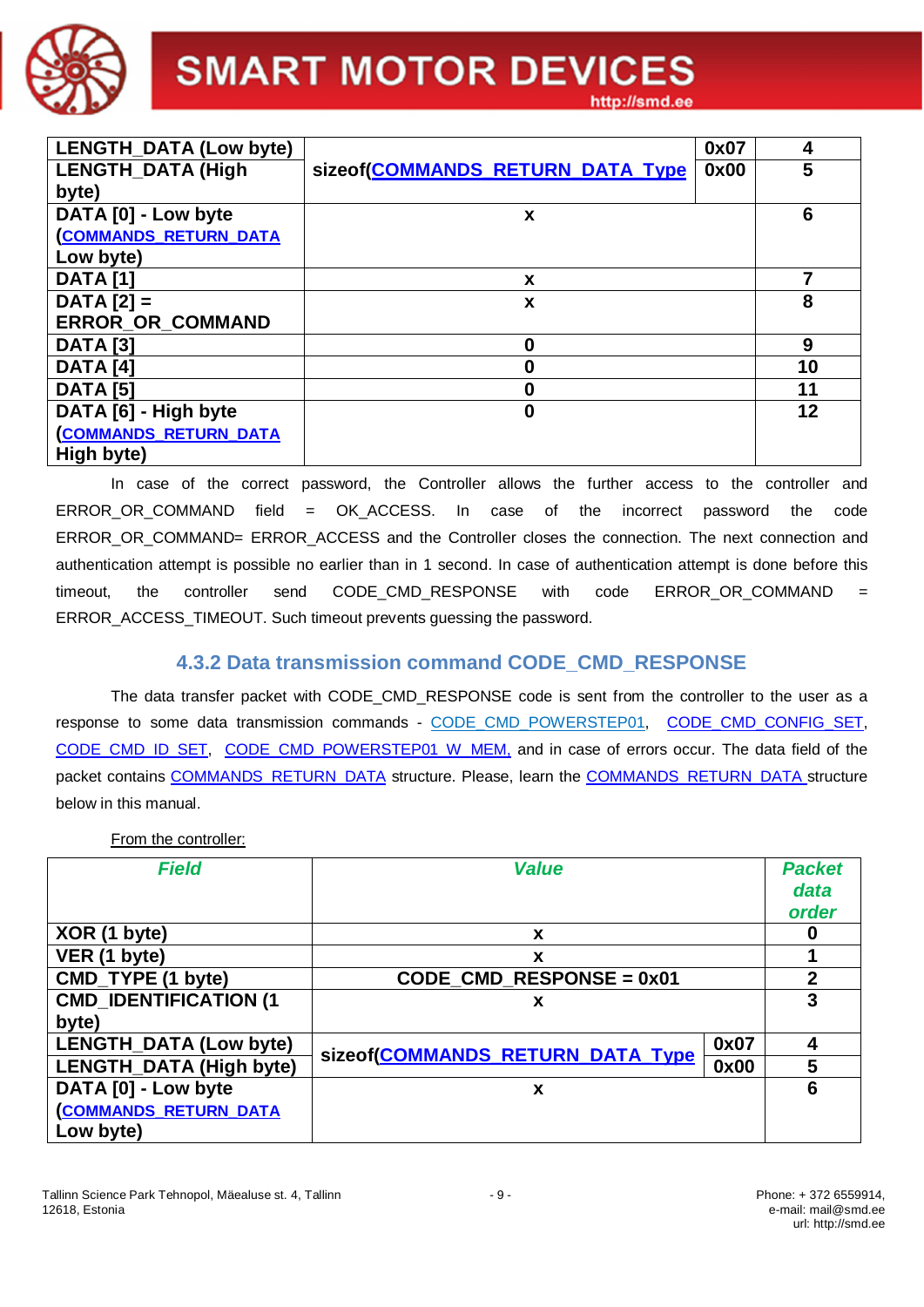

| <b>DATA</b> [1]             | v<br>ᄉ |    |
|-----------------------------|--------|----|
| $DATA [2] =$                | x      | 8  |
| ERROR_OR_COMMAND            |        |    |
| <b>DATA</b> [3]             | v<br>Λ |    |
| <b>DATA</b> [4]             |        | 10 |
| <b>DATA</b> [5]             | х      | 11 |
| DATA [6] - High byte        | x      | 12 |
| <b>COMMANDS RETURN DATA</b> |        |    |
| High byte)                  |        |    |

# **4.3.3 Data transmission command CODE\_CMD\_POWERSTEP01**

The data transmission command CODE\_CMD\_POWERSTEP01 is used to control the stepper motor. Data field of the packet contains **SMSD\_CMD\_Type structure.** 

Please, learn detailed information about the stepper motor control commands and **SMSD\_CMD\_Type** structure below in this manual.

#### From the User:

| <b>Field</b>                       | <b>Value</b>                                             |      | <b>Packet data</b><br>order |
|------------------------------------|----------------------------------------------------------|------|-----------------------------|
| XOR (1 byte)                       | X                                                        |      |                             |
| VER (1 byte)                       | x                                                        |      |                             |
| CMD_TYPE (1 byte)                  | $CODE$ <sub>_</sub> $CMD$ <sub>_POWERSTEP01 = 0x02</sub> |      | 2                           |
| <b>CMD_IDENTIFICATION (1 byte)</b> | х                                                        |      | 3                           |
| <b>LENGTH_DATA (Low byte)</b>      | sizeof(SMSD_CMD_Type)=0x04                               | 0x04 |                             |
| <b>LENGTH_DATA (High byte)</b>     |                                                          | 0x00 | 5                           |
| DATA [0] (SMSD_CMD_Type            | x                                                        |      | 6                           |
| Low byte)                          |                                                          |      |                             |
| <b>DATA [1]</b>                    | X                                                        |      |                             |
| <b>DATA</b> [2]                    | X                                                        |      | 8                           |
| DATA [3] (SMSD CMD Type            | X                                                        |      | 9                           |
| High byte)                         |                                                          |      |                             |

As a response the Controller sends a result in the packet with CMD-TYPE field  $=$ CODE\_CMD\_POWERSTEP01, the data field contains COMMANDS\_RETURN\_DATA structure.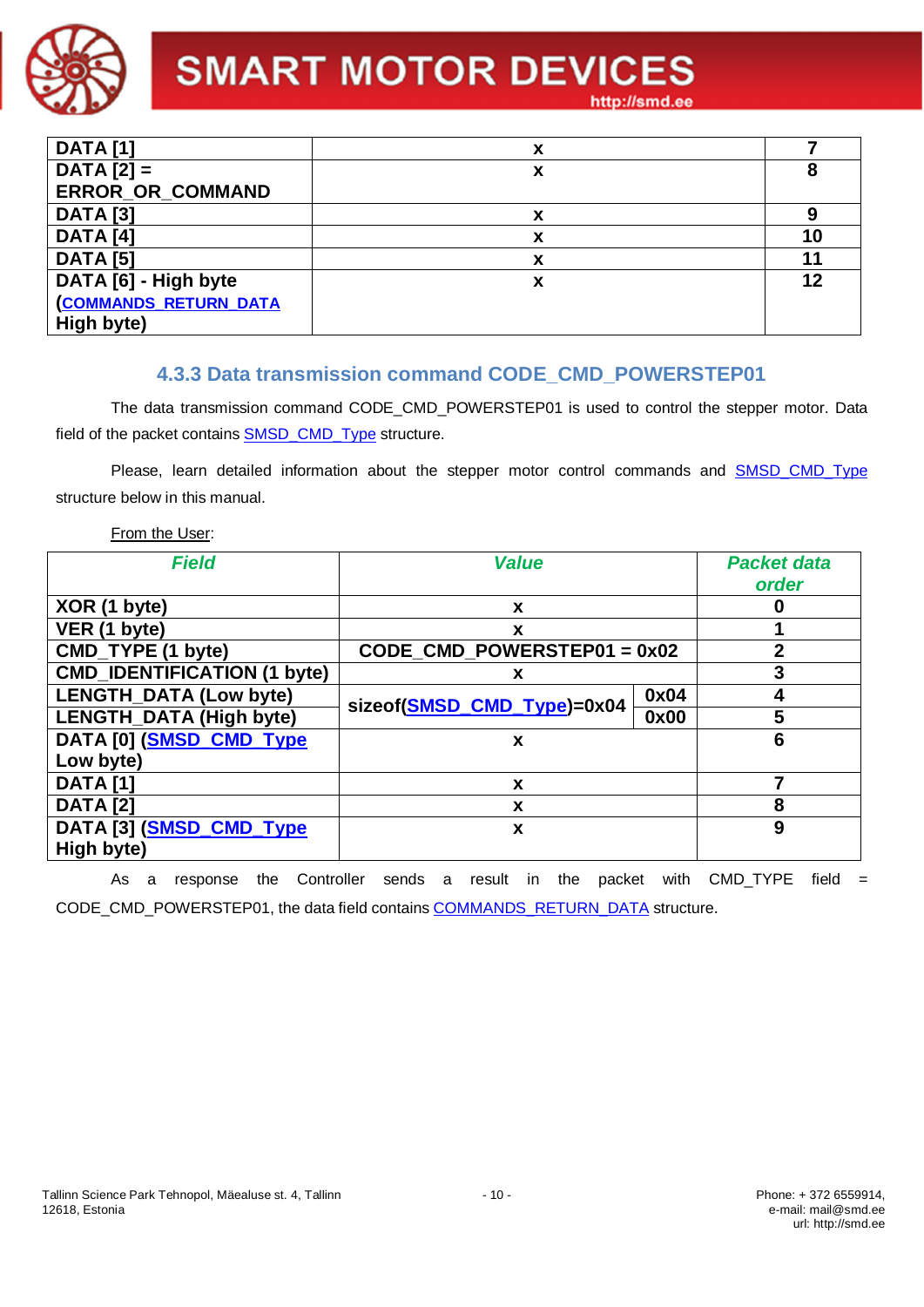

From the controller:

| <b>Field</b>                  | <b>Value</b>                                             |      | <b>Packet</b>  |
|-------------------------------|----------------------------------------------------------|------|----------------|
|                               |                                                          |      | data           |
|                               |                                                          |      | order          |
| XOR (1 byte)                  | X                                                        |      | 0              |
| VER (1 byte)                  | X                                                        |      |                |
| CMD_TYPE (1 byte)             | $CODE$ <sub>_</sub> $CMD$ <sub>_POWERSTEP01 = 0x02</sub> |      | $\mathbf{2}$   |
| <b>CMD_IDENTIFICATION (1</b>  | X                                                        |      | 3              |
| byte)                         |                                                          |      |                |
| <b>LENGTH_DATA (Low byte)</b> | sizeof(COMMANDS_RETURN_DATA_Type                         | 0x07 | 4              |
| LENGTH_DATA (High byte)       |                                                          | 0x00 | 5              |
| DATA [0] - Low byte           | X                                                        |      | 6              |
| <b>COMMANDS RETURN DATA</b>   |                                                          |      |                |
| Low byte)                     |                                                          |      |                |
| <b>DATA</b> [1]               | X                                                        |      | $\overline{7}$ |
| $DATA [2] =$                  | X                                                        |      | 8              |
| ERROR_OR_COMMAND              |                                                          |      |                |
| <b>DATA</b> [3]               | X                                                        |      | 9              |
| <b>DATA</b> [4]               | X                                                        |      | 10             |
| <b>DATA</b> [5]               | X                                                        |      | 11             |
| DATA [6] - High byte          | X                                                        |      | 12             |
| <b>COMMANDS RETURN DATA</b>   |                                                          |      |                |
| High byte)                    |                                                          |      |                |

The content of COMMANDS\_RETURN\_DATA\_Type depends on a command sent from the User.

# **4.3.4 Data transmission command CODE\_CMD\_POWERSTEP01\_W\_MEM0..MEM3**

Four data transmission commands - CODE\_CMD\_POWERSTEP01\_W\_MEM0,

CODE\_CMD\_POWERSTEP01\_W\_MEM1, CODE\_CMD\_POWERSTEP01\_W\_MEM2,

CODE\_CMD\_POWERSTEP01\_W\_MEM3 are used to write an executing program into the four memory banks of the Controller accordingly. DATA field of the packet contains the sequence of executing commands. The maximum quantity of the commands in a sequence – 255. The code distance in the address space is 4 bytes. Every command corresponds to **SMSD\_CMD\_Type\_structure.**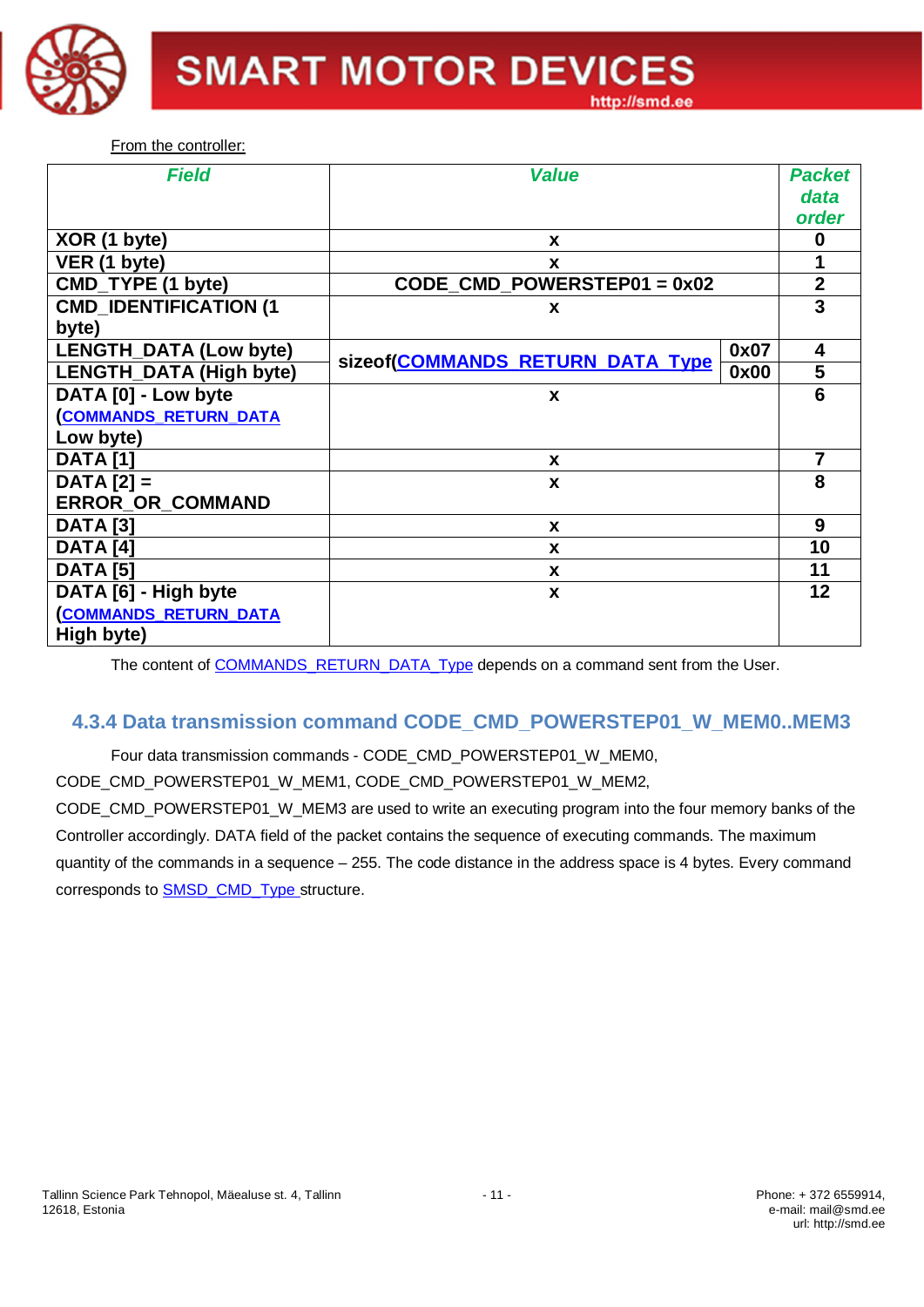

From the User:

| <b>Field</b>                        | <b>Value</b>                         | <b>Packet</b>  |
|-------------------------------------|--------------------------------------|----------------|
|                                     |                                      | data           |
|                                     |                                      | order          |
| XOR (1 byte)                        | x                                    | 0              |
| VER (1 byte)                        | x                                    | 1              |
| CMD_TYPE (1 byte)                   | CODE CMD POWERSTEP01 W MEM0 = 0x03   | $\overline{2}$ |
|                                     | or                                   |                |
|                                     | CODE_CMD_POWERSTEP01_W_MEM1 = 0x04   |                |
|                                     | or                                   |                |
|                                     | CODE_CMD_POWERSTEP01_W_MEM2 = 0x05   |                |
|                                     | or                                   |                |
|                                     | CODE CMD POWERSTEP01 W MEM3 = $0x06$ |                |
| <b>CMD_IDENTIFICATION (1 byte)</b>  | x                                    | 3              |
| <b>LENGTH_DATA (Low byte)</b>       | X                                    | 4              |
| <b>LENGTH_DATA (High byte)</b>      | X                                    | 5              |
| (1 <sup>st</sup> executing command) | X                                    |                |
| DATA [0] (SMSD CMD Type             |                                      | 6              |
| Low byte)                           |                                      |                |
| <b>DATA</b> [1]                     | <b>X</b>                             | $\overline{7}$ |
| <b>DATA [2]</b>                     | X                                    | 8              |
| (1 <sup>st</sup> executing command) | X                                    |                |
| DATA [3] (SMSD_CMD_Type             |                                      | 9              |
| High byte)                          |                                      |                |
|                                     |                                      |                |
| (last executing command -           | x                                    |                |
| total n commands)                   |                                      | $n*4 - 3$      |
| DATA [0] (SMSD CMD Type             |                                      |                |
| Low byte)                           |                                      |                |
| <b>DATA [1]</b>                     | x                                    | $n*4 - 2$      |
| <b>DATA</b> [2]                     | $\boldsymbol{x}$                     | $n*4 - 1$      |
| (last executing command -           | X                                    |                |
| total n commands)                   |                                      | $n^*4$         |
| DATA [3] (SMSD_CMD_Type             |                                      |                |
| High byte)                          |                                      |                |

 $n < = 255$ .

As a response the controller sends a packet with CMD\_TYPE = CODE\_CMD\_RESPONSE.

# **4.3.5 Data transmission command CODE\_CMD\_POWERSTEP01\_R\_MEM0..MEM3**

Four data transmission commands - CODE\_CMD\_POWERSTEP01\_R\_MEM0, CODE\_CMD\_POWERSTEP01\_R\_MEM1, CODE\_CMD\_POWERSTEP01\_R\_MEM2,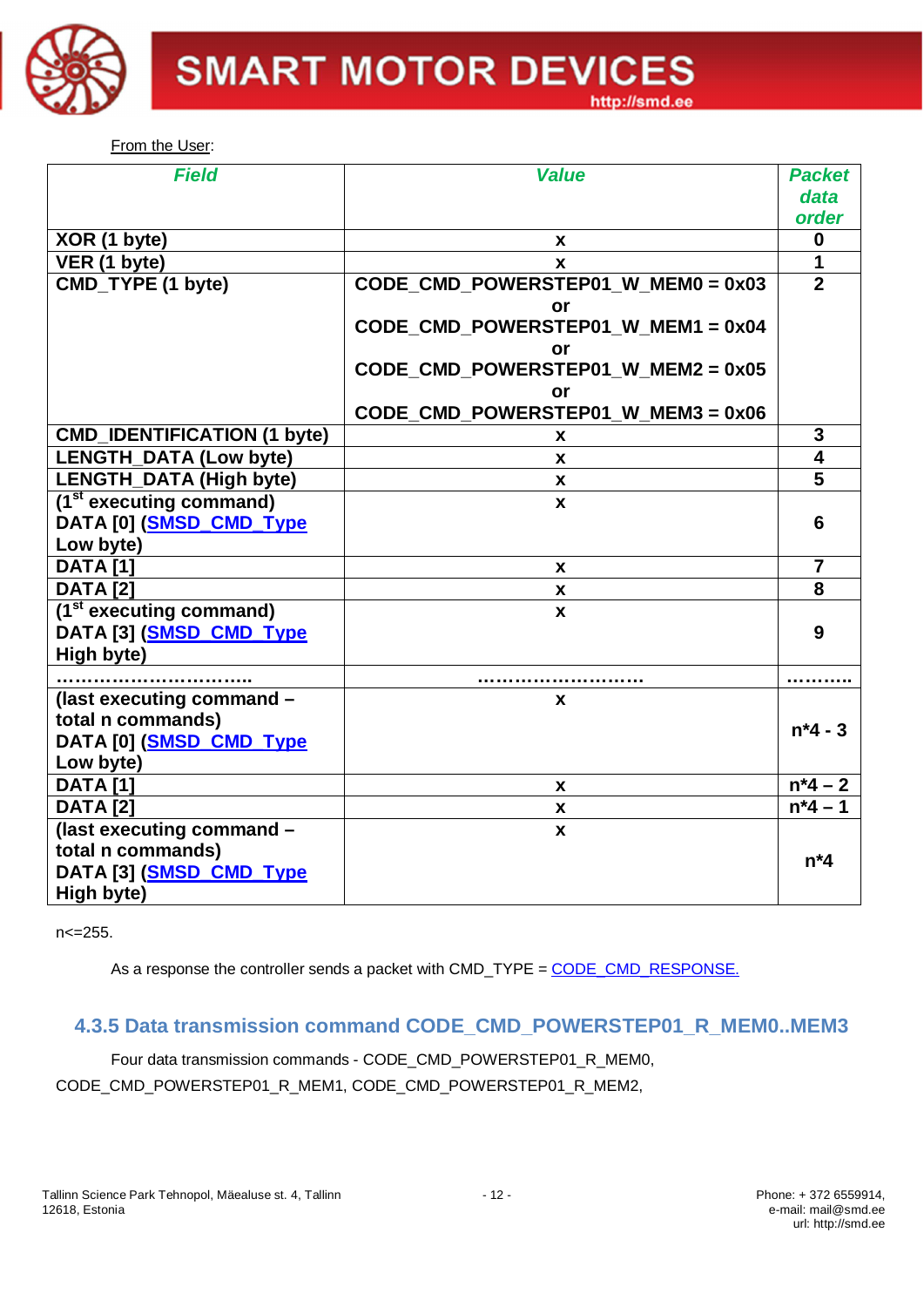CODE\_CMD\_POWERSTEP01\_R\_MEM3 are used to read an executing program from the four memory banks of the Controller accordingly.

#### From the User:

| <b>Field</b>                       | <b>Value</b>                         | <b>Packet</b>              |
|------------------------------------|--------------------------------------|----------------------------|
|                                    |                                      | data                       |
|                                    |                                      | order                      |
| XOR (1 byte)                       | X                                    |                            |
| VER (1 byte)                       | X                                    |                            |
| CMD_TYPE (1 byte)                  | CODE_CMD_POWERSTEP01_R_MEM0 = 0x07   |                            |
|                                    | or                                   |                            |
|                                    | CODE CMD POWERSTEP01 R MEM1 = $0x08$ |                            |
|                                    | or                                   | $\boldsymbol{\mathcal{P}}$ |
|                                    | CODE CMD POWERSTEP01 R MEM2 = $0x09$ |                            |
|                                    | or                                   |                            |
|                                    | CODE CMD POWERSTEP01 R MEM3 = 0x0A   |                            |
| <b>CMD_IDENTIFICATION (1 byte)</b> | x                                    | 3                          |
| <b>LENGTH_DATA (Low byte)</b>      |                                      | 4                          |
| <b>LENGTH_DATA (High byte)</b>     |                                      | 5                          |
| <b>DATA</b>                        |                                      |                            |

As a response the controller sends a packet with the same CMD\_TYPE =

CODE\_CMD\_POWERSTEP01\_R\_MEM0 (or CODE\_CMD\_POWERSTEP01\_R\_MEM1 or

CODE\_CMD\_POWERSTEP01\_R\_MEM2 or CODE\_CMD\_POWERSTEP01\_R\_MEM3). The DATA field contains the executing commands sequence. The code distance in the address space is 4 bytes. Every command corresponds to SMSD\_CMD\_Type\_structure.

From the Controller:

| <b>Field</b>                                           | <b>Value</b>                         | <b>Packet</b>  |
|--------------------------------------------------------|--------------------------------------|----------------|
|                                                        |                                      | data           |
|                                                        |                                      | order          |
| XOR (1 byte)                                           | X                                    | 0              |
| VER (1 byte)                                           | X                                    | 1              |
| CMD_TYPE (1 byte)                                      | CODE_CMD_POWERSTEP01_R_MEM0 = 0x07   |                |
|                                                        | or                                   |                |
|                                                        | CODE_CMD_POWERSTEP01_R_MEM1 = 0x08   |                |
|                                                        | or                                   | $\overline{2}$ |
|                                                        | CODE CMD POWERSTEP01 R MEM2 = $0x09$ |                |
|                                                        | or                                   |                |
|                                                        | CODE_CMD_POWERSTEP01_R_MEM3 = 0x0A   |                |
| <b>CMD_IDENTIFICATION (1 byte)</b>                     | X                                    | 3              |
| <b>LENGTH_DATA (Low byte)</b>                          | X                                    | 4              |
| <b>LENGTH_DATA (High byte)</b>                         | X                                    | 5              |
| $\overline{(1^{\text{st}} \text{ executing command})}$ | X                                    |                |
| DATA [0] (SMSD_CMD_Type                                |                                      | 6              |
| Low byte)                                              |                                      |                |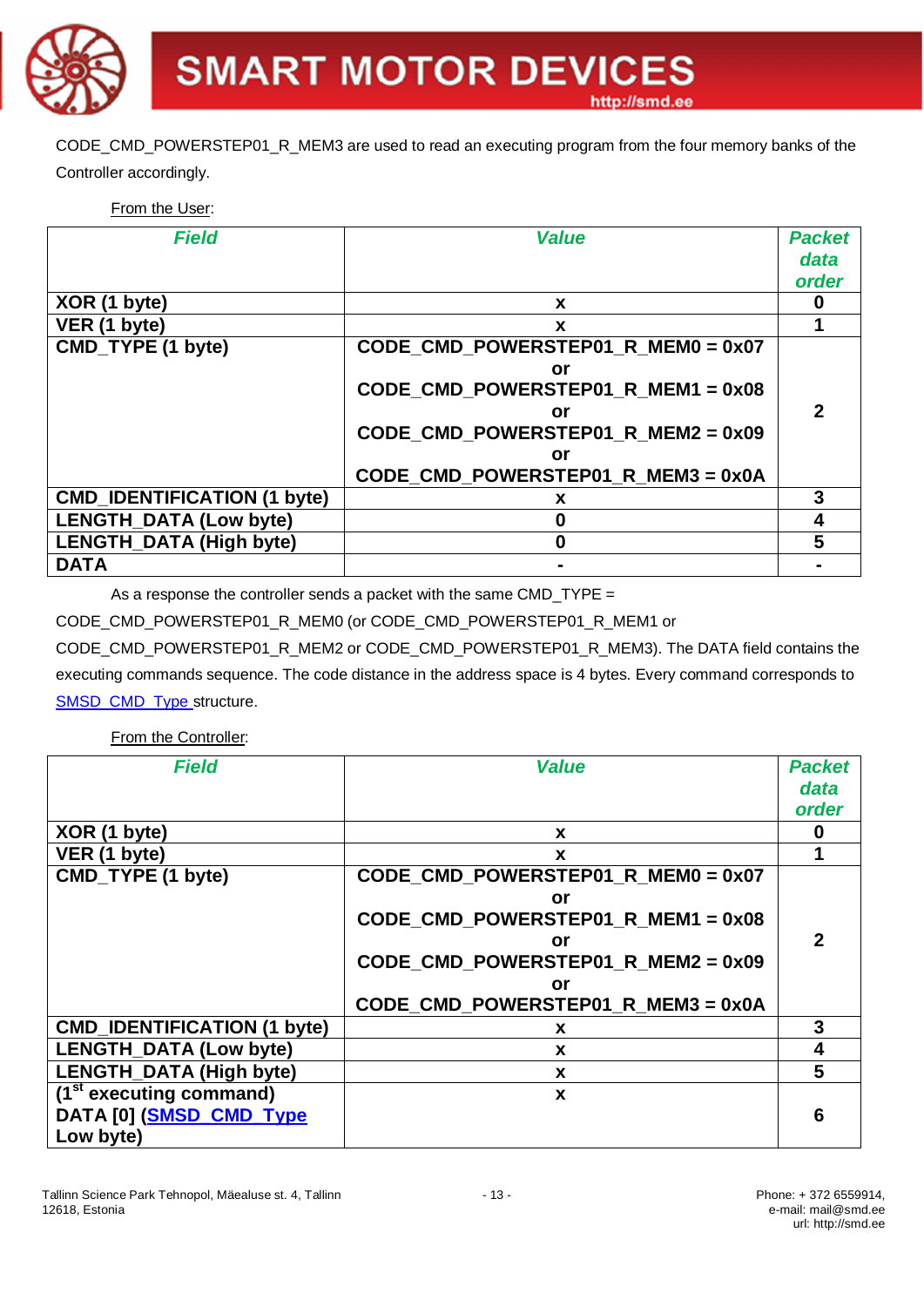

# **SMART MOTOR DEVICES**

http://smd.ee

| <b>DATA</b> [1]                    | X |           |
|------------------------------------|---|-----------|
| <b>DATA</b> [2]                    | X | 8         |
| $\overline{13}$ executing command) | X |           |
| DATA [3] (SMSD CMD Type            |   | 9         |
| High byte)                         |   |           |
|                                    |   | .         |
| (last executing command -          | X |           |
| total n commands)                  |   | $n*4 - 3$ |
| DATA [0] (SMSD_CMD_Type            |   |           |
| Low byte)                          |   |           |
| <b>DATA</b> [1]                    | X | $n*4 - 2$ |
| <b>DATA [2]</b>                    | X | $n*4 -$   |
| (last executing command -          | X |           |
| total n commands)                  |   | $n^*4$    |
| DATA [3] (SMSD_CMD_Type            |   |           |
| High byte)                         |   |           |

n <= 255.

# **4.3.6 Data transmission command CODE\_CMD\_CONFIG\_SET**

The data transmission commands CODE CMD CONFIG SET is intended to change LAN connection parameters of the controller. The DATA field of the packet contains LAN parameters as a SMSD\_LAN\_CONFIG\_Type structure.

#### From the User:

| <b>Field</b>                                              | <b>Value</b>                      |      | <b>Packet</b><br>data<br>order |
|-----------------------------------------------------------|-----------------------------------|------|--------------------------------|
| XOR (1 byte)                                              | X                                 |      | 0                              |
| VER (1 byte)                                              | X                                 |      |                                |
| CMD_TYPE (1 byte)                                         | CODE_CMD_CONFIG_SET = 0x0B        |      | $\mathbf{2}$                   |
| <b>CMD_IDENTIFICATION (1 byte)</b>                        | х                                 |      | 3                              |
| <b>LENGTH_DATA (Low byte)</b>                             |                                   | 0x19 | 4                              |
| <b>LENGTH_DATA (High byte)</b>                            | Sizeof(SMSD_LAN_CONFIG_Type)<br>0 |      | 5                              |
| <b>DATA [0]</b><br>(SMSD_LAN_CONFIG_Type -<br>Low byte)   | X                                 |      | 6                              |
|                                                           | .                                 |      |                                |
| <b>DATA</b> [24]<br>(SMSD_LAN_CONFIG_Type -<br>High byte) | X                                 |      | 30                             |

As a response the controller sends a packet with CMD\_TYPE = CODE\_CMD\_RESPONSE.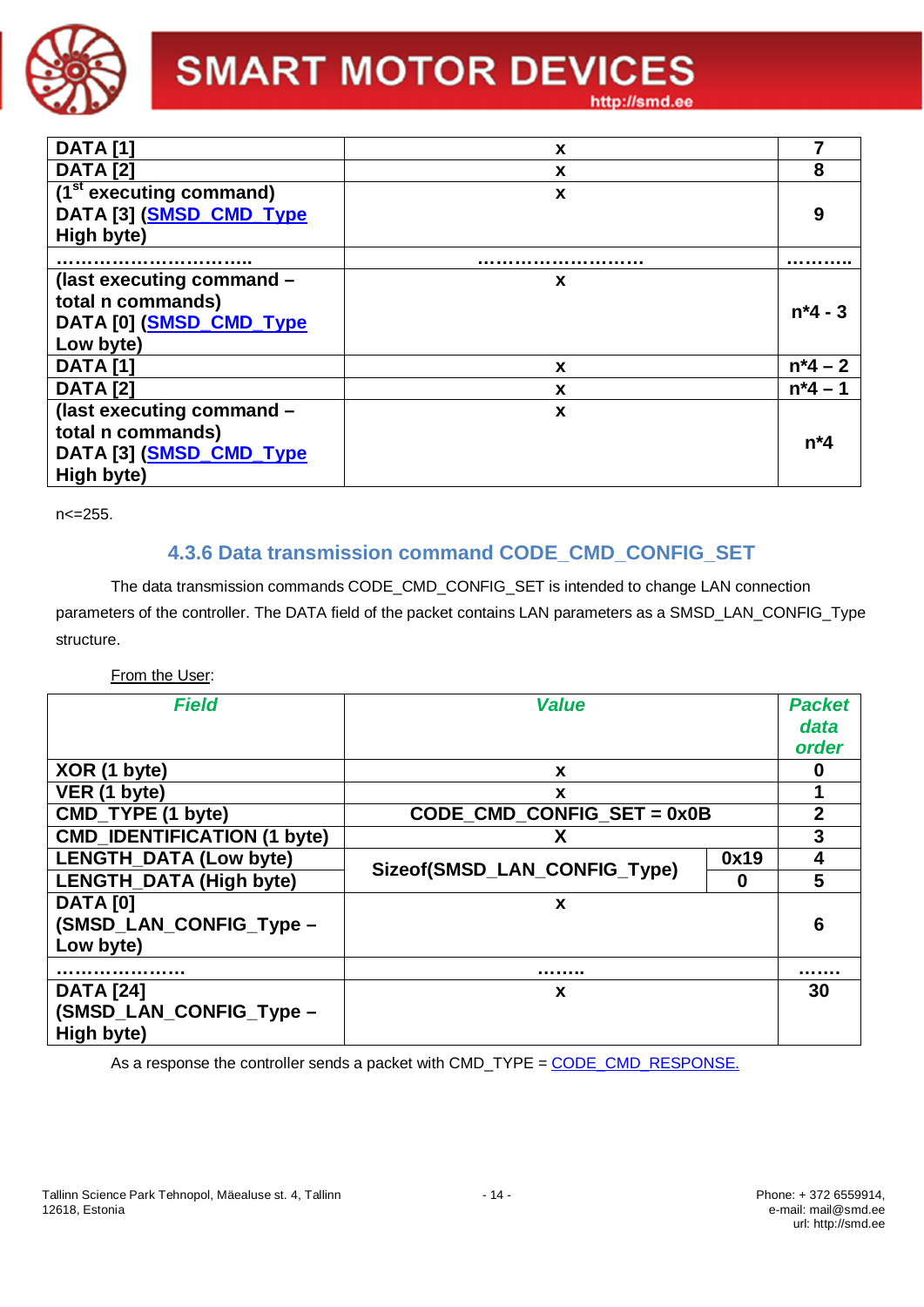

# **4.3.7 6 Data transmission command CODE\_CMD\_CONFIG\_GET**

The data transmission commands CODE\_CMD\_CONFIG\_GET is intended to read LAN connection parameters from the controller.

From the User:

| <b>Field</b>                       | <b>Value</b>                 | <b>Packet</b><br>data<br>order |
|------------------------------------|------------------------------|--------------------------------|
| XOR (1 byte)                       | x                            |                                |
| VER (1 byte)                       |                              |                                |
| CMD_TYPE (1 byte)                  | CODE CMD CONFIG GET = $0x0C$ |                                |
| <b>CMD_IDENTIFICATION (1 byte)</b> |                              |                                |
| <b>LENGTH_DATA (Low byte)</b>      |                              |                                |
| <b>LENGTH DATA (High byte)</b>     |                              | 5                              |
| <b>Data</b>                        |                              |                                |

As a response the controller sends a packet with CMD\_TYPE = CODE\_CMD\_CONFIG\_GET. The DATA

field of the packet contains LAN parameters as a SMSD\_LAN\_CONFIG\_Type structure.

From the Controller:

| <b>Field</b>                                              | <b>Value</b>                      |      | <b>Packet</b><br>data<br>order |
|-----------------------------------------------------------|-----------------------------------|------|--------------------------------|
| XOR (1 byte)                                              | X                                 |      | 0                              |
| VER (1 byte)                                              | X                                 |      | 1                              |
| CMD_TYPE (1 byte)                                         | CODE_CMD_CONFIG_GET = 0x0C        |      | $\mathbf{2}$                   |
| <b>CMD_IDENTIFICATION (1 byte)</b>                        |                                   |      | 3                              |
| <b>LENGTH_DATA (Low byte)</b>                             |                                   | 0x19 | 4                              |
| <b>LENGTH_DATA (High byte)</b>                            | Sizeof(SMSD_LAN_CONFIG_Type)<br>0 |      | 5                              |
| <b>DATA</b> [0]<br>(SMSD_LAN_CONFIG_Type -<br>Low byte)   | X                                 |      | 6                              |
|                                                           | .                                 |      | .                              |
| <b>DATA</b> [24]<br>(SMSD_LAN_CONFIG_Type -<br>High byte) | X                                 |      | 30                             |

# **4.3.8 Data transmission command CODE\_CMD\_ PASSWORD\_SET**

The data transmission commands CODE\_CMD\_PASSWORD\_SET is intended to change the authentication password.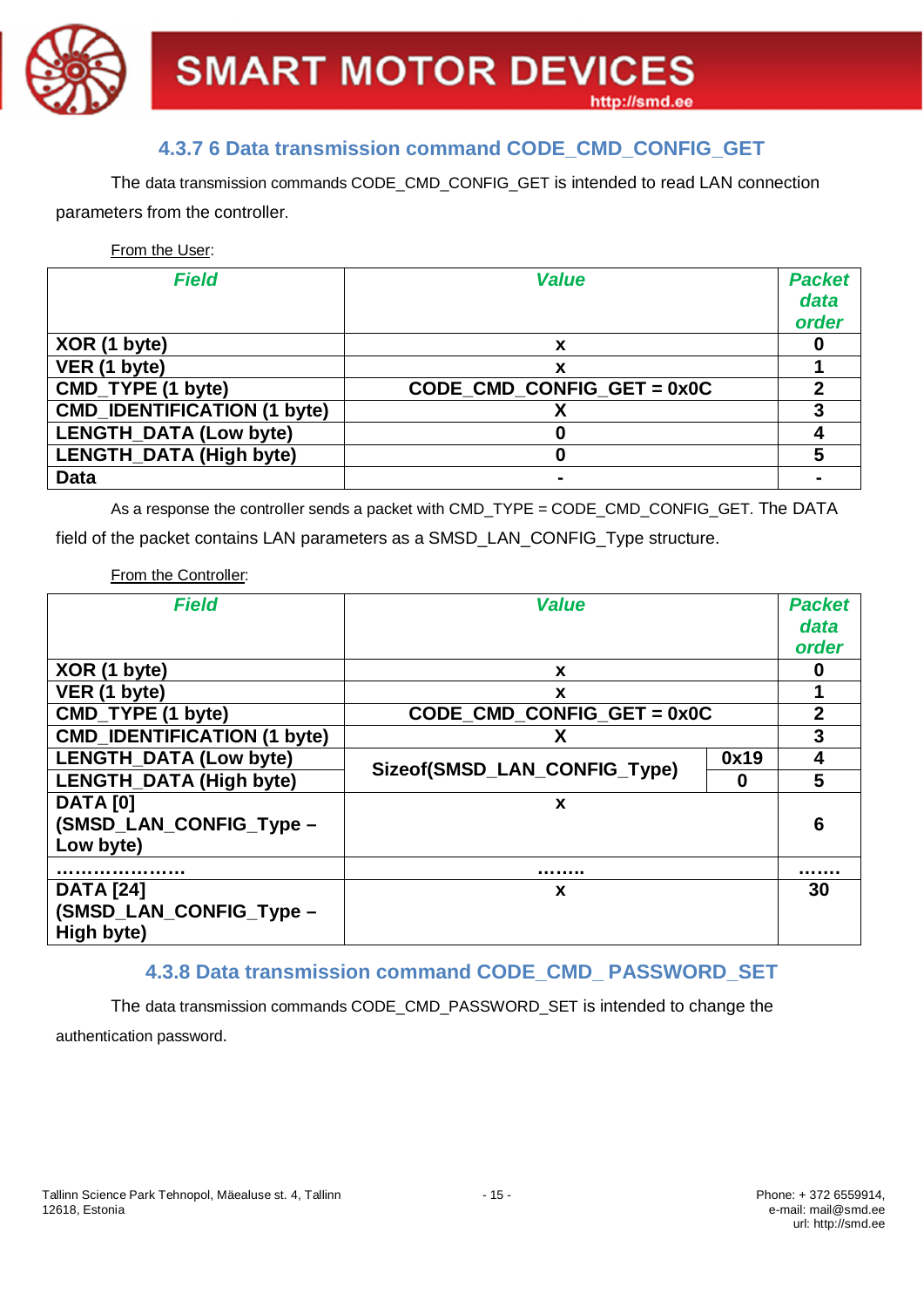

From the User:

| <b>Field</b>                       | <b>Value</b>            | <b>Packet data order</b> |
|------------------------------------|-------------------------|--------------------------|
| XOR (1 byte)                       | X                       |                          |
| VER (1 byte)                       | X                       |                          |
| CMD_TYPE (1 byte)                  | CODE_CMD_PASSWORD_SET = | $\overline{2}$           |
|                                    | 0x0D                    |                          |
| <b>CMD IDENTIFICATION (1 byte)</b> | X                       | 3                        |
| <b>LENGTH_DATA (Low byte)</b>      | 0x08                    | 4                        |
| LENGTH_DATA (High byte)            | 0x00                    | 5                        |
| DATA [0] (Password Low byte)       | X                       | 6                        |
| <b>DATA [1]</b>                    | X                       |                          |
| <b>DATA</b> [2]                    | X                       | 8                        |
| <b>DATA</b> [3]                    | X                       | 9                        |
| <b>DATA</b> [4]                    | X                       | 10                       |
| <b>DATA [5]</b>                    | X                       | 11                       |
| <b>DATA</b> [6]                    | X                       | 12                       |
| DATA [7] (Password High byte)      | X                       | 13                       |

As a response the controller sends a packet with CMD\_TYPE = CODE\_CMD\_RESPONSE.

# **4.3.9 Data transmission command CODE\_CMD\_ERROR\_GET**

The data transmission commands CODE\_CMD\_ERROR\_GET is intended to read from the controller information about number of operation mode starts and error statistics.

#### From the User:

| <b>Field</b>                       | <b>Value</b>                | <b>Packet</b><br>data<br>order |
|------------------------------------|-----------------------------|--------------------------------|
| XOR (1 byte)                       | x                           |                                |
| VER (1 byte)                       |                             |                                |
| CMD_TYPE (1 byte)                  | CODE CMD ERROR GET = $0x0E$ |                                |
| <b>CMD_IDENTIFICATION (1 byte)</b> |                             |                                |
| LENGTH_DATA (Low byte)             |                             |                                |
| LENGTH_DATA (High byte)            |                             |                                |
| <b>Data</b>                        |                             |                                |

As a response the controller sends a packet with CMD\_TYPE = CODE\_CMD\_ERROR\_GET.

From the Controller:

| <b>Field</b>      | <b>Value</b>                | <b>Packet</b> |
|-------------------|-----------------------------|---------------|
|                   |                             | data          |
|                   |                             | order         |
| XOR (1 byte)      |                             |               |
| VER (1 byte)      |                             |               |
| CMD_TYPE (1 byte) | $CODE$ CMD ERROR GET = 0x0E |               |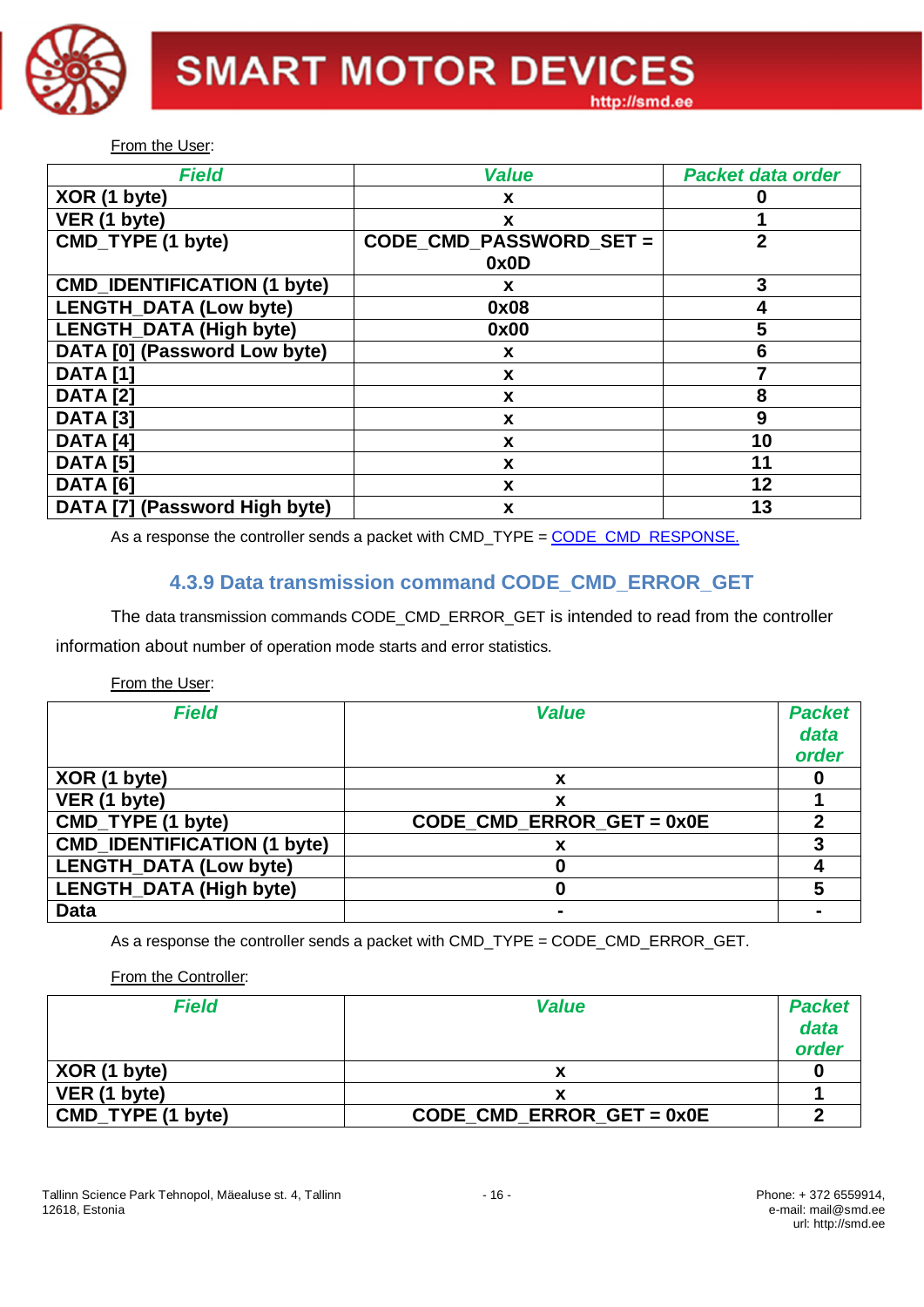

| <b>CMD IDENTIFICATION (1 byte)</b> |                |  |
|------------------------------------|----------------|--|
| <b>LENGTH_DATA (Low byte)</b>      | $0x44 (=17*4)$ |  |
| LENGTH_DATA (High byte)            |                |  |
| Data[0]                            |                |  |
|                                    |                |  |
| Data[67]                           |                |  |

The DATA field of the Controller response contains 17 successive values of 4-bytes variables, which

represent event counters:

| N_STARTS – counter of stepper motor phases energizing                                           |
|-------------------------------------------------------------------------------------------------|
| ERROR XT – quantity of internal errors of clock enables                                         |
| ERROR_TIME_OUT – quantity of timeout errors of the main process executing                       |
| ERROR_INIT_POWERSTEP01 - quantity of chip PowerSTEP01 initialization failures                   |
| ERROR_INIT_WIZNET – quantity of chip W5500 initialization failures                              |
| ERROR_INIT_FRAM - quantity of memory chip FRAM initialization failures                          |
| ERROR_SOCKET - quantity of LAN connection errors                                                |
| ERROR FRAM – quantity of errors of data exchange with the memory chip FRAM.                     |
| ERROR_INTERRUPT – quantity of interrupt handling errors                                         |
| ERROR_EXTERN_5V – quantity of current overloads of the internal 5VDC power source               |
| ERROR EXTERN VDD – quantity of exceeding the limits of power supply voltage                     |
| ERROR_THERMAL_POWERSTEP01 - quantity of chip PowerSTEP01 overheatings                           |
| ERROR_THERMAL_BRAKE – quantity of the brake resistor overheatings                               |
| ERROR_COMMAND_POWERSTEP01 - quantity of errors during commands transfer to the chip PowerSTEP01 |
| ERROR UVLO POWERSTEP01 - for internal use                                                       |
| ERROR STALL POWERSTEP01 - for internal use                                                      |
| ERROR_WORK_PROGRAM - quantity of program executing errors                                       |

# **4.4. The purpose of the CMD\_IDENTIFICATION field**

1 byte field. The field CMD\_IDENTIFICATION is intended for unique identification of a response to a sent command. The User should provide unique values during data transfer process.

# **4.5. The purpose of the LENGTH\_DATA field**

2 bytes field. The field LENGTH\_DATA determines the length of the DATA field - information part of the packet, possible values from 0 to 1024.

# **4.6. The purpose of the DATA[LENGTH\_DATA] field**

DATA[LENGTH\_DATA] field is the information part of the packet, the length of the field is LENGTH\_DATA bytes. The structure of the field depends on the CMD\_TYPE field.

# **5. The structure of COMMANDS\_RETURN\_DATA\_Type**

In the Controller responses with CMD\_TYPE = CODE\_CMD\_RESPONSE, CODE\_CMD\_POWERSTEP01 the field DATA contains COMMANDS\_RETURN\_DATA\_Type structure:

**typedef struct { powerSTEP\_STATUS\_TypeDef STATUS\_POWERSTEP01; uint8 t ERROR OR COMMAND**;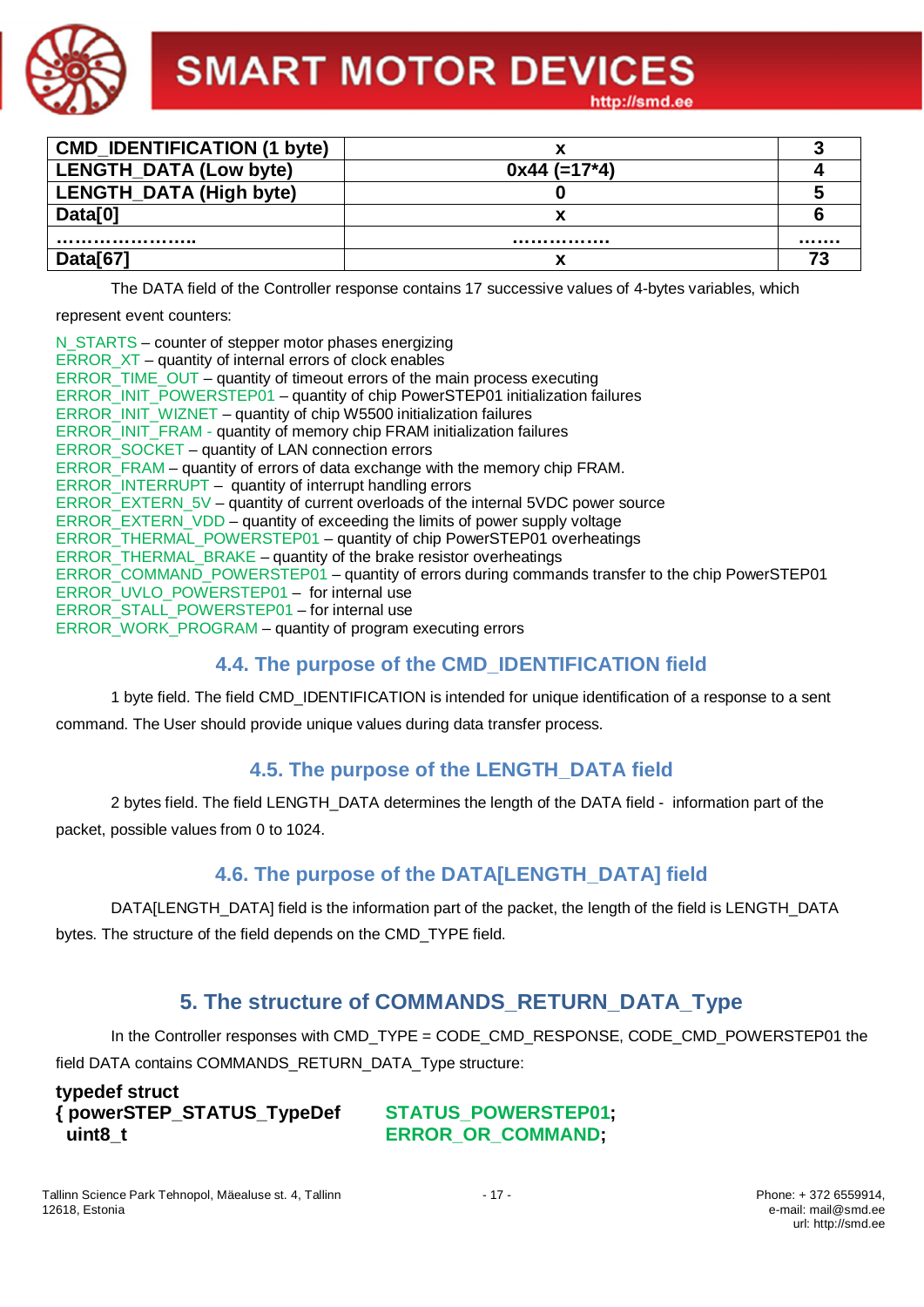

# **uint32** t **RETURN** DATA; **}COMMANDS\_RETURN\_DATA\_Type;**

**STATUS POWERSTEP01** – 16-bits length field, contains state flags of the current stepmotor control system status. As the information is important, this field is included to all response packets with COMMANDS\_RETURN\_DATA\_Type structure;

**ERROR\_OR\_COMMAND** – 1 byte field – the command result; **RETURN\_DATA** – 4 byte field – the information data of the response.

# **5.1 Bits assignments of the STATUS\_POWERSTEP01 field**

The current stepmotor control system status is described in the structure powerSTEP\_STATUS\_TypeDef:

| typedef struct {            |                   |      |  |  |  |  |  |  |
|-----------------------------|-------------------|------|--|--|--|--|--|--|
| uint16_t                    | <b>HiZ</b>        | : 1; |  |  |  |  |  |  |
| uint16 t                    | <b>BUSY</b>       | : 1; |  |  |  |  |  |  |
| uint16_t                    | SW <sub>F</sub>   | : 1; |  |  |  |  |  |  |
| uint16 t                    | <b>SW EVN</b>     | : 1; |  |  |  |  |  |  |
| uint16_t                    | <b>DIR</b>        | : 1; |  |  |  |  |  |  |
| uint $16_t$                 | <b>MOT STATUS</b> | : 2; |  |  |  |  |  |  |
| uint16_t                    | <b>CMD ERROR</b>  | : 1: |  |  |  |  |  |  |
| uint16 t                    | <b>RESERVE</b>    | : 8: |  |  |  |  |  |  |
| } powerSTEP_STATUS_TypeDef; |                   |      |  |  |  |  |  |  |

**HiZ** – phases Z-state: HiZ = 1 – phases deenergized, Hiz = 0 – phases energized; **BUSY** – standby: BUSY = 1 – the Controller is ready for the next command, BUSY = 0 – the Controller is executing a previous instruction; **SW\_F** – SW\_F = 1 – the function SW is turned ON, SW\_F =  $0$  – the function SW is turned OFF; **SW\_EVN** – the flag of SW event:  $SW = 1$  – the event happened, SW = 0 – not happened; **DIR** – rotation direction: DIR = 1 – forward rotation, DIR =  $0$  – backward rotation; **MOT\_STATUS** – motor running state: MOT\_STATUS = 0 – motor stop, MOT\_STATUS = 1 – motor accelerates, MOT\_STATUS = 2 – motor decelerates, MOT\_STATUS = 3 – steady rotation of the motor; **CMD\_ERROR** – command executing error: CMD\_ERROR = 1 – error; : CMD\_ERROR = 0 – no error.

# **5.2 Possible meanings of the field ERROR\_OR\_COMMAND**

Numerical values of the field ERROR\_OR\_COMMAND start from 0 and gradually-increase. The list of possible values is the next:

**OK** - command accepted without errors; **OK\_ACCESS** - successful authentication (the User has got access to the Controller control); **ERROR\_ACCESS** - authentication error (the User has not got access to the Controller control); **ERROR\_ACCESS\_TIMEOUT** – authentication timeout is not elapsed (authentication timeout is 1 sec); **ERROR XOR** - checksum error; **ERROR\_NO\_COMMAND\_ - the command does not exist; ERROR LEN** - the packet length error; **ERROR\_RANGE** - exceeding values limits; **ERROR\_WRITE** - writing error; **ERROR\_READ** - reading error; **ERROR\_PROGRAMS** - program error; **ERROR\_WRITE\_SETUP NO\_NEXT** - no next command; **END\_PROGRAMS** - end of program; **COMMAND\_GET\_STATUS\_IN\_EVENT** – the field RETURN\_DATA contains the bit map of input signals; **COMMAND\_GET\_MODE** - the field RETURN\_DATA contains the bit map of the Controller parameters;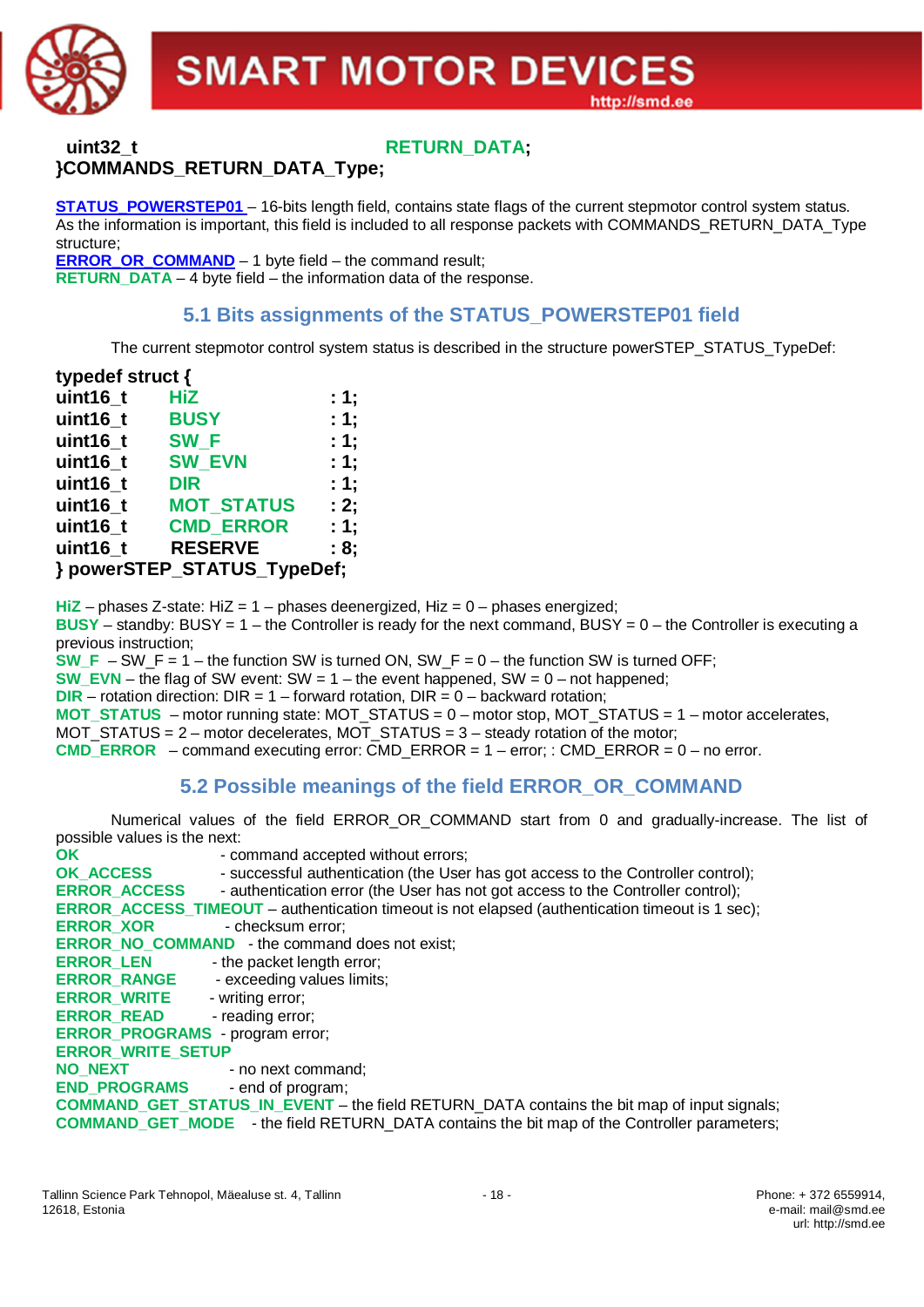**COMMAND\_GET\_ABS\_POS** - the field RETURN\_DATA contains the current position of the stepper motor (measured as steps);

**COMMAND\_GET\_EL\_POS** - the field RETURN\_DATA contains the current electrical position of the rotor; **COMMAND\_GET\_SPEED** - the field RETURN\_DATA contains the current motor speed;

**COMMAND\_GET\_MIN\_SPEED** - the field RETURN\_DATA contains the current set minimum motor speed;

**COMMAND\_GET\_MAX\_SPEED** - the field RETURN\_DATA contains the current set maximum motor speed;

**COMMAND\_GET\_STACK** - the field RETURN\_DATA contains information about executing program number and command number;

**STATUS\_RELE\_SET** – relay is turned ON; **STATUS RELE CLR** – relay is turned OFF;

# **6. The executing commands SMSD\_CMD\_Type**

The executing commands structure SMSD\_CMD\_TYPE is the next:

#### **typedef struct**

| ${unit32_t}$    | <b>RESERVE</b> | :3:  |
|-----------------|----------------|------|
| uint32 t        | <b>ACTION</b>  | :1:  |
| uint32 t        | <b>COMMAND</b> | :6:  |
| uint32 t        | <b>DATA</b>    | :22: |
| }SMSD_CMD_Type; |                |      |

**RESERVE –** 3 bit field, not used;

**ACTION** - 1 bit field – for internal use, send as 0;

**COMMAND** - 6 bits field - the executing command code;

**DATA** - 22 bits field - the command parameter; if the command doesn't need a parameter, this field value = 0x00 (22 bits are filled in with 0).

The whole structure size is always 4 bytes.

The structure SMSD\_CMD\_Type is used in data transmission packets, which include executing commands: CMD\_TYPE = CODE\_CMD\_POWERSTEP01, CODE\_CMD\_POWERSTEP01\_W\_MEM0…MEM3, CODE\_CMD\_POWERSTEP01\_R\_MEM0...MEM3.

Numerical values of the field COMMAND start from 0 and gradually-increase. List of executing commands codes is below:

0x00 CMD PowerSTEP01 END. 0x01 CMD PowerSTEP01 GET SPEED, 0x02 CMD\_PowerSTEP01\_STATUS\_IN\_EVENT, 0x03 CMD\_PowerSTEP01\_SET\_MODE, 0x04 CMD PowerSTEP01 GET MODE, 0x05 CMD\_PowerSTEP01\_SET\_MIN\_SPEED, 0x06 CMD\_PowerSTEP01\_SET\_MAX\_SPEED, 0x07 CMD\_PowerSTEP01\_SET\_ACC, 0x08 CMD PowerSTEP01 SET DEC. 0x09 CMD PowerSTEP01 SET FS SPEED, 0x0A CMD\_PowerSTEP01\_SET\_MASK\_EVENT 0x0B CMD\_PowerSTEP01\_GET\_ABS\_POS, 0x0C CMD\_PowerSTEP01\_GET\_EL\_POS, 0x0D CMD PowerSTEP01 GET STATUS AND CLR, 0x0E CMD PowerSTEP01 RUN F, 0x0F CMD PowerSTEP01 RUN R, 0x10 CMD PowerSTEP01 MOVE F. 0x11 CMD PowerSTEP01 MOVE R, 0x12 CMD PowerSTEP01 GO TO F, 0x13 CMD PowerSTEP01 GO TO R,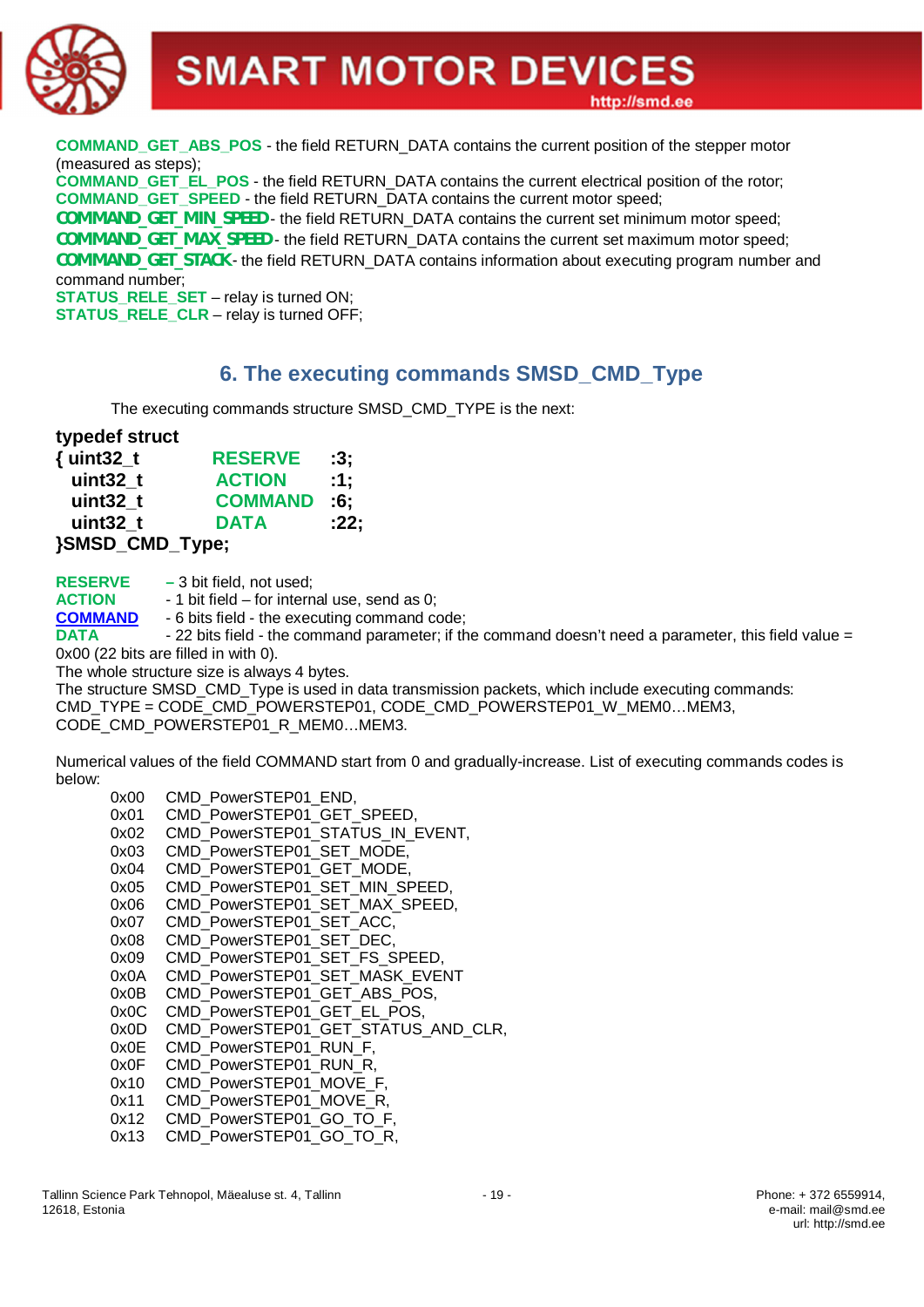

| 0x14         | CMD_PowerSTEP01_GO_UNTIL_F,                                                |
|--------------|----------------------------------------------------------------------------|
| 0x15         | CMD_PowerSTEP01_GO_UNTIL_R,                                                |
| 0x16         | CMD PowerSTEP01 SCAN ZERO F,                                               |
| 0x17         | CMD PowerSTEP01_SCAN_ZERO_R,                                               |
| 0x18         | CMD_PowerSTEP01_SCAN_LABEL_F,                                              |
| 0x19         | CMD_PowerSTEP01_SCAN_LABEL_R,                                              |
| 0x1A         | CMD PowerSTEP01 GO ZERO,                                                   |
| 0x1B         | CMD_PowerSTEP01_GO_LABEL,                                                  |
| 0x1C         | CMD_PowerSTEP01_GO_TO,                                                     |
| 0x1D         | CMD PowerSTEP01_RESET_POS,                                                 |
| 0x1E         | CMD PowerSTEP01 RESET POWERSTEP01,                                         |
| 0x1F         | CMD_PowerSTEP01_SOFT_STOP,                                                 |
| 0x20         | CMD_PowerSTEP01_HARD_STOP,                                                 |
| 0x21         | CMD_PowerSTEP01_SOFT_HI_Z,                                                 |
| 0x22         | CMD PowerSTEP01 HARD HI Z,                                                 |
| 0x23         | CMD_PowerSTEP01_SET_WAIT,                                                  |
| 0x24         | CMD_PowerSTEP01_SET_RELE,                                                  |
| 0x25         | CMD PowerSTEP01 CLR RELE,                                                  |
| 0x26         | CMD_PowerSTEP01_GET_RELE,                                                  |
| 0x27         | CMD PowerSTEP01 WAIT IN0,                                                  |
| 0x28         | CMD PowerSTEP01 WAIT IN1,                                                  |
| 0x29         | CMD_PowerSTEP01_GOTO_PROGRAM,                                              |
| 0x2A         | CMD_PowerSTEP01_GOTO_PROGRAM_IF_IN0,                                       |
| 0x2B         | CMD_PowerSTEP01_GOTO_PROGRAM_IF_IN1,                                       |
| 0x2C         | CMD_PowerSTEP01_LOOP_PROGRAM,                                              |
| 0x2D         | CMD_PowerSTEP01_CALL_PROGRAM                                               |
| 0x2E         | CMD PowerSTEP01 RETURN PROGRAM,                                            |
| 0x2F         | CMD PowerSTEP01 START PROGRAM MEM0,                                        |
| 0x30<br>0x31 | CMD_PowerSTEP01_START_PROGRAM_MEM1,<br>CMD PowerSTEP01_START_PROGRAM_MEM2, |
| 0x32         | CMD PowerSTEP01 START PROGRAM MEM3,                                        |
| 0x33         | CMD_PowerSTEP01_STOP_PROGRAM_MEM,                                          |
| 0x34         | CMD_PowerSTEP01_STEP_CLOCK,                                                |
| 0x35         | CMD_PowerSTEP01_STOP_USB,                                                  |
| 0x36         | CMD_PowerSTEP01_GET_MIN_SPEED,                                             |
| 0x37         | CMD_PowerSTEP01_GET_MAX_SPEED,                                             |
| 0x38         | CMD PowerSTEP01 GET STACK,                                                 |
| 0x39         | CMD PowerSTEP01 GOTO PROGRAM IF ZERO,                                      |
| 0x3A         | CMD_PowerSTEP01_GOTO_PROGRAM_IF_IN_ZERO,                                   |
| 0x3B         | CMD_PowerSTEP01_WAIT_CONTINUE,                                             |
| 0x3C         | CMD PowerSTEP01 SET WAIT 2,                                                |
| 0x3D         | CMD_PowerSTEP01_SCAN_MARK2_F,                                              |
|              |                                                                            |

0x3E CMD\_PowerSTEP01\_SCAN\_MARK2\_R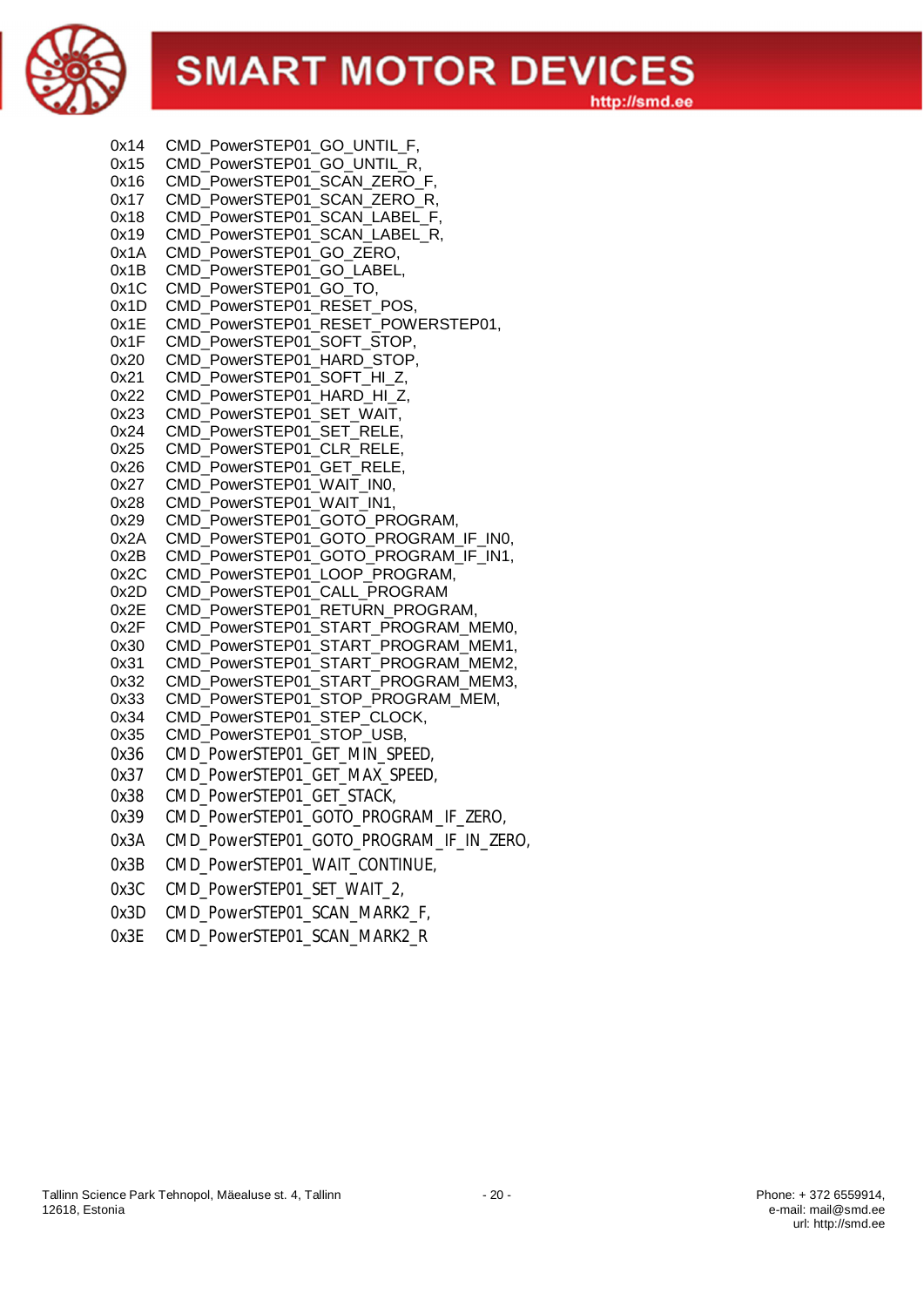

|             | Byte [3] |  | Byte [2]                 |                             | Byte [1] |                                           |  | Byte [0] |        |         |  |
|-------------|----------|--|--------------------------|-----------------------------|----------|-------------------------------------------|--|----------|--------|---------|--|
| Bit Nº      | .        |  | $\cdots$                 | ⇁<br>$\sim$<br>. . <u>.</u> |          |                                           |  |          |        |         |  |
| Designation |          |  | Data (Command parameter) |                             |          | Command (CMD PowerSTEP01<br>command code) |  |          | Action | Reserve |  |

#### **6. 1 Executing command CMD\_PowerSTEP01\_END**

The executing CMD\_PowerSTEP01\_END = 0x00 is intended to mark the end of executing program.

Bit mapping of the SMSD\_CMD\_Type structure:

|             | Byte[3]  |  | Byte <sup>[2]</sup> |   | Byte <sup>[1]</sup> |   |                                              |   | Byte[0] |        |         |  |
|-------------|----------|--|---------------------|---|---------------------|---|----------------------------------------------|---|---------|--------|---------|--|
| Bit Nº      | $\cdots$ |  | $\cdots$            | . |                     |   |                                              | ა |         |        |         |  |
| Designation |          |  |                     |   |                     |   | Command code<br>$CMD_PowerSTEP01_FND = 0x00$ |   |         | Action | Reserve |  |
| Bit value   |          |  |                     |   |                     | 0 |                                              | 0 |         |        |         |  |

#### **6.2 Executing command CMD\_PowerSTEP01\_GET\_SPEED**

The executing command CMD\_PowerSTEP01\_GET\_SPEED = 0x01 is intended for reading of the current motor speed.

The important notice: for the correct response to the CMD\_PowerSTEP01\_GET\_SPEED command the minimum speed should be set =  $0x00$  by command CMD\_PowerSTEP01\_SET\_MIN\_SPEED before sending the command CMD\_PowerSTEP01\_GET\_SPEED. Otherwise the result could be wrong for low speed movement and stops.

Below is an example of data transmission packet for reading the current speed in a real-time mode:

From the User:

| <b>Field</b>                       | <b>Value</b>                |      | <b>Packet data</b><br>order |
|------------------------------------|-----------------------------|------|-----------------------------|
| XOR (1 byte)                       | X                           |      | O                           |
| VER (1 byte)                       | X                           |      |                             |
| CMD_TYPE (1 byte)                  | CODE CMD POWERSTEP01 = 0x02 |      | 2                           |
| <b>CMD_IDENTIFICATION (1 byte)</b> | x                           |      | 3                           |
| <b>LENGTH_DATA (Low byte)</b>      | sizeof(SMSD_CMD_Type)=0x04  | 0x04 | 4                           |
| <b>LENGTH_DATA (High byte)</b>     |                             | 0x00 | 5                           |
| DATA [0] (SMSD_CMD_Type            | 0x10                        |      | 6                           |
| Low byte)                          |                             |      |                             |
| <b>DATA</b> [1]                    | 0x00                        |      | 7                           |
| <b>DATA</b> [2]                    | 0x00                        |      | 8                           |
| DATA [3] (SMSD_CMD_Type            | 0x00                        |      | 9                           |
| High byte)                         |                             |      |                             |

DATA field of the packet = SMSD\_CMD\_Type structure, which contains the command CMD\_PowerSTEP01\_GET\_SPEED.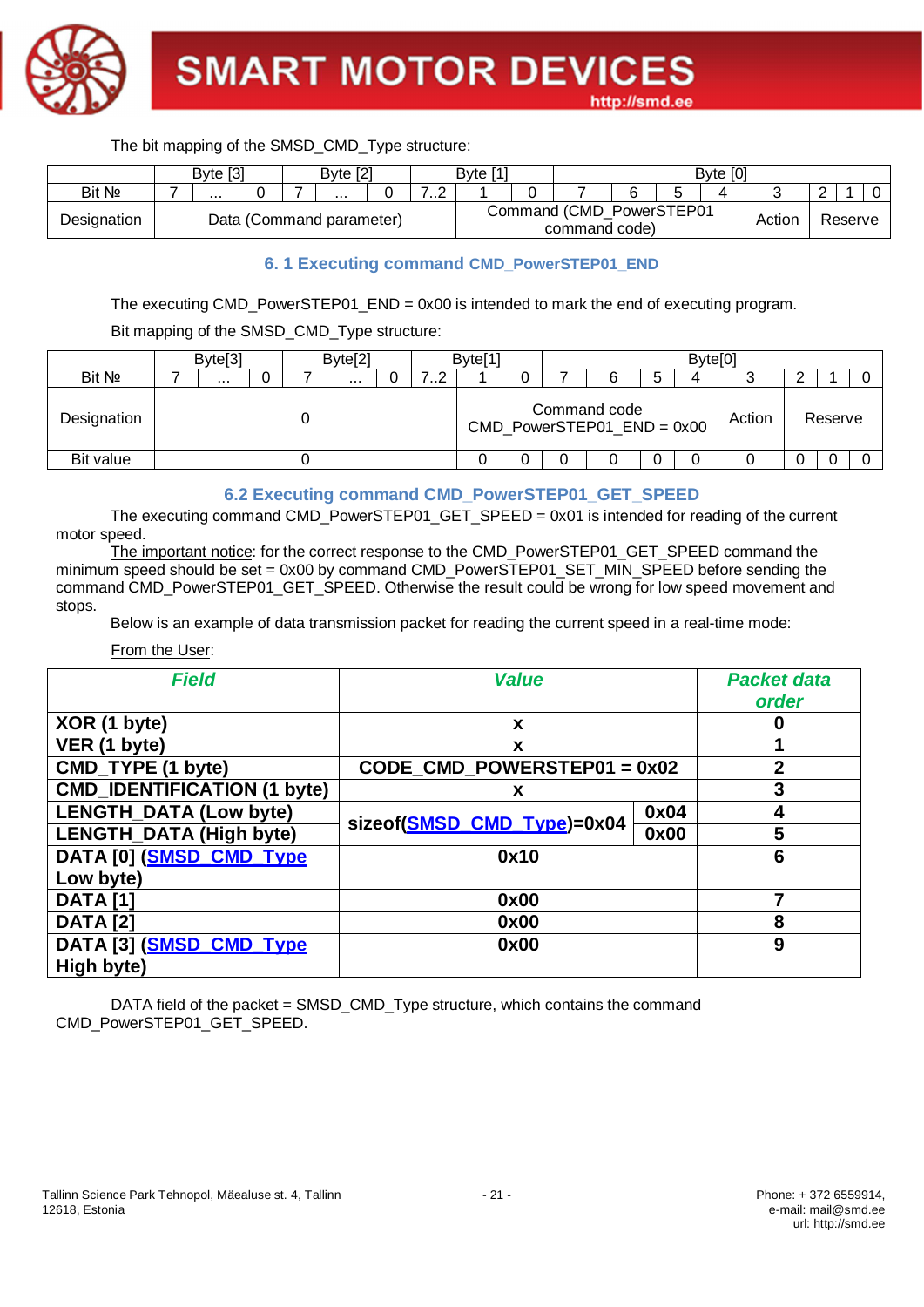

| Data field  |  | $DATA[3]=0x00$      |  |  | $DATA[2]=0x00$      |                                                               |         | $DATA[1]=0x00$      |  |  |   |   | $DATA[0]=0x10$      |         |  |  |
|-------------|--|---------------------|--|--|---------------------|---------------------------------------------------------------|---------|---------------------|--|--|---|---|---------------------|---------|--|--|
| byte        |  | Byte <sup>[3]</sup> |  |  | Byte <sup>[2]</sup> |                                                               |         | Byte <sup>[1]</sup> |  |  |   |   | Byte <sup>[0]</sup> |         |  |  |
| Bit No      |  |                     |  |  | $\cdots$            |                                                               | 79<br>ے |                     |  |  | 6 | 5 | 4                   |         |  |  |
| Designation |  |                     |  |  | Data = $0x00$       | Command code<br>CMD_PowerSTEP01_GET_SPEED =<br>Action<br>0x01 |         |                     |  |  |   |   |                     | Reserve |  |  |
| Bit value   |  |                     |  |  |                     |                                                               |         |                     |  |  | 0 |   |                     |         |  |  |

The bit mapping of the SMSD\_CMD\_Type structure is the same for all the executing commands.

As a response the Controller sends a data transmission packet with CMD TYPE  $=$ CODE\_CMD\_RESPONSE, the DATA field of the packet contains COMMANDS\_RETURN\_DATA\_Type: ERROR\_OR\_COMMAND = COMMAND\_GET\_SPEED, RETURN\_DATA – the value of the current motor speed.

From the controller:

|                               |                                                       |      | <b>Packet</b>  |  |  |  |  |  |
|-------------------------------|-------------------------------------------------------|------|----------------|--|--|--|--|--|
| <b>Field</b>                  | <b>Value</b>                                          |      | data           |  |  |  |  |  |
|                               |                                                       |      | order          |  |  |  |  |  |
| XOR (1 byte)                  | X                                                     |      | $\bf{0}$       |  |  |  |  |  |
| VER (1 byte)                  | X                                                     |      | 1              |  |  |  |  |  |
| CMD_TYPE (1 byte)             | $CODE$ <sub>_</sub> $CMD$ <sub>_RESPONSE = 0x01</sub> |      | $\overline{2}$ |  |  |  |  |  |
| <b>CMD_IDENTIFICATION (1</b>  |                                                       |      | 3              |  |  |  |  |  |
| byte)                         | X                                                     |      |                |  |  |  |  |  |
| <b>LENGTH_DATA (Low byte)</b> | sizeof(COMMANDS_RETURN_DATA_Type                      | 0x07 | 4              |  |  |  |  |  |
| LENGTH_DATA (High byte)       |                                                       | 0x00 | 5              |  |  |  |  |  |
| DATA [0] - Low byte           |                                                       |      |                |  |  |  |  |  |
| <b>COMMANDS RETURN DATA</b>   | X                                                     |      | 6              |  |  |  |  |  |
| Low byte)                     |                                                       |      |                |  |  |  |  |  |
| <b>DATA</b> [1]               | X                                                     |      | $\overline{7}$ |  |  |  |  |  |
| $DATA [2] =$                  |                                                       |      | 8              |  |  |  |  |  |
| <b>ERROR_OR_COMMAND</b>       | = COMMAND_GET_SPEED                                   |      |                |  |  |  |  |  |
| $DATA [3] =$                  | X                                                     |      | 9              |  |  |  |  |  |
| <b>RETURN_DATA[0]</b>         | (Low byte of the current motor speed)                 |      |                |  |  |  |  |  |
| $DATA[4] =$                   | X                                                     |      | 10             |  |  |  |  |  |
| <b>RETURN_DATA[1]</b>         |                                                       |      |                |  |  |  |  |  |
| $DATA [5] =$                  | $\mathbf{x}$                                          |      |                |  |  |  |  |  |
| <b>RETURN_DATA[2]</b>         |                                                       |      |                |  |  |  |  |  |
| DATA [6] - High byte          | $\mathbf{x}$                                          |      |                |  |  |  |  |  |
| <b>COMMANDS RETURN DATA</b>   | (High byte of the current motor speed)                |      | 12             |  |  |  |  |  |
| High byte) $=$                |                                                       |      |                |  |  |  |  |  |
| <b>RETURN_DATA[3]</b>         |                                                       |      |                |  |  |  |  |  |

#### **6.3 Executing command CMD\_PowerSTEP01\_STATUS\_IN\_EVENT**

The executing command CMD\_PowerSTEP01\_STATUS\_IN\_EVENT = 0x02 is intended for reading information about current signals inputs state.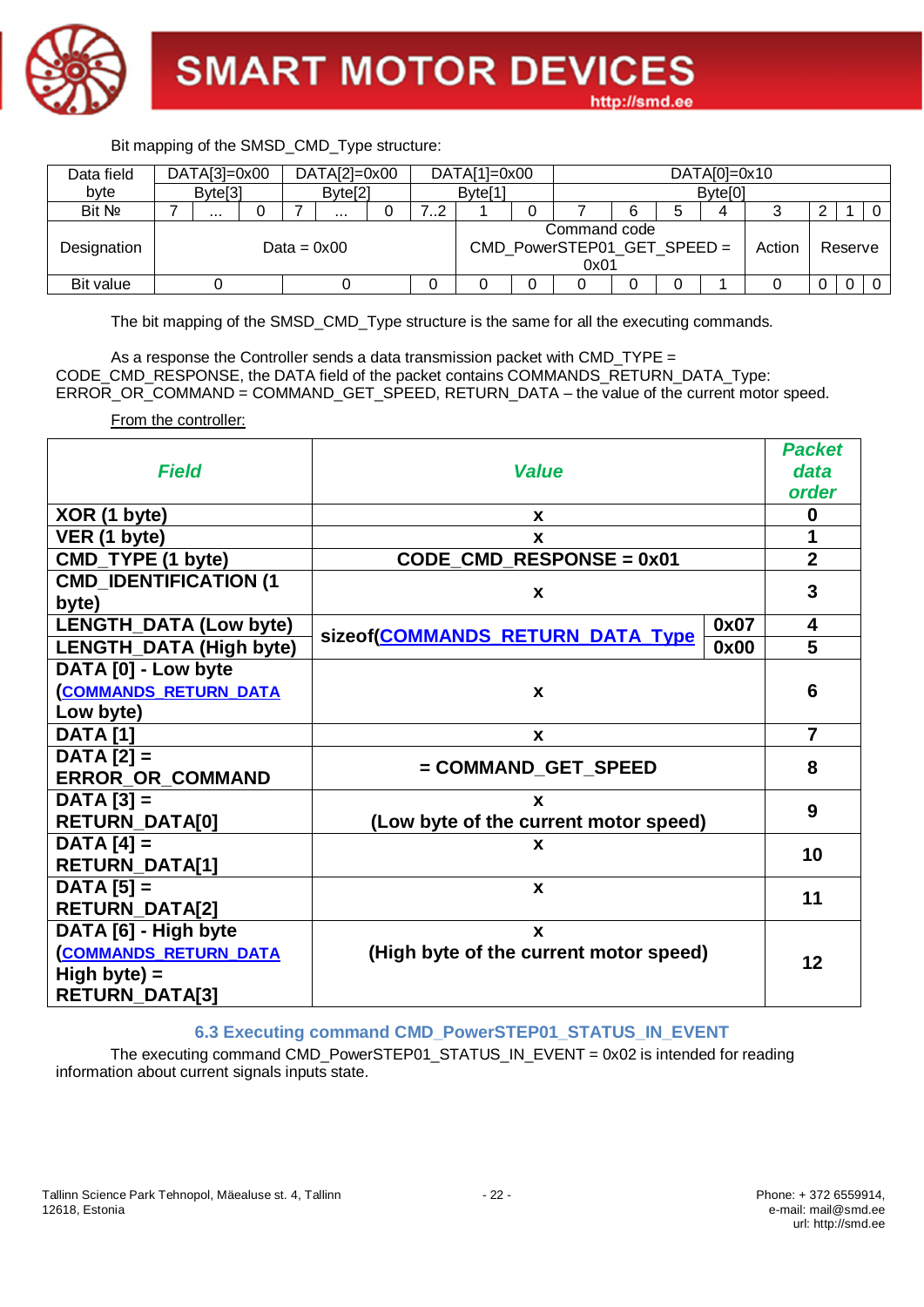

|             | Byte <sup>[3]</sup> |               | Byte[2] |   | Byte <sup>[1</sup> |  |                                                             |   | Byte <sup>[0]</sup> |        |         |  |
|-------------|---------------------|---------------|---------|---|--------------------|--|-------------------------------------------------------------|---|---------------------|--------|---------|--|
| Bit Nº      |                     |               | .       | ے |                    |  |                                                             | э |                     |        |         |  |
| Designation |                     | Data = $0x00$ |         |   |                    |  | Command code<br>CMD_PowerSTEP01<br>STATUS IN EVENT = $0x02$ |   |                     | Action | Reserve |  |
| Bit value   |                     |               |         |   |                    |  |                                                             |   |                     |        |         |  |

As a response the Controller sends a data transmission packet with CMD\_TYPE = CODE\_CMD\_RESPONSE, the DATA field of the packet contains COMMANDS\_RETURN\_DATA\_Type: ERROR\_OR\_COMMAND = COMMAND\_GET\_STATUS\_IN\_EVENT, RETURN\_DATA – the bit mapping of inputs state:

| RETURN DATA<br>field byte | Bit 7 | Bit 6            | Bit 5            | Bit 4            | Bit 3      | Bit 2            | Bit 1  | Bit 0             |
|---------------------------|-------|------------------|------------------|------------------|------------|------------------|--------|-------------------|
| RETURN DATA[0]            | INT   | INT <sub>6</sub> | INT <sub>5</sub> | INT <sub>4</sub> | <b>INT</b> | INT <sub>2</sub> | INT    | INT 0             |
| RETURN DATA[1]            | Mask  | Mask 6           | Mask 5           | Mask 4           | Mask 3     | Mask 2           | Mask   | Mask <sup>r</sup> |
| RETURN DATA[2]            | Wait  | Wait 6           | Wait 5           | Wait 4           | Wait 3     | Wait 2           | Wait 1 | Wait_0            |
| RETURN_DATA[3]            |       |                  |                  |                  | Not use    |                  |        |                   |

 $INT_X$  – Event at the input X: 1 – happened, 0 – not happened; Mask\_X  $-$  Masking of the input X;

Wait $\chi$  – Waiting of the input X.

#### **6.4 Executing command CMD\_PowerSTEP01\_SET\_MODE**

The executing command CMD\_PowerSTEP01\_SET\_MODE = 0x03 is intended for setting motor and control parameters.

Bit mapping of the SMSD\_CMD\_Type structure:

|             |                            | Byte <sup>[3]</sup> |  |  | Byte $[2]$                  |  |   | Byte [1] |                                                    |   | Byte [0] |        |         |  |
|-------------|----------------------------|---------------------|--|--|-----------------------------|--|---|----------|----------------------------------------------------|---|----------|--------|---------|--|
| Bit No      |                            | $\cdots$            |  |  | $\cdots$                    |  | . |          |                                                    | 6 | 4        | ີ      |         |  |
| Designation |                            |                     |  |  | Data field of SMSD_CMD_Type |  |   |          | Command code<br>CMD_PowerSTEP01_SET_MODE =<br>0x03 |   |          | Action | Reserve |  |
| Bit value   | Depend on Data field value |                     |  |  |                             |  |   |          |                                                    |   |          |        |         |  |

Bit mapping of the Data field of the SMSD\_CMD\_Type structure:

|    |    |    | Byte[3] $-$ bits 70 |                   |    |    |    |             | Byte[2] $-$ bits 70 |    |    |   |                             |   |   | Byte[1] bits 72 |              |   |                       |
|----|----|----|---------------------|-------------------|----|----|----|-------------|---------------------|----|----|---|-----------------------------|---|---|-----------------|--------------|---|-----------------------|
| 21 | 20 | 19 | 18                  | 17                | 16 | 15 | 14 | 13          | 12                  | 11 | 10 | 9 | 8                           | 6 | 5 | 4 I             | $\mathbf{3}$ | 2 |                       |
|    |    |    |                     | <b>IRREI</b><br>5 |    |    |    | l<br>R<br>≃ |                     |    |    |   | PPING<br>ш<br><b>MICROS</b> |   |   | ш<br>Ö          |              |   | ш<br>R<br>S<br>S<br>ಠ |

CURRENT\_OR\_VOLTAGE - motor control mode:

0 – voltage mode,

1 – current mode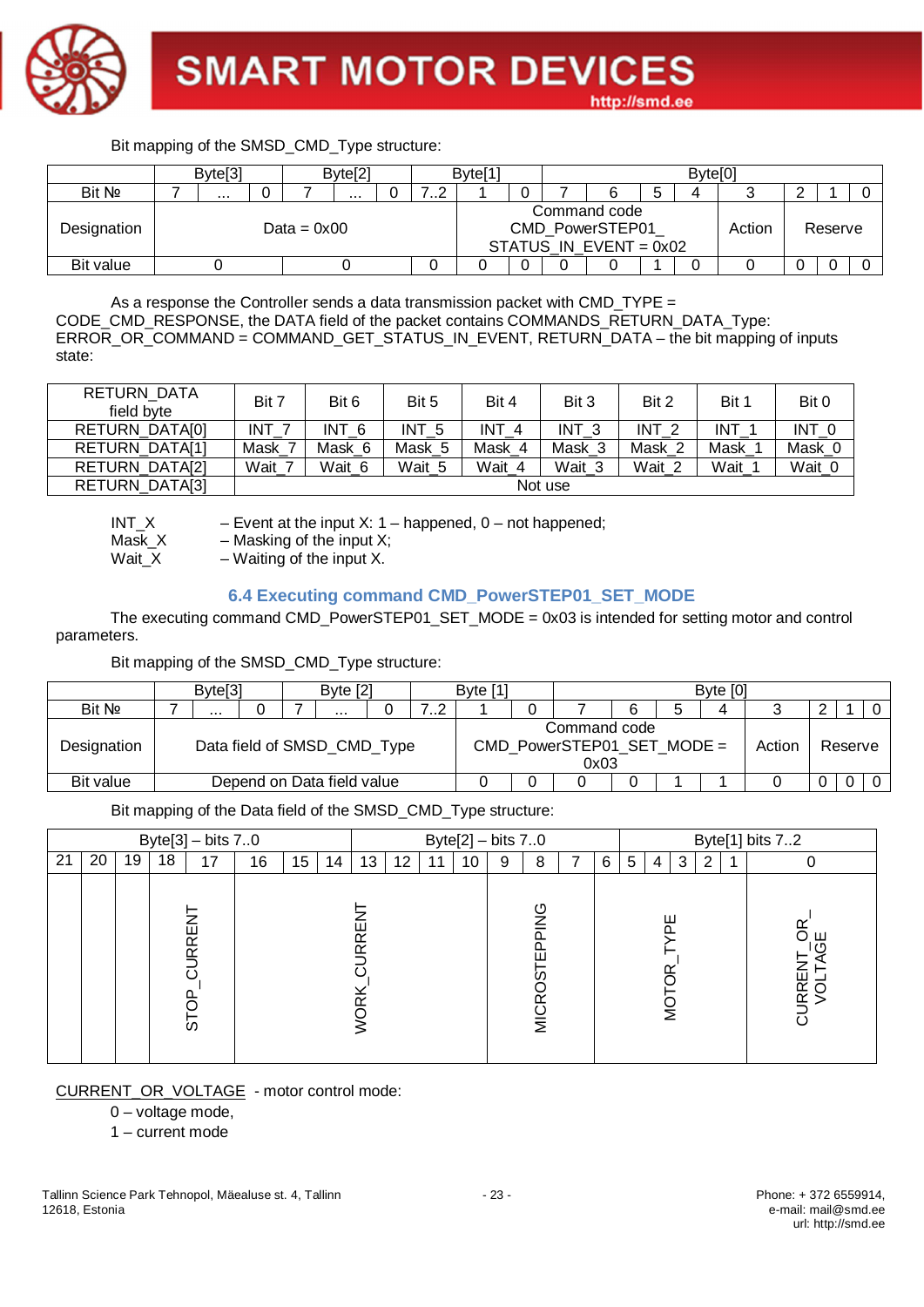

#### MOTOR\_TYPE – motor type for the voltage control mode:

|                  | Value            | Max. current      | Resistance        | Inductance       |                |                                  |
|------------------|------------------|-------------------|-------------------|------------------|----------------|----------------------------------|
| SMSD-4.2LAN      | SMSD-8.0LAN      | per phase,<br>Amp | per phase,<br>Ohm | per phase,<br>mH | Step angle     | Motor model                      |
| $\boldsymbol{0}$ | $\boldsymbol{0}$ |                   |                   |                  | $\overline{a}$ | No motor                         |
| 1                | $\mathbf{1}$     | 1.33              | 2.1               | 2.5              | 1.8            |                                  |
| $\overline{2}$   | $\overline{2}$   | 1.33              | 2.1               | 4.2              | 0.9            |                                  |
| $\overline{3}$   | 3                | 1.2               | 3.3               | 3.4              | 0.9            |                                  |
| $\overline{4}$   | $\overline{4}$   | 1.68              | 1.65              | 3.2              | 1.8            |                                  |
| $\overline{5}$   | $\overline{5}$   | 1.68              | 1.64              | 3.2              | 0.9            |                                  |
| $\boldsymbol{6}$ | 6                | 1.2               | 3.3               | 2.8              | 0.8            |                                  |
| $\overline{7}$   | $\overline{7}$   | 1.68              | 1.65              | 2.8              | 1.8            | SM4247                           |
| 8                | 8                | 1.68              | 1.65              | 4.1              | 0.9            |                                  |
| 9                | 9                | 1.2               | 6                 | $\overline{7}$   | 1.8            |                                  |
| 10               | 10               | 1.2               | 12.1              | 36.7             | 0.9            |                                  |
| 11               | 11               | 1.56              | 1.8               | 3.6              | 1.8            |                                  |
| 12               | 12               | 1.0               | 16.7              | 46.5             | 1.8            |                                  |
| 13               | 13               | 1.5               | 3.6               | 6                | 1.8            |                                  |
| 14               | 14               | 1.0               | 5.7               | 5.4              | 1.8            |                                  |
| 15               | 15               | 1.0               | 5.7               | 8                | 0.9            |                                  |
| 16               | 16               | 2.8               | 0.7               | 1.4              | 1.8            |                                  |
| 17               | 17               | 2.8               | 0.7               | 2.2              | 0.9            |                                  |
| 18               | 18               | 1.0               | 6.6               | 8.6              | 1.8            |                                  |
| 19               | 19               | 2.8               | 0.83              | 2.2              | 1.8            |                                  |
| 20               | 20               | 2.8               | 0.9               | 3.7              | 0.9            |                                  |
| 21               | 21               | 1.0               | 7.4               | 10               | 1.8            |                                  |
| 22               | 22               | 2.0               | 1.8               | 2.5              | 1.8            |                                  |
| 23               | 23               | 2.8               | 0.9               | 2.5              | 1.8            |                                  |
| 24               | 24               | 1.0               | 8.6               | 14               | 1.8            |                                  |
| 25               | 25               | 2.8               | 1.13              | 3.6              | 1.8            | SM5776                           |
| 26               | 26               | 2.8               | 1.13              | 5.6              | 0.9            |                                  |
| 27               | 27               | 2.0               | 1.2               | 4.6              | 1.8            |                                  |
| 28               | 28               | 2.0               | 4.8               | 18.4             | 1.8            |                                  |
| 29               | 29               | 2.0               | 1.5               | 6.8              | 1.8            |                                  |
| 30               | 30               | 2.0               | 6                 | 7.2              | 1.8            |                                  |
| 31               | 31               | 2.8               | 0.7               | 3.9              | 1.8            |                                  |
| 32               | 32               | 2.8               | $2.8\,$           | 15.6             | 1.8            |                                  |
| 33               | 33               | 4.2               | 0,375             | 3.4              | 1.8            | SM8680<br>Parallel<br>connection |
| 34               | 34               | 4.2               | 1.5               | 13.6             | 1.8            | SM8680<br>Serial<br>connection   |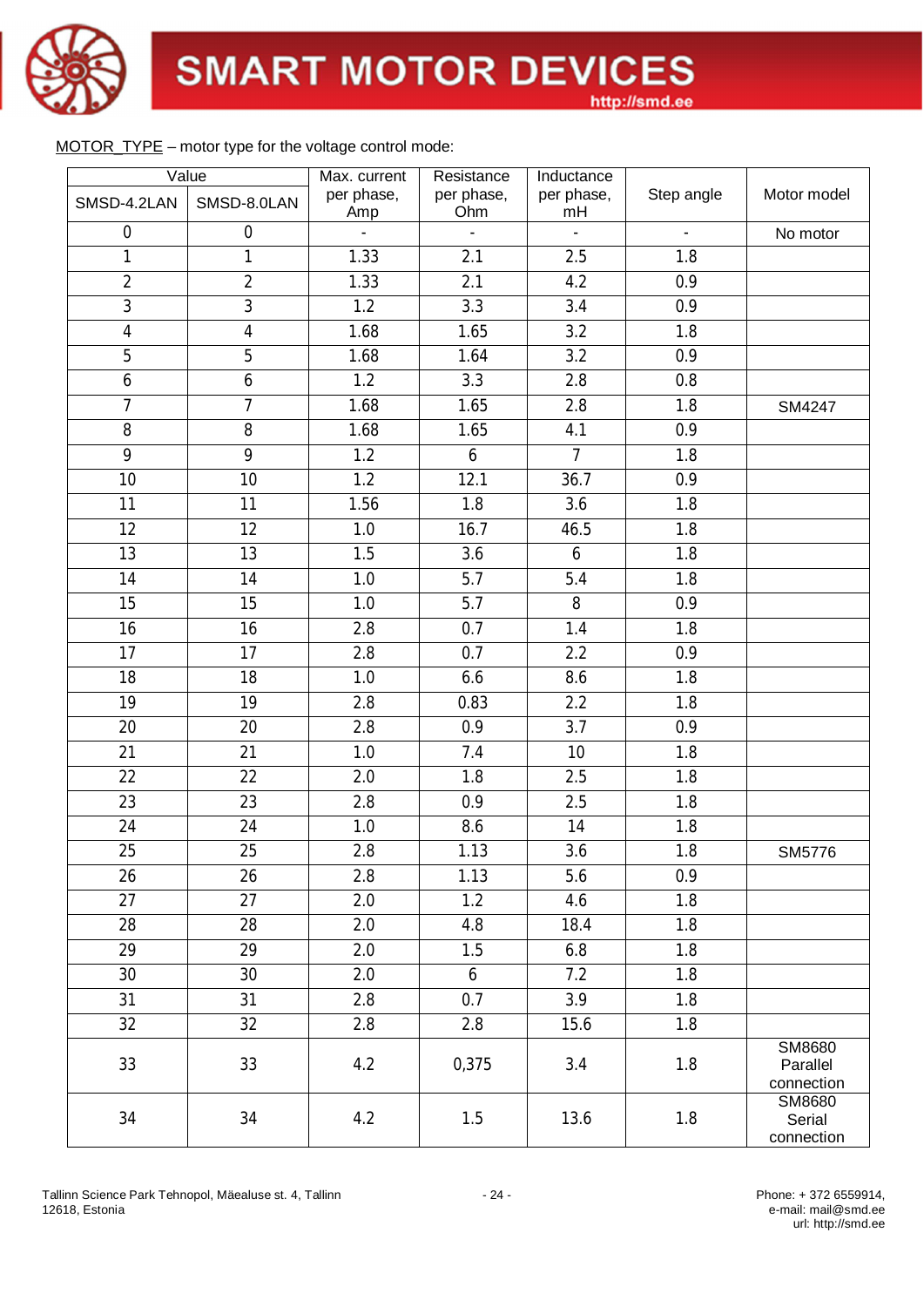

# **SMART MOTOR DEVICES**

http://smd.ee

| 35                       | 35 | 4.2  | 0.45    | 6   | 1.8 |                          |
|--------------------------|----|------|---------|-----|-----|--------------------------|
| 36                       | 36 | 4.2  | 1.8     | 24  | 1.8 |                          |
| 37                       | 37 | 4.2  | 0,625   | 8   | 1.8 |                          |
| 38                       | 38 | 4.2  | 2.5     | 32  | 1.8 |                          |
| ÷.                       | 39 | 6.0  | 0.6     | 6.5 | 1.8 |                          |
| $\overline{\phantom{0}}$ | 40 | 6.2  | 0.75    | 9   | 1.8 |                          |
| $\overline{\phantom{0}}$ | 41 | 5.5  | 0.9     | 12  | 1.8 | ٠                        |
| $\overline{\phantom{0}}$ | 42 | 6.5  | 0.8     | 15  | 1.8 | $\overline{\phantom{a}}$ |
| $\overline{\phantom{a}}$ | 43 | 8    | 0.67    | 12  | 1.8 | SM110201                 |
| 39                       | 44 | 0.3  | 32      | 40  | 1.8 |                          |
| 40                       | 45 | 0.67 | 8.5     | 7.5 | 1.8 |                          |
| 41                       | 46 | 1.68 | 2.3     | 3.4 | 1.8 |                          |
| 42                       | 47 | 3.0  | 1.0     | 3.4 | 1.8 |                          |
| 43                       | 48 | 3.0  | 1.45    | 6.5 | 1.8 | ۰                        |
| 44                       | 49 | 3.0  | 1.2     | 6.4 | 1.8 | ۰                        |
| 45                       | 50 | 4.5  | 0.36    | 3.0 | 1.8 | ٠                        |
| $\overline{\phantom{a}}$ | 51 | 6.0  | 0.6     | 5.7 | 1.8 |                          |
| $\overline{\phantom{0}}$ | 52 | 6.2  | 0.7     | 8.5 | 1.8 |                          |
|                          | 53 | 8.0  | 0.8     | 16  | 1.8 |                          |
|                          | 54 | 6.0  | $0.8\,$ | 8.7 | 1.8 |                          |

#### MICROSTEPPING – the motor main step dividing:

- 0 Microstepping: 1
- 1 Microstepping: 1/2
- 2 Microstepping: 1/4
- 3 Microstepping: 1/8
- 4 Microstepping: 1/16
- 5 Microstepping: 1/32
- 6 Microstepping: 1/64
- 7 Microstepping: 1/128

WORK\_CURRENT – operating current for the current control mode. The motor operation current is calculated as 0.1Amp\*Value; 1<=Value<=80. Available range for controllers SMSD-4.2LAN: 1 - 42; for controllers SMSD-8.0LAN: 1 – 80. The values are the next:

| $1 - 0.1A$  | $15 - 1.5A$ | $29 - 2.9A$ | $43 - 4.3A$ | $57 - 5.7A$ | $71 - 7.1A$ |
|-------------|-------------|-------------|-------------|-------------|-------------|
| $2 - 0.2A$  | $16 - 1.6A$ | $30 - 3.0A$ | $44 - 4.4A$ | $58 - 5.8A$ | $72 - 7.2A$ |
| $3 - 0.3A$  | $17 - 1.7A$ | $31 - 3.1A$ | $45 - 4.5A$ | $59 - 5.9A$ | $73 - 7.3A$ |
| $4 - 0.4A$  | 18 - 1.8A   | $32 - 3.2A$ | $46 - 4.6A$ | $60 - 6.0A$ | $74 - 7.4A$ |
| $5 - 0.5A$  | 19 - 1.9A   | $33 - 3.3A$ | $47 - 4.7A$ | $61 - 6.1A$ | $75 - 7.5A$ |
| $6 - 0.6A$  | $20 - 2.0A$ | $34 - 3.4A$ | $48 - 4.8A$ | $62 - 6.2A$ | $76 - 7.6A$ |
| 7 - 0.7A    | $21 - 2.1A$ | $35 - 3.5A$ | $49 - 4.9A$ | $63 - 6.3A$ | $77 - 7.7A$ |
| $8 - 0.8A$  | $22 - 2.2A$ | $36 - 3.6A$ | $50 - 5.0A$ | $64 - 6.4A$ | $78 - 7.8A$ |
| $9 - 0.9A$  | $23 - 2.3A$ | $37 - 3.7A$ | $51 - 5.1A$ | $65 - 6.5A$ | $79 - 7.9A$ |
| $10 - 1.0A$ | $24 - 2.4A$ | $38 - 3.8A$ | $52 - 5.2A$ | $66 - 6.6A$ | $80 - 8.0A$ |
| $11 - 1.1A$ | $25 - 2.5A$ | $39 - 3.9A$ | $53 - 5.3A$ | $67 - 6.7A$ |             |
| $12 - 1.2A$ | $26 - 2.6A$ | $40 - 4.0A$ | $54 - 5.4A$ | $68 - 6.8A$ |             |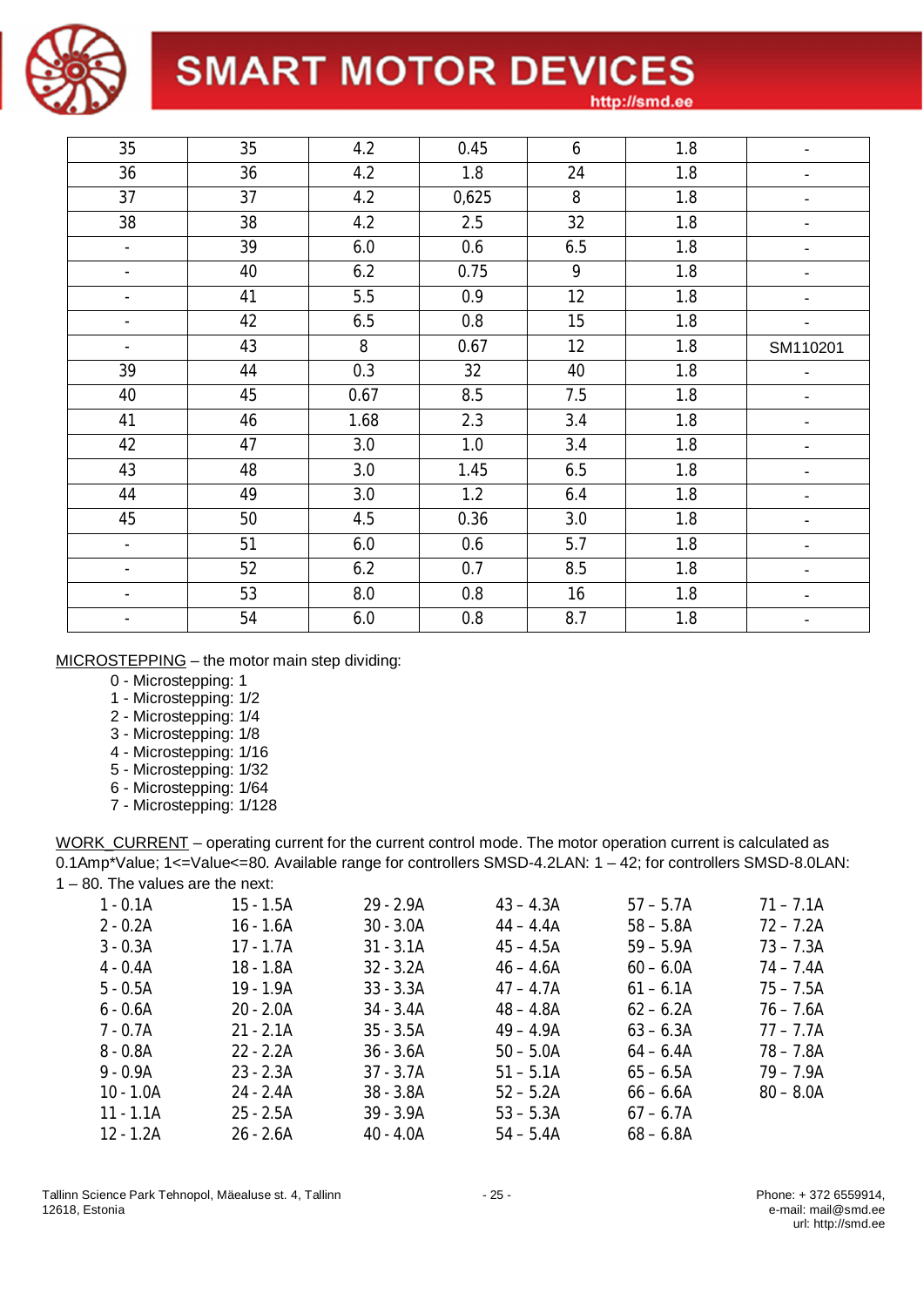**SMART MOTOR DEVICES** 

http://smd.ee

| 13 - 1.3A | 27 - 2.7A | 41 - 4 1A | $55 - 5.5A$ | $69 - 6.9$ A |
|-----------|-----------|-----------|-------------|--------------|
| 14 - 1.4A | 28 - 2.8A | 42 - 4.2A | $56 - 5.6A$ | $70 - 7.0A$  |

STOP\_CURRENT – holding current – as a percentage of an operating current:

- $0 25%$
- 1 50%
- 2 75%
- 3 100%

As a response the Controller sends a data transmission packet with CMD TYPE  $=$ CODE\_CMD\_RESPONSE, the DATA field of the packet contains COMMANDS\_RETURN\_DATA\_Type: ERROR\_OR\_COMMAND = OK.

#### **6.5 Executing command CMD\_PowerSTEP01\_GET\_MODE**

The executing command CMD\_PowerSTEP01\_GET\_MODE =  $0x04$  is intended for reading motor control parameters from the controller.

Bit mapping of the SMSD\_CMD\_Type structure:

|             | Byte <sup>[3]</sup> |  |               | Byte <sup>[2]</sup> |  |  | Byte <sup>[1]</sup> |   |                                                            |   | Byte <sup>[0]</sup> |        |         |  |
|-------------|---------------------|--|---------------|---------------------|--|--|---------------------|---|------------------------------------------------------------|---|---------------------|--------|---------|--|
| Bit Nº      | <br>.               |  |               |                     |  |  |                     |   |                                                            | đ |                     |        |         |  |
| Designation |                     |  | Data = $0x00$ |                     |  |  |                     |   | Command code<br>CMD_PowerSTEP01<br>$GET \quad MODE = 0x04$ |   |                     | Action | Reserve |  |
| Bit value   |                     |  |               |                     |  |  |                     | 0 |                                                            | 0 |                     |        |         |  |

As a response the Controller sends a data transmission packet with CMD TYPE  $=$ CODE\_CMD\_RESPONSE, the DATA field of the packet contains COMMANDS\_RETURN\_DATA\_Type: ERROR\_OR\_COMMAND = COMMAND\_GET\_MODE, RETURN\_DATA contains the information about motor and control parameters:

| RETURN_DATA[3] |     |   | RETURN_DATA[2]                  |             |          | RETURN_DATA[1]  |                                               |   | RETURN_DATA[0] |  |
|----------------|-----|---|---------------------------------|-------------|----------|-----------------|-----------------------------------------------|---|----------------|--|
| 07             | 5.7 | 4 | 3                               | 2           | $\Omega$ | 2.7             | 0<br>11                                       | ⇁ | 16             |  |
| Not use        |     |   | z<br>Σ<br>ىم<br>ق<br><b>DRO</b> | CURREN<br>5 |          | RRE<br>$\alpha$ | $\frac{0}{2}$<br><b>GLEbbl</b><br><b>MICR</b> |   | 뿐<br>Ö         |  |

Fields STOP\_CURRENT, WORK\_CURRENT, MICROSTEPPING, MOTOR\_TYPE, CURRENT\_OR\_VOLTAGE are the same as in the executing command CMD\_PowerSTEP01\_SET\_MODE.

Field PROGRAM N contains a number of program, which is available to be started by external signals.

#### **6.6 Executing command CMD\_PowerSTEP01\_SET\_MIN\_SPEED**

The executing command CMD\_PowerSTEP01\_SET\_MIN\_SPEED =  $0x05$  is intended for setting the motor minimum speed. The DATA field should contain the speed value in range 0 – 950 steps/sec. Attention: the speed commands are always set as full steps per second.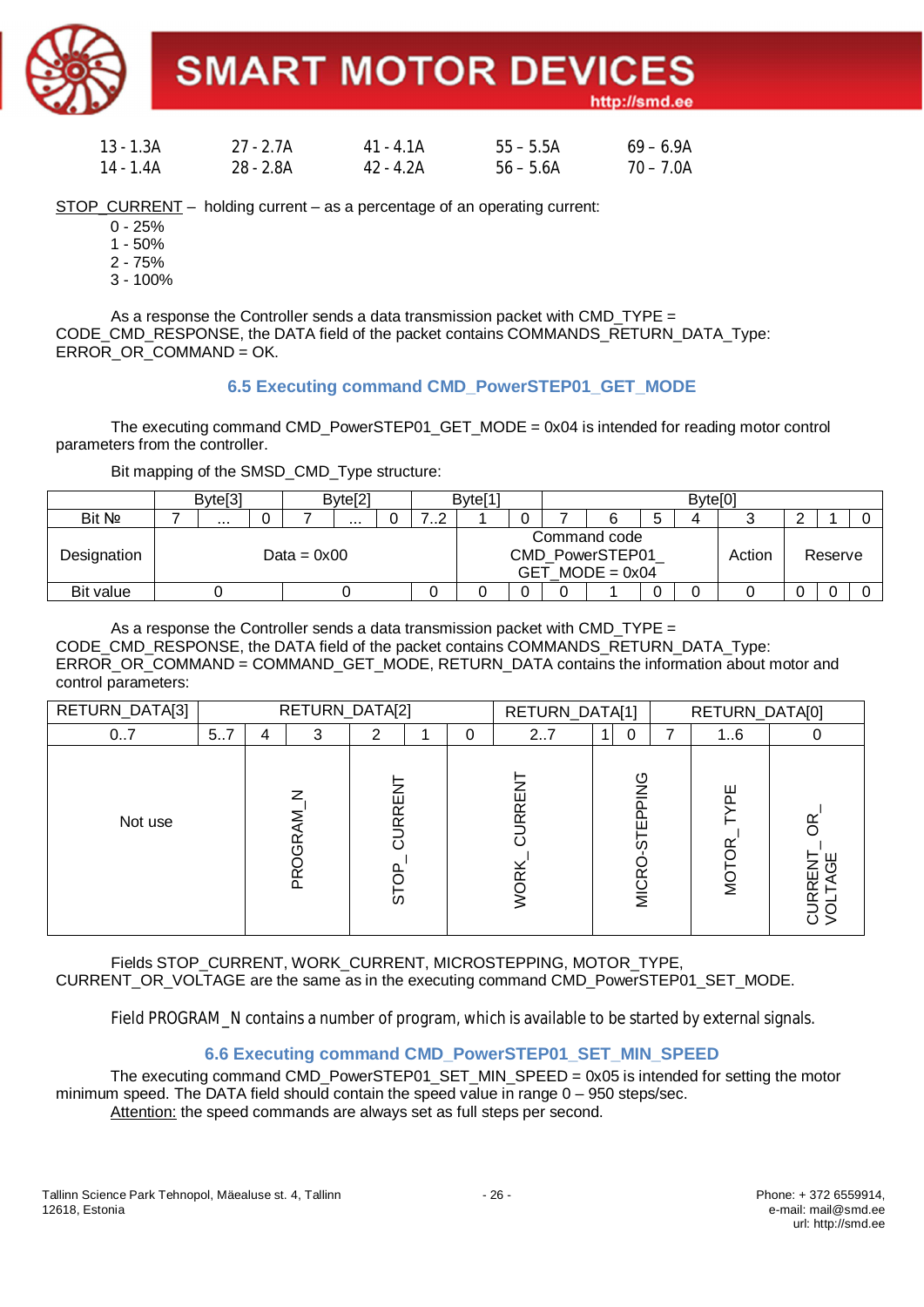

|             |                        | Byte $[3]$ |  |                      | Byte <sup>[2]</sup> |  |  | Byte <sup>[1</sup> |  |                                                           | Byte <sup>[0]</sup> |        |         |  |
|-------------|------------------------|------------|--|----------------------|---------------------|--|--|--------------------|--|-----------------------------------------------------------|---------------------|--------|---------|--|
| Bit No      | <br>                   |            |  |                      |                     |  |  |                    |  |                                                           | Д                   |        |         |  |
| Designation | Data = Min Speed Value |            |  |                      |                     |  |  |                    |  | Command code<br>CMD PowerSTEP01<br>SET MIN SPEED = $0x05$ |                     | Action | Reserve |  |
| Bit value   |                        |            |  | Depend on Data value |                     |  |  |                    |  |                                                           |                     |        |         |  |

As a response the Controller sends a data transmission packet with CMD\_TYPE  $=$ CODE\_CMD\_RESPONSE, the DATA field of the packet contains COMMANDS\_RETURN\_DATA\_Type: ERROR\_OR\_COMMAND = OK.

#### **6.7 Executing command CMD\_PowerSTEP01\_SET\_MAX\_SPEED**

The executing command CMD\_PowerSTEP01\_SET\_MAX\_SPEED = 0x06 is intended for setting the motor maximum speed. The DATA field should contain the speed value in range 16 – 15600 steps/sec. Attention: the speed commands are always set as full steps per second.

Bit mapping of the SMSD\_CMD\_Type structure:

|             | Byte $[3]$ |  |                        | Byte[2] |  |  | Byte <sup>[1]</sup>                                                 |  |   |  |  | Byte <sup>[0]</sup> |         |  |  |
|-------------|------------|--|------------------------|---------|--|--|---------------------------------------------------------------------|--|---|--|--|---------------------|---------|--|--|
| Bit No      | .<br>.     |  |                        |         |  |  |                                                                     |  |   |  |  |                     |         |  |  |
| Designation |            |  | Data = Max Speed Value |         |  |  | Command code<br>CMD_PowerSTEP01<br>Action<br>SET MAX SPEED = $0x06$ |  |   |  |  |                     | Reserve |  |  |
| Bit value   |            |  | Depend on Data value   |         |  |  |                                                                     |  | 0 |  |  |                     |         |  |  |

As a response the Controller sends a data transmission packet with CMD  $TYPE =$ CODE\_CMD\_RESPONSE, the DATA field of the packet contains COMMANDS\_RETURN\_DATA\_Type: ERROR\_OR\_COMMAND = OK.

#### **6.8 Executing command CMD\_PowerSTEP01\_SET\_ACC**

The executing command CMD\_PowerSTEP01\_SET\_ACC =  $0x07$  is intended for setting the motor acceleration to getting the motor maximum speed. The DATA field should contain the acceleration value in range 15 – 59000 steps/se $c^2$ .

Attention: the speed commands are always set as full steps per second.

Bit mapping of the SMSD\_CMD\_Type structure:

|             | Byte [3]                  |  |  | Byte[2] |  |   | Byte <sup>[1]</sup> |   |                                                      |   | Byte <sup>[0]</sup> |        |         |  |
|-------------|---------------------------|--|--|---------|--|---|---------------------|---|------------------------------------------------------|---|---------------------|--------|---------|--|
| Bit No      | .                         |  |  | .       |  | . |                     |   |                                                      | ა |                     |        |         |  |
| Designation | Data = Acceleration Value |  |  |         |  |   |                     |   | Command code<br>$CMD_PowerSTEP 01_SET_ACC =$<br>0x07 |   |                     | Action | Reserve |  |
| Bit value   | Depend on Data value      |  |  |         |  |   |                     | ∩ |                                                      |   |                     |        |         |  |

As a response the Controller sends a data transmission packet with CMD TYPE  $=$ CODE\_CMD\_RESPONSE, the DATA field of the packet contains COMMANDS\_RETURN\_DATA\_Type:  $ERROR$  OR COMMAND = OK.

#### **6.9 Executing command CMD\_PowerSTEP01\_SET\_DEC**

The executing command CMD\_PowerSTEP01\_SET\_DEC =  $0x08$  is intended for setting the motor deceleration. The DATA field should contain the DECELERATION value in range 15 - 59000 steps/sec<sup>2</sup>.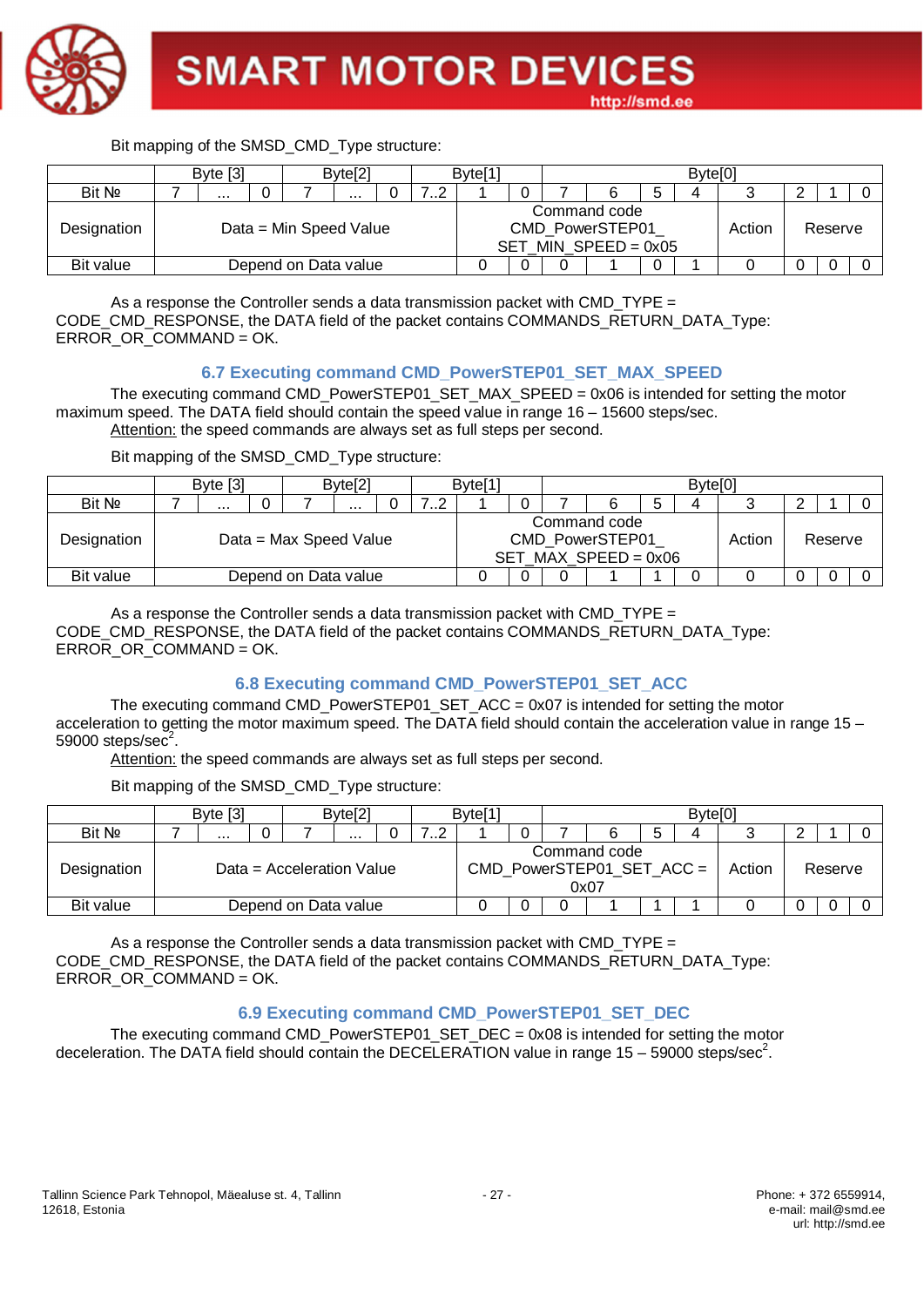

|             |                           | Byte $[3]$ |  |                      | Byte[2] |  |  | Byte <sup>[1</sup> |  |                                                   | Byte <sup>[0]</sup> |        |         |  |
|-------------|---------------------------|------------|--|----------------------|---------|--|--|--------------------|--|---------------------------------------------------|---------------------|--------|---------|--|
| Bit No      |                           |            |  | .                    | ے       |  |  |                    |  |                                                   |                     |        |         |  |
| Designation | Data = Deceleration Value |            |  |                      |         |  |  |                    |  | Command code<br>CMD_PowerSTEP01_SET_DEC =<br>0x08 |                     | Action | Reserve |  |
| Bit value   |                           |            |  | Depend on Data value |         |  |  |                    |  |                                                   |                     |        |         |  |

As a response the Controller sends a data transmission packet with CMD\_TYPE  $=$ CODE\_CMD\_RESPONSE, the DATA field of the packet contains COMMANDS\_RETURN\_DATA\_Type: ERROR\_OR\_COMMAND = OK.

#### **6.10 Executing command CMD\_PowerSTEP01\_SET\_FS\_SPEED**

The executing command CMD\_PowerSTEP01\_SET\_FS\_SPEED = 0x09 is intended for setting the running speed, when the motor switches to a full step mode. The DATA field should contain the speed value in range 15 – 15600 steps/sec.

Attention: the speed commands are always set as full steps per second.

Bit mapping of the SMSD\_CMD\_Type structure:

|             |                      | Byte [3] |   |                              | Byte <sup>[2]</sup> |  |   | Byte <sup>[1]</sup> |  |                                                          | Byte <sup>[0]</sup> |        |         |  |  |  |  |
|-------------|----------------------|----------|---|------------------------------|---------------------|--|---|---------------------|--|----------------------------------------------------------|---------------------|--------|---------|--|--|--|--|
| Bit No      |                      |          | . |                              |                     |  | ⊿ |                     |  |                                                          |                     |        |         |  |  |  |  |
| Designation |                      |          |   | Data = Full Step Speed Value |                     |  |   |                     |  | Command code<br>CMD PowerSTEP01<br>SET FS SPEED = $0x09$ |                     | Action | Reserve |  |  |  |  |
| Bit value   | Depend on Data value |          |   |                              |                     |  |   |                     |  |                                                          |                     |        |         |  |  |  |  |

As a response the Controller sends a data transmission packet with CMD TYPE  $=$ CODE\_CMD\_RESPONSE, the DATA field of the packet contains COMMANDS\_RETURN\_DATA\_Type: ERROR\_OR\_COMMAND = OK.

#### **6.11 Executing command CMD\_PowerSTEP01\_SET\_MASK\_EVENT**

The executing command CMD\_PowerSTEP01\_SET\_MASK\_EVENT = 0x0A is intended for masking input signals. If the input signal MASK value  $= 1$  – the Controller handles the signal state at the physical input. If the signal MASK is 0 – the controller doesn't take a care the physical input state.

Bit mapping of the SMSD\_CMD\_Type structure:

|             | Byte[3] |                      |                           | Byte <sup>[2]</sup> |  |   | Byte <sup>[1]</sup> |  |                                                            |   | Byte <sup>[0]</sup> |        |         |  |
|-------------|---------|----------------------|---------------------------|---------------------|--|---|---------------------|--|------------------------------------------------------------|---|---------------------|--------|---------|--|
| Bit Nº      |         |                      |                           | .                   |  | . |                     |  |                                                            | N |                     |        |         |  |
| Designation |         |                      | Data = Signals Mask state |                     |  |   |                     |  | Command code<br>CMD PowerSTEP01<br>SET MASK $EVENT = 0x0A$ |   |                     | Action | Reserve |  |
| Bit value   |         | Depend on Data value |                           |                     |  |   |                     |  |                                                            |   |                     |        |         |  |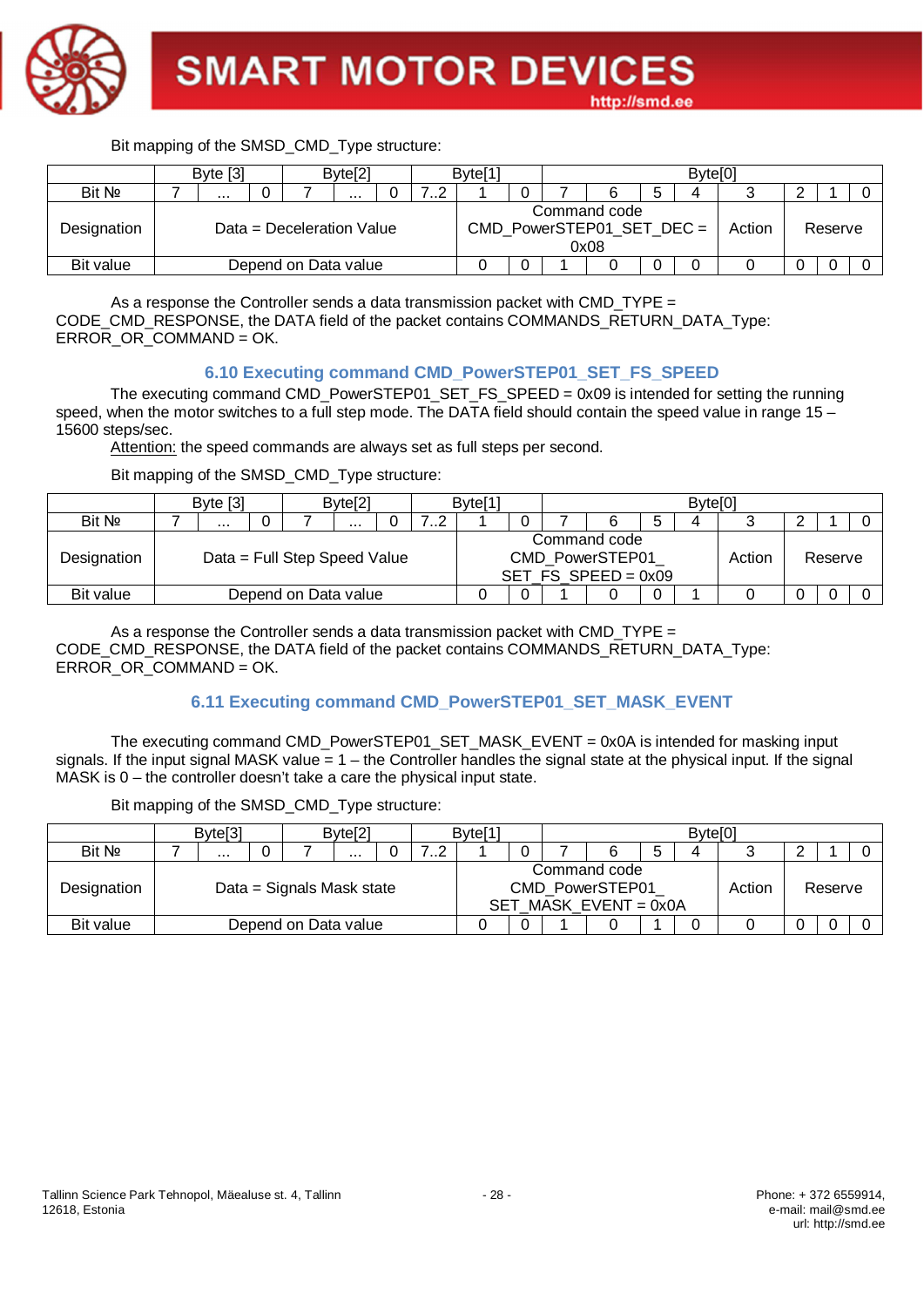

The Data bit mapping:

|             |    |                                            |   |   |   | Byte[3] bits 70 |   |   |    |    |    | Byte[2] bits 70 |   |   |                                               |                        |           |                                     | Byte <sup>[1]</sup> bits 72 |                             |                                               |               |
|-------------|----|--------------------------------------------|---|---|---|-----------------|---|---|----|----|----|-----------------|---|---|-----------------------------------------------|------------------------|-----------|-------------------------------------|-----------------------------|-----------------------------|-----------------------------------------------|---------------|
| Data<br>bit | 21 | 20 <sub>1</sub><br>18 17<br>19<br>15<br>16 |   |   |   |                 |   |   | 13 | 12 | 11 | 10              | 9 | 8 | 7                                             | 6                      | 5         | 4                                   | 3                           | 2                           |                                               | U             |
|             | 0  | 0                                          | 0 | 0 | 0 | 0               | 0 | 0 |    |    |    |                 |   | 0 | $\overline{\phantom{0}}$<br>Mask <sub>.</sub> | ဖ<br>Mask <sub>.</sub> | ທ<br>Mask | $\overline{4}$<br>Mask <sub>.</sub> | ო<br>Mask <sub>.</sub>      | $\sim$<br>Mask <sub>.</sub> | $\overline{\phantom{0}}$<br>Mask <sub>.</sub> | ○<br>ask<br>⋝ |

 $Mask_X$  – Masking of the input X.

As a response the Controller sends a data transmission packet with CMD\_TYPE  $=$ CODE\_CMD\_RESPONSE, the DATA field of the packet contains COMMANDS\_RETURN\_DATA\_Type: ERROR\_OR\_COMMAND = OK.

# **6.12 Executing command CMD\_PowerSTEP01\_GET\_ABS\_POS**

The executing command CMD\_PowerSTEP01\_GET\_ABS\_POS = 0x0B is intended for reading the current motor position.

Bit mapping of the SMSD\_CMD\_Type structure:

|             |                    | Byte [3] |  |  | Byte[2] |  |  | Byte <sup>[1</sup> |  |                                                         |   | Byte <sup>[0]</sup> |        |         |  |
|-------------|--------------------|----------|--|--|---------|--|--|--------------------|--|---------------------------------------------------------|---|---------------------|--------|---------|--|
| Bit No      | .<br>$\cdots$      |          |  |  |         |  |  |                    |  |                                                         | 5 |                     |        |         |  |
| Designation | .<br>Data = $0x00$ |          |  |  |         |  |  |                    |  | Command code<br>CMD_PowerSTEP01<br>$GET_ABS_POS = 0x0B$ |   |                     | Action | Reserve |  |
| Bit value   |                    |          |  |  |         |  |  |                    |  |                                                         |   |                     |        |         |  |

As a response the Controller sends a data transmission packet with CMD  $TYPE =$ CODE\_CMD\_RESPONSE, the DATA field of the packet contains COMMANDS\_RETURN\_DATA\_Type: ERROR\_OR\_COMMAND = COMMAND\_GET\_ABS\_POS, RETURN\_DATA contains the value of the motor current position in a range –(2^21)…+(2^21-1).

# **6.13 Executing command CMD\_PowerSTEP01\_GET\_EL\_POS**

The executing command CMD\_PowerSTEP01\_GET\_EL\_POS = 0x0C is intended for reading the current motor electrical microstepping position.

#### Bit mapping of the SMSD\_CMD\_Type structure:

|             | Byte $[3]$    |  |  | Byte <sup>[2]</sup> |  |   | Byte <sup>[1]</sup> |  |                                                        |   | Byte <sup>[0]</sup> |        |         |  |
|-------------|---------------|--|--|---------------------|--|---|---------------------|--|--------------------------------------------------------|---|---------------------|--------|---------|--|
| Bit No      | $\cdots$<br>  |  |  |                     |  | . |                     |  |                                                        | О |                     |        |         |  |
| Designation | Data = $0x00$ |  |  |                     |  |   |                     |  | Command code<br>CMD_PowerSTEP01<br>GET EL $POS = 0x0C$ |   |                     | Action | Reserve |  |
| Bit value   |               |  |  |                     |  |   |                     |  |                                                        |   |                     |        |         |  |

As a response the Controller sends a data transmission packet with CMD\_TYPE  $=$ CODE\_CMD\_RESPONSE, the DATA field of the packet contains COMMANDS\_RETURN\_DATA\_Type: ERROR\_OR\_COMMAND = COMMAND\_GET\_EL\_POS, RETURN\_DATA contains the value of the motor current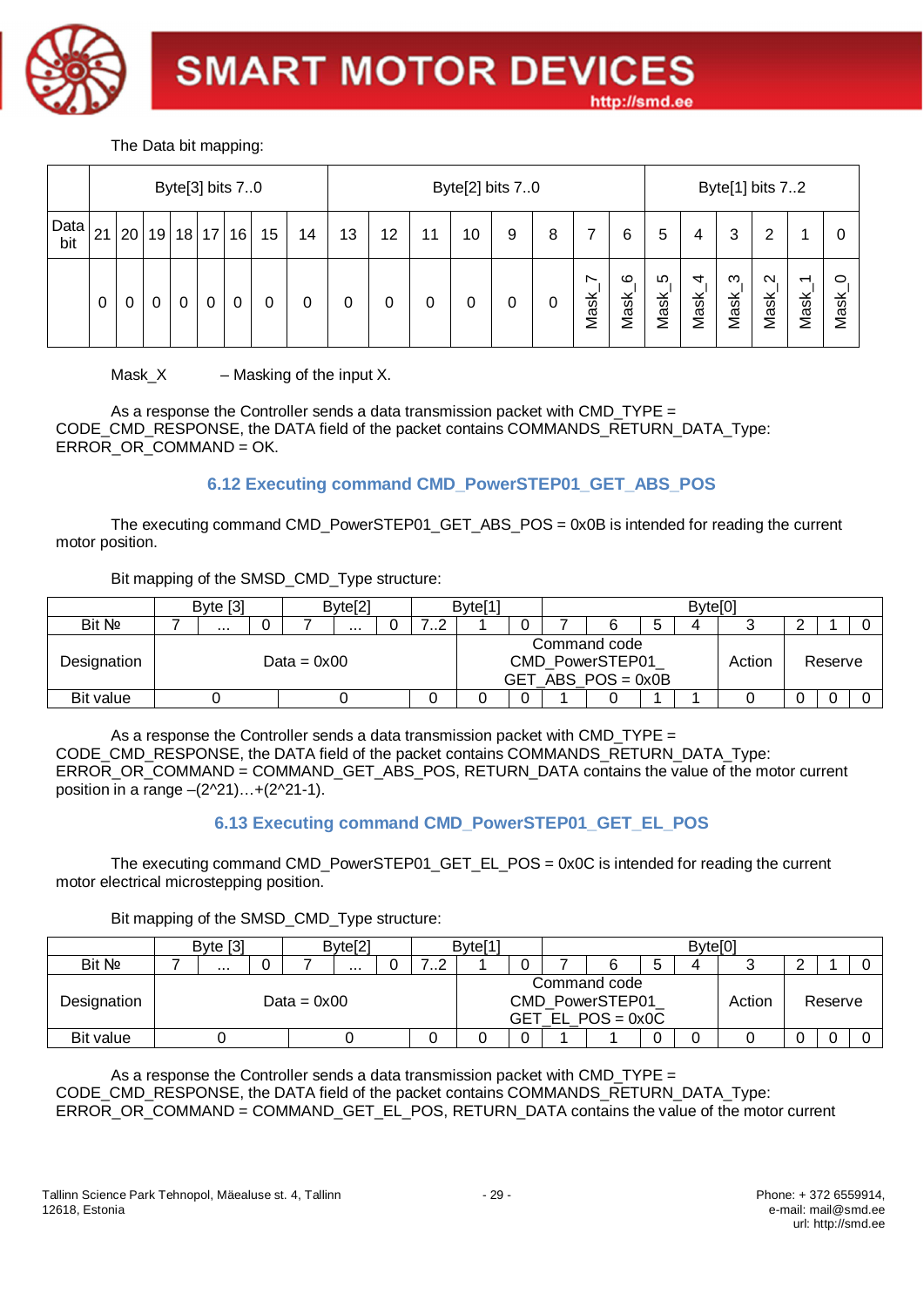**SMART MOTOR DEVICES** 



electrical microstepping position: bits 8,7 – current step, bits 6..0 – current microstep inside the current full step (measured as 1/128 of the full step):

| RETURN_DATA[3]  | RETURN_DATA[2]                                     | RETURN_DATA[1] |              | RETURN_DATA[0]         |
|-----------------|----------------------------------------------------|----------------|--------------|------------------------|
| 7 6 5 <br>4 3 2 | $6 \ 5 \ 4 \ 3 \ 2$<br>$1$ 0 7 $\sqrt{ }$<br>1 0 7 | 6 5<br>4 3 2   |              | 5<br>ົ<br>$\sim$<br>61 |
|                 | Not used                                           |                | Current step | Current microstep      |

#### **6.14 Executing command CMD\_PowerSTEP01\_GET\_STATUS\_AND\_CLR**

http://smd.ee

The executing command CMD\_PowerSTEP01\_GET\_STATUS\_AND\_CLR = 0x0D is intended for reading the current state of the controller, and the Controller clears all error flags.

Bit mapping of the SMSD\_CMD\_Type structure:

|             | Byte [3]      |  |               | Byte[2] |  |  | Byte <sup>[1</sup> |  |                                                              |   | Byte[0] |        |         |  |
|-------------|---------------|--|---------------|---------|--|--|--------------------|--|--------------------------------------------------------------|---|---------|--------|---------|--|
| Bit Nº      | .<br>$\cdots$ |  |               |         |  |  |                    |  |                                                              | ა |         |        |         |  |
| Designation |               |  | Data = $0x00$ |         |  |  |                    |  | Command code<br>CMD PowerSTEP01<br>GET_STATUS_AND_CLR = 0x0D |   |         | Action | Reserve |  |
| Bit value   |               |  |               |         |  |  |                    |  |                                                              | 0 |         |        |         |  |

As a response the Controller sends a data transmission packet with CMD TYPE  $=$ CODE\_CMD\_RESPONSE, the DATA field of the packet contains COMMANDS\_RETURN\_DATA\_Type: ERROR\_OR\_COMMAND = OK.

#### **6.15 Executing command CMD\_PowerSTEP01\_RUN\_F**

The executing command CMD\_PowerSTEP01\_RUN\_F = 0x0E is intended to start motor rotation in forward direction at designated speed. The DATA field should contain the final rotation speed value in range 15 – 15600 steps/sec.

Attention: the speed commands are always set as full steps per second.

Bit mapping of the SMSD\_CMD\_Type structure:

|             |                      | Byte [3] |  |                             | Byte <sup>[2]</sup> |  |   | Byte <sup>[1]</sup> |  |                                                   | Byte[0] |        |         |  |
|-------------|----------------------|----------|--|-----------------------------|---------------------|--|---|---------------------|--|---------------------------------------------------|---------|--------|---------|--|
| Bit No      |                      | <br>     |  |                             |                     |  | . |                     |  |                                                   |         |        |         |  |
| Designation |                      |          |  | Data = Final rotation Speed |                     |  |   |                     |  | Command code<br>CMD PowerSTEP01<br>$RUN$ F = 0x0E |         | Action | Reserve |  |
| Bit value   | Depend on Data value |          |  |                             |                     |  |   |                     |  |                                                   |         |        |         |  |

As a response the Controller sends a data transmission packet with CMD TYPE  $=$ CODE\_CMD\_RESPONSE, the DATA field of the packet contains COMMANDS\_RETURN\_DATA\_Type: ERROR\_OR\_COMMAND = OK.

#### **6.16 Executing command CMD\_PowerSTEP01\_RUN\_R**

The executing command CMD\_PowerSTEP01\_RUN\_R = 0x0F is intended to start motor rotation in backward direction at designated speed. The DATA field should contain the final rotation speed value in range 15 – 15600 steps/sec.

Attention: the speed commands are always set as full steps per second.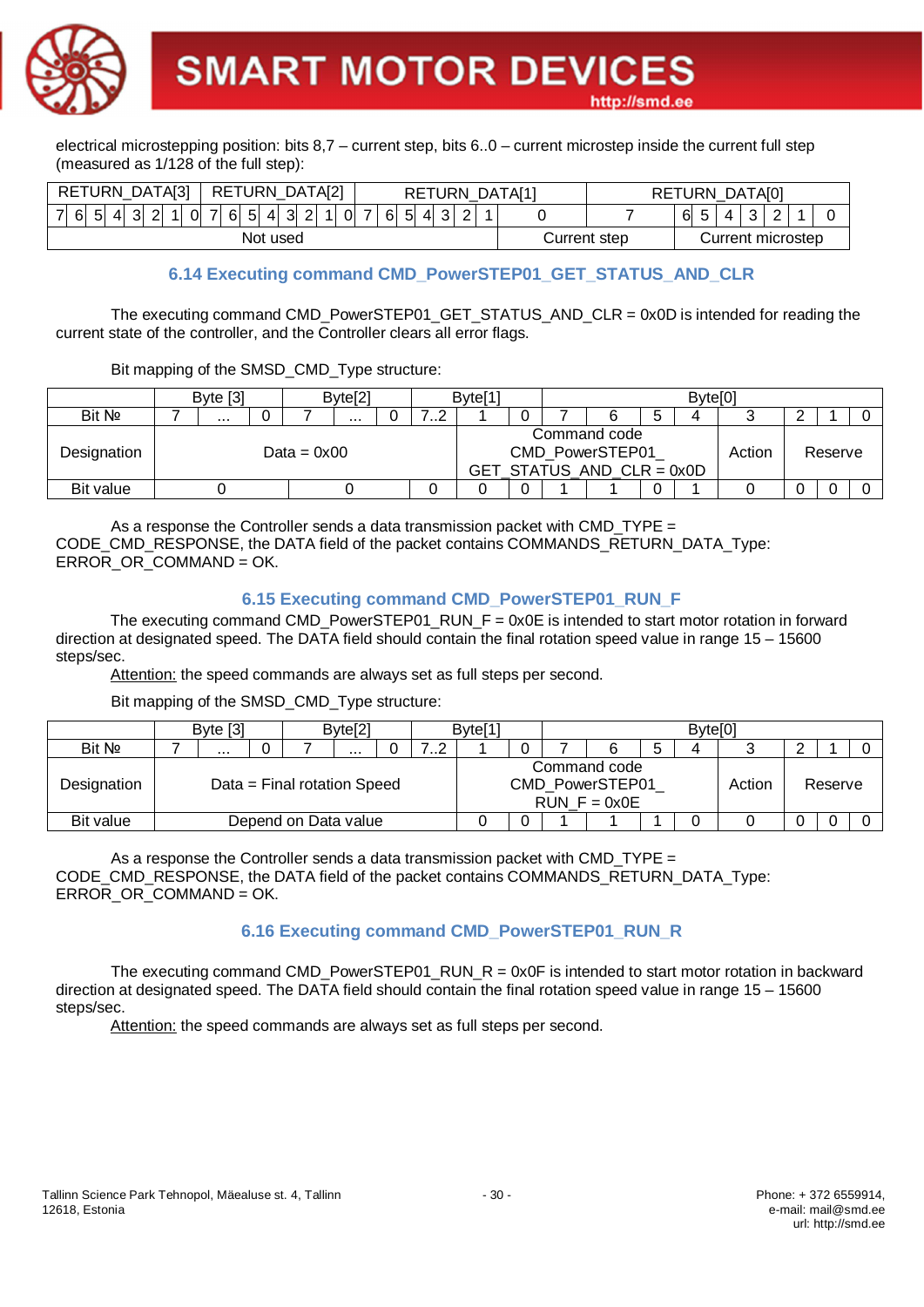

Bit mapping of the SMSD\_CMD\_Type structure: Byte [3] Byte[2] Byte[1] Byte[1] Byte[0] Bit № 7 ... 0 7 ... 0 7..2 1 0 7 6 5 4 3 2 1 0 Designation | Data = Final rotation Speed Command code CMD\_PowerSTEP01  $RUN_R = 0x0F$ Action Reserve

As a response the Controller sends a data transmission packet with CMD\_TYPE = CODE\_CMD\_RESPONSE, the DATA field of the packet contains COMMANDS\_RETURN\_DATA\_Type: ERROR\_OR\_COMMAND = OK.

#### **6.17 Executing command CMD\_PowerSTEP01\_MOVE\_F**

Bit value Depend on Data value 0 0 1 1 1 1 0 0 0 0

The executing command CMD\_PowerSTEP01\_MOVE\_F = 0x10 is intended for motor displacement in forward direction. The DATA field should contain the displacement value in range –(2^21)…+(2^21-1). The motion speed is determined by specified minimum and maximum speed and acceleration value. The motor should be stopped before executing this command (field Mot Status of the powerSTEP\_STATUS\_Type structure = 0).

Attention: the speed commands are always set as full steps per second. The motion commands are always set as microstepping measured displacements.

Bit mapping of the SMSD\_CMD\_Type structure:

|             | Byte $[3]$    |  |                       | Byte[2] |  |  | Byte <sup>[1]</sup> |  |                                                    | Byte[0] |        |         |  |
|-------------|---------------|--|-----------------------|---------|--|--|---------------------|--|----------------------------------------------------|---------|--------|---------|--|
| Bit No      | $\cdots$<br>. |  |                       |         |  |  |                     |  |                                                    |         |        |         |  |
| Designation |               |  | $Data = Displacement$ |         |  |  |                     |  | Command code<br>CMD PowerSTEP01<br>MOVE $F = 0x10$ |         | Action | Reserve |  |
| Bit value   |               |  | Depend on Data value  |         |  |  |                     |  |                                                    |         |        |         |  |

As a response the Controller sends a data transmission packet with CMD TYPE  $=$ CODE\_CMD\_RESPONSE, the DATA field of the packet contains COMMANDS\_RETURN\_DATA\_Type: ERROR\_OR\_COMMAND = OK.

#### **6.18 Executing command CMD\_PowerSTEP01\_MOVE\_R**

The executing command CMD\_PowerSTEP01\_MOVE\_R =  $0x11$  is intended for motor displacement in backward direction. The DATA field should contain the displacement value in range –(2^21)…+(2^21-1). The motion speed is determined by specified minimum and maximum speed and acceleration value. The motor should be stopped before executing this command (field Mot\_Status of the powerSTEP\_STATUS\_Type structure = 0).

Attention: the speed commands are always set as full steps per second. The motion commands are always set as microstepping measured displacements.

Bit mapping of the SMSD\_CMD\_Type structure:

|             | Byte [3]     |  |                       | Byte[2] |  |  | Byte[1] |  |                                                    |   | Byte <sup>[0]</sup> |        |         |  |
|-------------|--------------|--|-----------------------|---------|--|--|---------|--|----------------------------------------------------|---|---------------------|--------|---------|--|
| Bit No      | $\cdots$<br> |  |                       |         |  |  |         |  |                                                    | b |                     |        |         |  |
| Designation |              |  | $Data = Displacement$ |         |  |  |         |  | Command code<br>CMD PowerSTEP01<br>MOVE $R = 0x11$ |   |                     | Action | Reserve |  |
| Bit value   |              |  | Depend on Data value  |         |  |  |         |  |                                                    | 0 |                     |        |         |  |

As a response the Controller sends a data transmission packet with CMD  $TYPE =$ CODE\_CMD\_RESPONSE, the DATA field of the packet contains COMMANDS\_RETURN\_DATA\_Type: ERROR\_OR\_COMMAND = OK.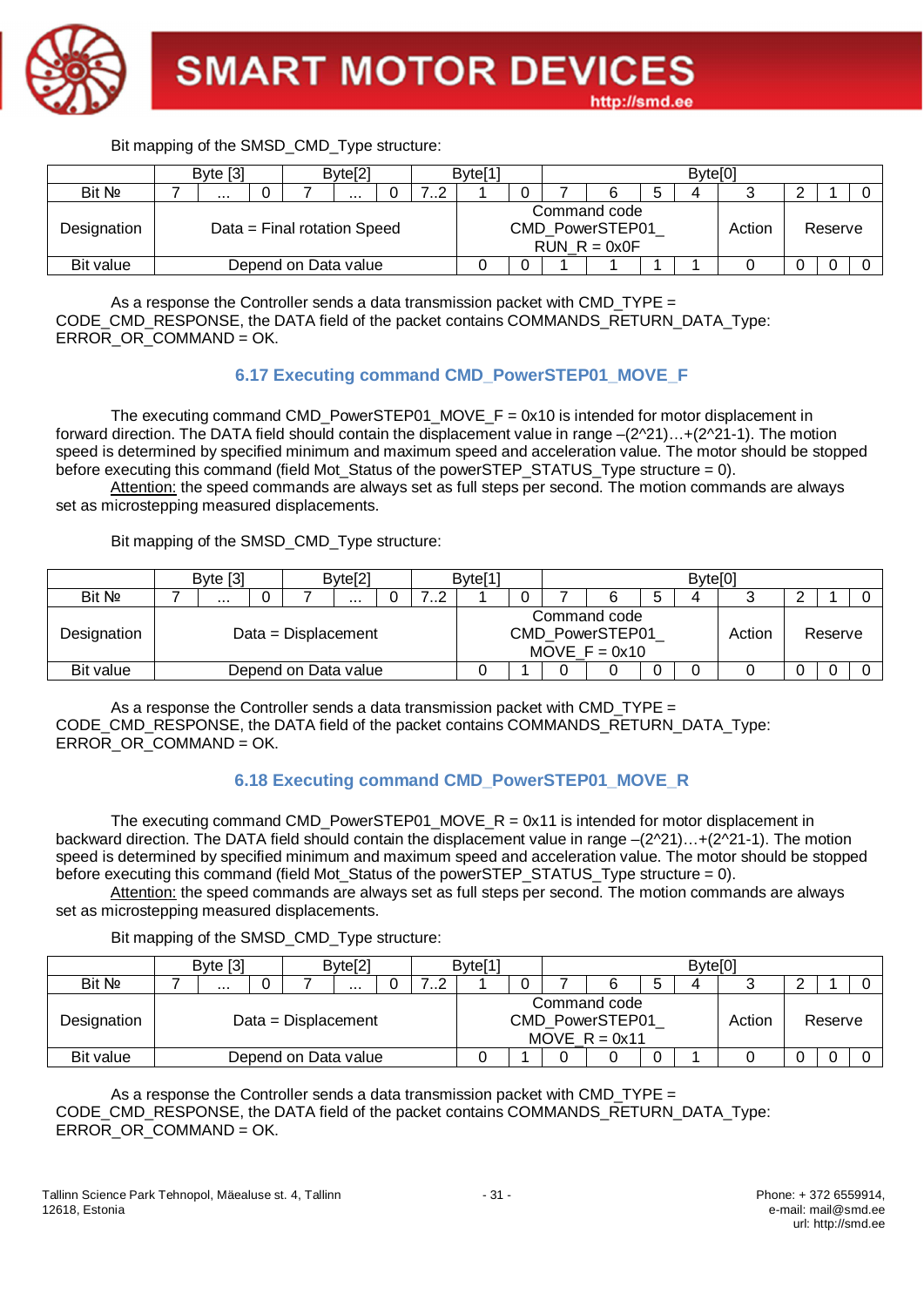

#### **6.19 Executing command CMD\_PowerSTEP01\_GO\_TO\_F**

The executing command CMD\_PowerSTEP01\_GO\_TO\_F =  $0x12$  is intended for motor displacement to the specified position in forward direction. The DATA field should contain the position value in range  $-(2^2 \cdot 21) \dots + (2^2 \cdot 21 \cdot 1)$ . The motion speed is determined by specified minimum and maximum speed and acceleration value.

Attention: the speed commands are always set as full steps per second. The motion commands are always set as microstepping measured displacements.

#### Bit mapping of the SMSD\_CMD\_Type structure:

|             | Byte [3]<br>Byte[2]<br>.<br>$\cdots$<br>Data = Desired position |  |  |  |  |  | Byte <sup>[1</sup> |  |                                                     |   | Byte[0] |        |         |  |
|-------------|-----------------------------------------------------------------|--|--|--|--|--|--------------------|--|-----------------------------------------------------|---|---------|--------|---------|--|
| Bit Nº      |                                                                 |  |  |  |  |  |                    |  |                                                     | b |         |        |         |  |
| Designation |                                                                 |  |  |  |  |  |                    |  | Command code<br>CMD PowerSTEP01<br>GO TO $F = 0x12$ |   |         | Action | Reserve |  |
| Bit value   | Depend on Data value                                            |  |  |  |  |  |                    |  |                                                     |   |         |        |         |  |

As a response the Controller sends a data transmission packet with CMD TYPE  $=$ CODE\_CMD\_RESPONSE, the DATA field of the packet contains COMMANDS\_RETURN\_DATA\_Type: ERROR\_OR\_COMMAND = OK.

#### **6.20 Executing command CMD\_PowerSTEP01\_GO\_TO\_R**

The executing command CMD\_PowerSTEP01\_GO\_TO\_R =  $0x13$  is intended for motor displacement to the specified position in backward direction. The DATA field should contain the position value in range: –(2^21)…+(2^21-1). The motion speed is determined by specified minimum and maximum speed and acceleration value.

Attention: the speed commands are always set as full steps per second. The motion commands are always set as microstepping measured displacements.

Bit mapping of the SMSD\_CMD\_Type structure:

|             | Byte <sup>[3]</sup>  |  |                            | Byte <sup>[2]</sup> |  |  | Byte <sup>[1]</sup> |  |                                                     | $B$ yte $[0]$ |        |         |  |
|-------------|----------------------|--|----------------------------|---------------------|--|--|---------------------|--|-----------------------------------------------------|---------------|--------|---------|--|
| Bit Nº      | .<br>                |  |                            |                     |  |  |                     |  |                                                     |               |        |         |  |
| Designation |                      |  | $Data = Designed position$ |                     |  |  |                     |  | Command code<br>CMD_PowerSTEP01<br>GO TO $R = 0x13$ |               | Action | Reserve |  |
| Bit value   | Depend on Data value |  |                            |                     |  |  |                     |  |                                                     |               |        |         |  |

As a response the Controller sends a data transmission packet with CMD TYPE  $=$ CODE\_CMD\_RESPONSE, the DATA field of the packet contains COMMANDS\_RETURN\_DATA\_Type: ERROR\_OR\_COMMAND = OK.

#### **6.21 Executing command CMD\_PowerSTEP01\_GO\_UNTIL\_F**

The executing command CMD\_PowerSTEP01\_GO\_UNTIL\_F =  $0x14$  is intended for the motor forward motion at the maximum speed until receiving a signal at the input SW (taking into account the signal masking). After that the motor decelerates and stops. The MASK state of the signal can be changed by the executing command CMD\_PowerSTEP01\_SET\_MASK\_EVENT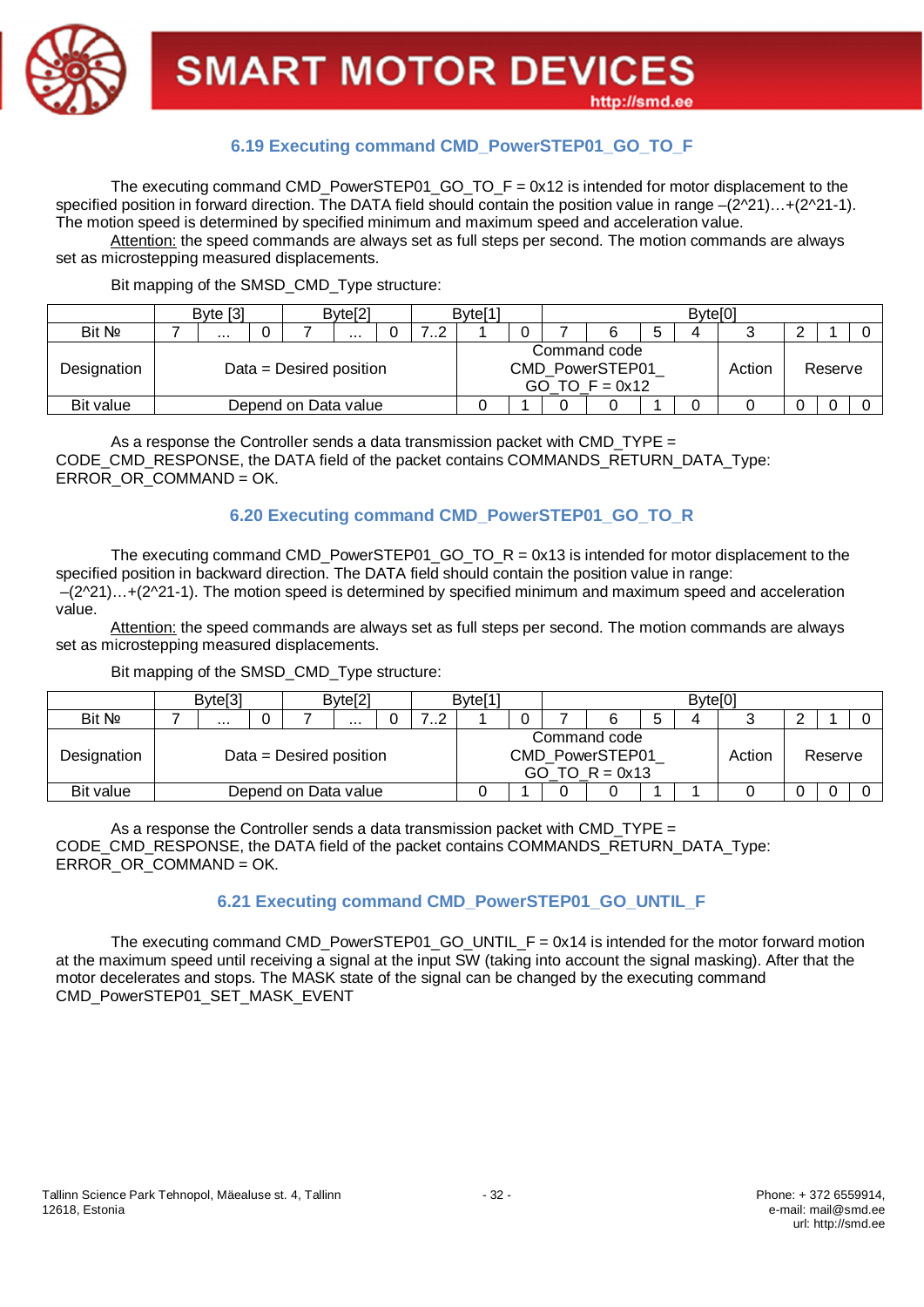

|             | Byte <sup>[3]</sup> |                      | Byte <sup>[2]</sup> |  |  | Byte <sup>[1]</sup> |   |                                                                |  | Byte[0] |        |         |  |
|-------------|---------------------|----------------------|---------------------|--|--|---------------------|---|----------------------------------------------------------------|--|---------|--------|---------|--|
| Bit No      |                     | .                    | .                   |  |  |                     | ა |                                                                |  |         |        |         |  |
| Designation |                     | Data = Signal number |                     |  |  |                     |   | Command code<br>command CMD PowerSTEP01<br>GO UNTIL $F = 0x14$ |  |         | Action | Reserve |  |
| Bit value   |                     | Depend on Data value |                     |  |  |                     | 0 |                                                                |  |         |        |         |  |

As a response the Controller sends a data transmission packet with CMD\_TYPE  $=$ CODE\_CMD\_RESPONSE, the DATA field of the packet contains COMMANDS\_RETURN\_DATA\_Type: ERROR\_OR\_COMMAND = OK.

#### **6.22 Executing command CMD\_PowerSTEP01\_GO\_UNTIL\_R**

The executing command CMD\_PowerSTEP01\_GO\_UNTIL\_F = 0x14 is intended for the motor backward motion at the maximum speed until receiving a signal at the input SW (taking into account the signal masking). After that the motor decelerates and stops. The MASK state of the signal can be changed by the executing command CMD\_PowerSTEP01\_SET\_MASK\_EVENT

Bit mapping of the SMSD\_CMD\_Type structure:

|             | Byte <sup>[3]</sup> |  |                      | Byte <sup>[2]</sup> |  |  | Byte <sup>[1</sup> |  |                                                                | Byte[0] |        |         |  |
|-------------|---------------------|--|----------------------|---------------------|--|--|--------------------|--|----------------------------------------------------------------|---------|--------|---------|--|
| Bit No      | $\cdots$<br>        |  |                      |                     |  |  |                    |  |                                                                |         |        |         |  |
| Designation |                     |  | Data = Signal number |                     |  |  |                    |  | Command code<br>command CMD_PowerSTEP01<br>GO UNTIL $R = 0x15$ |         | Action | Reserve |  |
| Bit value   |                     |  | Depend on Data value |                     |  |  |                    |  |                                                                |         |        |         |  |

As a response the Controller sends a data transmission packet with CMD TYPE  $=$ CODE\_CMD\_RESPONSE, the DATA field of the packet contains COMMANDS\_RETURN\_DATA\_Type: ERROR\_OR\_COMMAND = OK.

#### **6.23 Executing command CMD\_PowerSTEP01\_SCAN\_ZERO\_F**

The executing command CMD\_PowerSTEP01\_SCAN\_ZERO\_F = 0x16 is intended for searching zero position in a forward direction. The movement continues until signal to SET\_ZERO input received. The DATA field determines the motion speed during searching the zero position.

Attention: the speed commands are always set as full steps per second.

Bit mapping of the SMSD\_CMD\_Type structure:

|             | Byte <sup>[3]</sup> |                      | Byte <sup>[2]</sup> |   | Byte <sup>[1]</sup> |  |                                                         | Byte <sup>[0]</sup> |        |         |  |
|-------------|---------------------|----------------------|---------------------|---|---------------------|--|---------------------------------------------------------|---------------------|--------|---------|--|
| Bit Nº      | $\cdots$            |                      |                     | . |                     |  |                                                         | ⊿                   |        |         |  |
| Designation |                     | Data = Motion Speed  |                     |   |                     |  | Command code<br>CMD PowerSTEP01<br>SCAN ZERO $F = 0x16$ |                     | Action | Reserve |  |
| Bit value   |                     | Depend on Data value |                     |   |                     |  |                                                         |                     |        |         |  |

As a response the Controller sends a data transmission packet with  $CMD_$  TYPE  $=$ CODE\_CMD\_RESPONSE, the DATA field of the packet contains COMMANDS\_RETURN\_DATA\_Type: ERROR\_OR\_COMMAND = OK.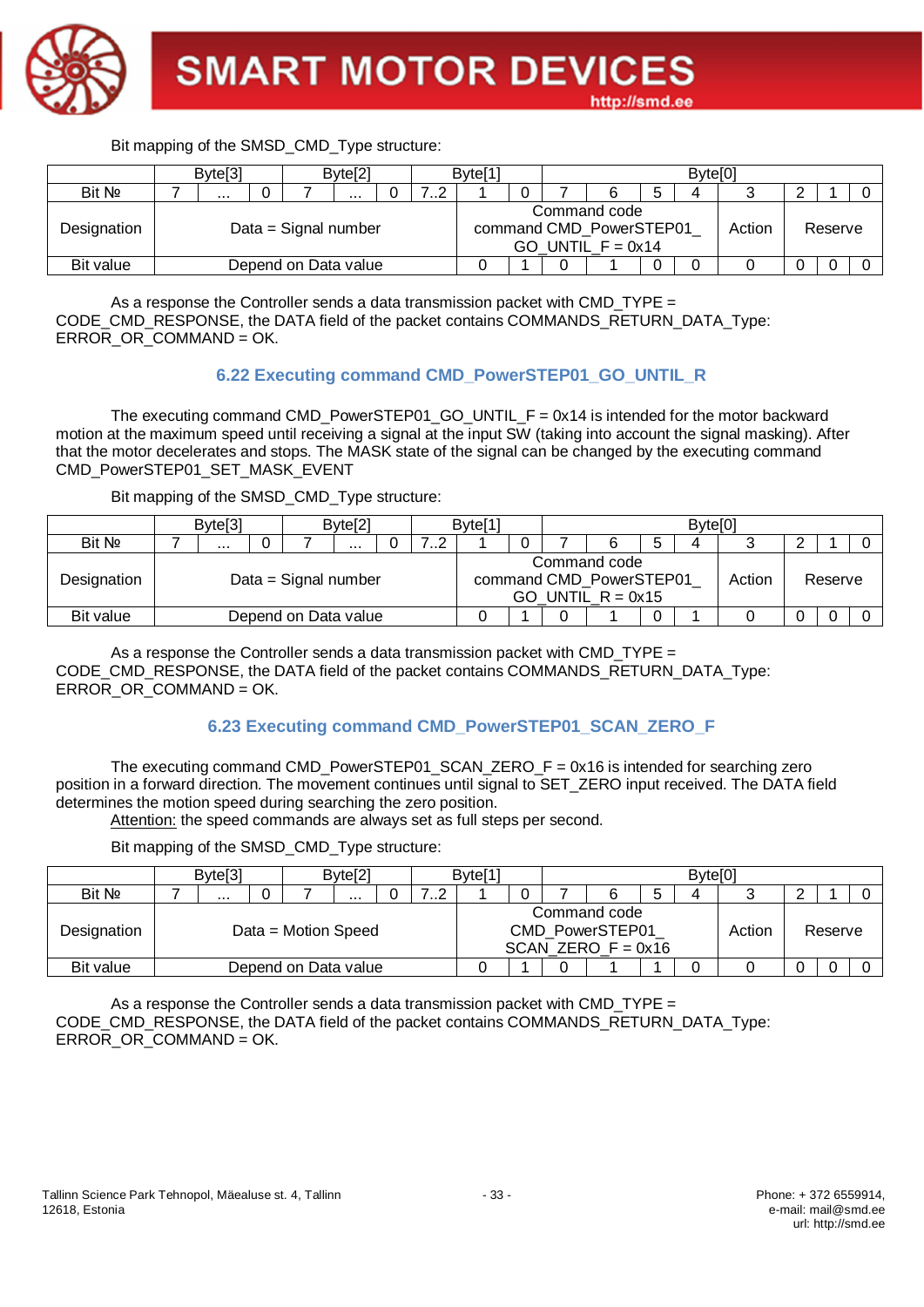

#### **6.24 Executing command CMD\_PowerSTEP01\_SCAN\_ZERO\_R**

The executing command CMD\_PowerSTEP01\_SCAN\_ZERO\_R =  $0x17$  is intended for searching zero position in a backward direction. The movement continues until signal to SET\_ZERO input received. The DATA field determines the motion speed during searching the zero position.

Attention: the speed commands are always set as full steps per second.

Bit mapping of the SMSD\_CMD\_Type structure:

|             | Byte <sup>[3]</sup> |                      | Byte <sup>[2]</sup> |   | Byte <sup>[1]</sup> |  |                                                         | Byte[0] |        |         |  |
|-------------|---------------------|----------------------|---------------------|---|---------------------|--|---------------------------------------------------------|---------|--------|---------|--|
| Bit No      | $\cdots$            |                      |                     | . |                     |  |                                                         |         |        |         |  |
| Designation |                     | Data = Motion Speed  |                     |   |                     |  | Command code<br>CMD PowerSTEP01<br>SCAN ZERO $R = 0x17$ |         | Action | Reserve |  |
| Bit value   |                     | Depend on Data value |                     |   |                     |  |                                                         |         |        |         |  |

As a response the Controller sends a data transmission packet with CMD\_TYPE = CODE\_CMD\_RESPONSE, the DATA field of the packet contains COMMANDS\_RETURN\_DATA\_Type: ERROR\_OR\_COMMAND = OK.

#### **6.25 Executing command CMD\_PowerSTEP01\_SCAN\_LABEL\_F**

The executing command CMD\_PowerSTEP01\_SCAN\_LABEL\_F =  $0x18$  is intended for searching LABEL position in a forward direction. The movement continues until signal to IN1 input received. The DATA field determines the motion speed during searching the LABEL position.

Attention: the speed commands are always set as full steps per second.

Bit mapping of the SMSD\_CMD\_Type structure:

|             | Byte <sup>[3]</sup> |  |                      | Byte <sup>[2]</sup> |  |   | Byte <sup>[1</sup> |  |                                                          | Byte <sup>[0]</sup> |        |         |  |
|-------------|---------------------|--|----------------------|---------------------|--|---|--------------------|--|----------------------------------------------------------|---------------------|--------|---------|--|
| Bit Nº      | $\cdots$            |  |                      | .                   |  | . |                    |  |                                                          |                     |        |         |  |
| Designation | Data = Motion Speed |  |                      |                     |  |   |                    |  | Command code<br>CMD PowerSTEP01<br>SCAN LABEL $F = 0x18$ |                     | Action | Reserve |  |
| Bit value   |                     |  | Depend on Data value |                     |  |   |                    |  |                                                          |                     |        |         |  |

As a response the Controller sends a data transmission packet with CMD TYPE  $=$ CODE\_CMD\_RESPONSE, the DATA field of the packet contains COMMANDS\_RETURN\_DATA\_Type: ERROR OR COMMAND = OK.

#### **6.26 Executing command CMD\_PowerSTEP01\_SCAN\_LABEL\_R**

The executing command CMD\_PowerSTEP01\_SCAN\_LABEL\_R =  $0x19$  is intended for searching LABEL position in a backward direction. The movement continues until signal to IN1 input received. The DATA field determines the motion speed during searching the LABEL position.

Attention: the speed commands are always set as full steps per second.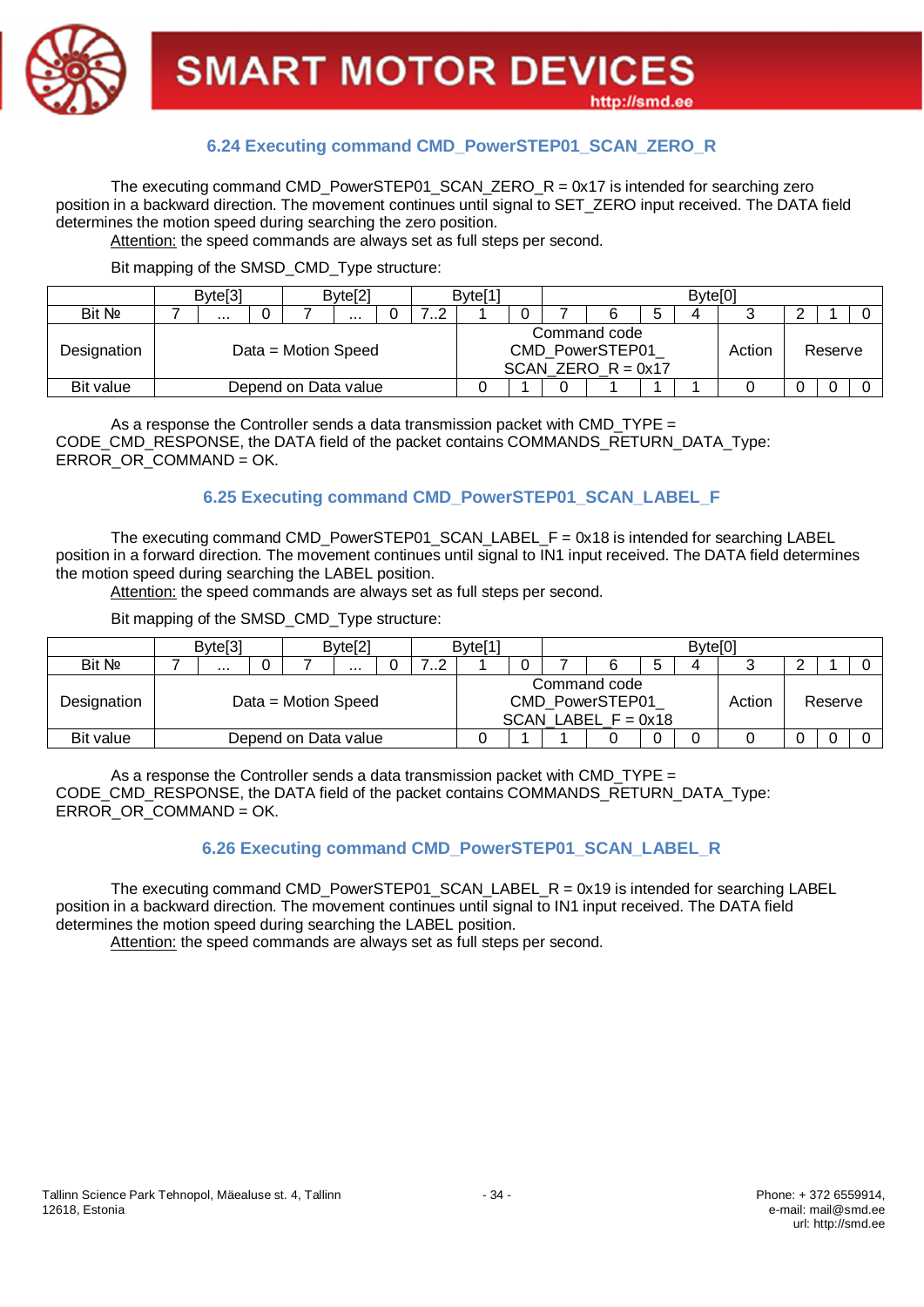

|             | Byte <sup>[3]</sup> |                      | Byte[2] |   | Byte <sup>[1</sup> |  |                                                          |   | Byte <sup>[0]</sup> |        |         |  |
|-------------|---------------------|----------------------|---------|---|--------------------|--|----------------------------------------------------------|---|---------------------|--------|---------|--|
| Bit No      |                     |                      |         | ے |                    |  |                                                          |   |                     |        |         |  |
| Designation |                     | Data = Motion Speed  |         |   |                    |  | Command code<br>CMD PowerSTEP01<br>SCAN LABEL $R = 0x19$ |   |                     | Action | Reserve |  |
| Bit value   |                     | Depend on Data value |         |   |                    |  |                                                          | 0 |                     |        |         |  |

As a response the Controller sends a data transmission packet with CMD\_TYPE = CODE\_CMD\_RESPONSE, the DATA field of the packet contains COMMANDS\_RETURN\_DATA\_Type: ERROR\_OR\_COMMAND = OK.

#### **6.27 Executing command CMD\_PowerSTEP01\_GO\_ZERO**

The executing command CMD\_PowerSTEP01\_GO\_ZERO = 0x1A is intended for movement to the ZERO position.

Bit mapping of the SMSD\_CMD\_Type structure:

|             | Byte <sup>[3]</sup> |  | Byte <sup>[2]</sup> |  |  | Byte <sup>[1]</sup> |   |                                                     |  | Byte[0] |        |         |  |
|-------------|---------------------|--|---------------------|--|--|---------------------|---|-----------------------------------------------------|--|---------|--------|---------|--|
| Bit No      |                     |  | .                   |  |  |                     | J |                                                     |  |         |        |         |  |
| Designation |                     |  |                     |  |  |                     |   | Command code<br>$CMD_PowerSTEP01_GO_ZERO =$<br>0x1A |  |         | Action | Reserve |  |
| Bit value   |                     |  |                     |  |  |                     |   |                                                     |  |         |        |         |  |

As a response the Controller sends a data transmission packet with CMD TYPE  $=$ CODE\_CMD\_RESPONSE, the DATA field of the packet contains COMMANDS\_RETURN\_DATA\_Type: ERROR\_OR\_COMMAND = OK.

#### **6.28 Executing command CMD\_PowerSTEP01\_GO\_LABEL**

The executing command CMD\_PowerSTEP01\_GO\_LABEL = 0x1B is intended for movement to the LABEL position.

Bit mapping of the SMSD\_CMD\_Type structure:

|             | Byte <sup>[3]</sup> |  |  | Byte <sup>[2]</sup> |  |  | Byte <sup>[1]</sup> |  |                                                      |   | Byte <sup>[0</sup> |        |         |  |
|-------------|---------------------|--|--|---------------------|--|--|---------------------|--|------------------------------------------------------|---|--------------------|--------|---------|--|
| Bit No      | .<br>$\cdots$       |  |  |                     |  |  |                     |  |                                                      | ა |                    |        |         |  |
| Designation |                     |  |  |                     |  |  |                     |  | Command code<br>CMD_PowerSTEP01_GO_LABEL<br>$= 0x1B$ |   |                    | Action | Reserve |  |
| Bit value   |                     |  |  |                     |  |  |                     |  |                                                      |   |                    |        |         |  |

As a response the Controller sends a data transmission packet with CMD TYPE = CODE\_CMD\_RESPONSE, the DATA field of the packet contains COMMANDS\_RETURN\_DATA\_Type: ERROR\_OR\_COMMAND = OK.

#### **6.29 Executing command CMD\_PowerSTEP01\_GO\_TO**

The executing command CMD\_PowerSTEP01\_GO\_TO = 0x1C is intended for the shortest movement to the specified position.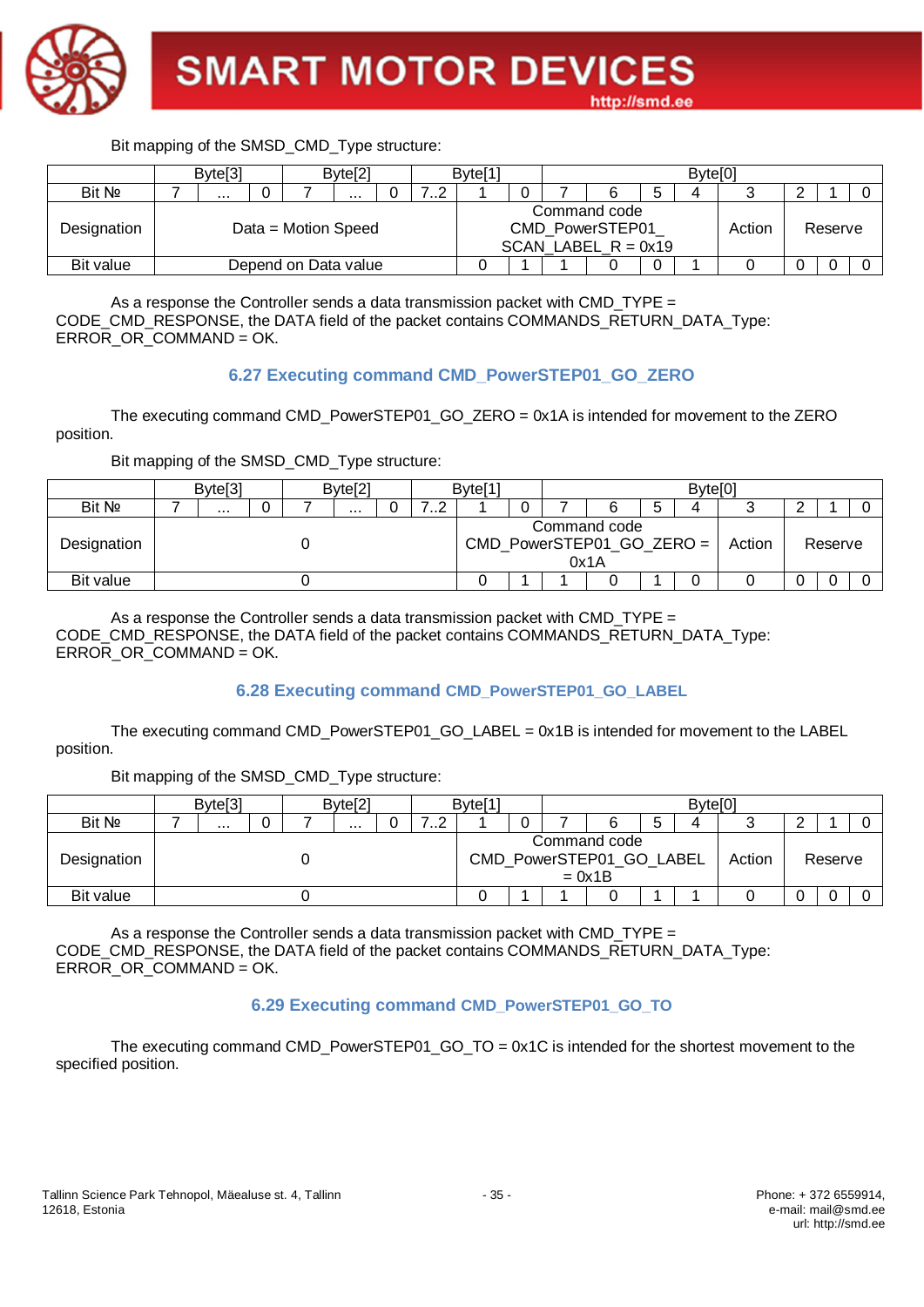

|             | Byte[3] |                           | Byte[2] |              | Byte <sup>[1</sup> |  |                                                   | Byte <sup>[0]</sup> |        |         |  |
|-------------|---------|---------------------------|---------|--------------|--------------------|--|---------------------------------------------------|---------------------|--------|---------|--|
| Bit No      |         |                           |         | . . <u>.</u> |                    |  |                                                   | Λ                   |        |         |  |
| Designation |         | Data = specified position |         |              |                    |  | Command code<br>$CMD_PowerSTEP01_GO_TO =$<br>0x1C |                     | Action | Reserve |  |
| Bit value   |         | Depend on Data value      |         |              |                    |  |                                                   |                     |        |         |  |

As a response the Controller sends a data transmission packet with CMD\_TYPE = CODE\_CMD\_RESPONSE, the DATA field of the packet contains COMMANDS\_RETURN\_DATA\_Type: ERROR\_OR\_COMMAND = OK.

#### **6.30 Executing command CMD\_PowerSTEP01\_RESET\_POS**

The executing command CMD\_PowerSTEP01\_RESET\_POS = 0x1D is intended to set ZERO position (to clear internal steps counter and specify a current position as a ZERO position).

Bit mapping of the SMSD\_CMD\_Type structure:

|             | Byte <sup>[3]</sup> |  |  | Byte <sup>[2]</sup> |  |   | Byte <sup>[1]</sup> |  |                                                       |   | Byte[0] |        |         |  |
|-------------|---------------------|--|--|---------------------|--|---|---------------------|--|-------------------------------------------------------|---|---------|--------|---------|--|
| Bit Nº      | $\cdots$            |  |  | .                   |  | . |                     |  |                                                       | ັ |         |        |         |  |
| Designation |                     |  |  |                     |  |   |                     |  | Command code<br>CMD_PowerSTEP01<br>RESET $POS = 0x1D$ |   |         | Action | Reserve |  |
| Bit value   |                     |  |  |                     |  |   |                     |  |                                                       | ∽ |         |        |         |  |

As a response the Controller sends a data transmission packet with CMD TYPE  $=$ CODE\_CMD\_RESPONSE, the DATA field of the packet contains COMMANDS\_RETURN\_DATA\_Type: ERROR OR COMMAND = OK.

#### **6.31 Executing command CMD\_PowerSTEP01\_RESET\_POWERSTEP01**

The executing command CMD\_PowerSTEP01\_RESET\_POWERSTEP01 =  $0x1E$  is used for hardware and software reset of the stepper motor control module, but not of the whole Controller.

Bit mapping of the SMSD\_CMD\_Type structure:

|             | Byte <sup>[3]</sup> |  |  | Byte <sup>[2]</sup> |  |  | Byte <sup>[1</sup> |  |                                                               | Byte <sup>[0]</sup> |        |         |  |
|-------------|---------------------|--|--|---------------------|--|--|--------------------|--|---------------------------------------------------------------|---------------------|--------|---------|--|
| Bit No      | <br>$\cdots$        |  |  |                     |  |  |                    |  |                                                               |                     |        |         |  |
| Designation |                     |  |  |                     |  |  |                    |  | Command code<br>CMD_PowerSTEP01<br>RESET POWERSTEP01 = $0x1E$ |                     | Action | Reserve |  |
| Bit value   |                     |  |  |                     |  |  |                    |  |                                                               |                     |        |         |  |

As a response the Controller sends a data transmission packet with CMD  $TYPE =$ CODE\_CMD\_RESPONSE, the DATA field of the packet contains COMMANDS\_RETURN\_DATA\_Type: ERROR\_OR\_COMMAND = OK.

#### **6.32 Executing command CMD\_PowerSTEP01\_SOFT\_STOP**

The executing command CMD\_PowerSTEP01\_SOFT\_STOP = 0x1F is used for smooth decelerating of the stepper motor and stop. After that the motor holds the current position (with preset holding current).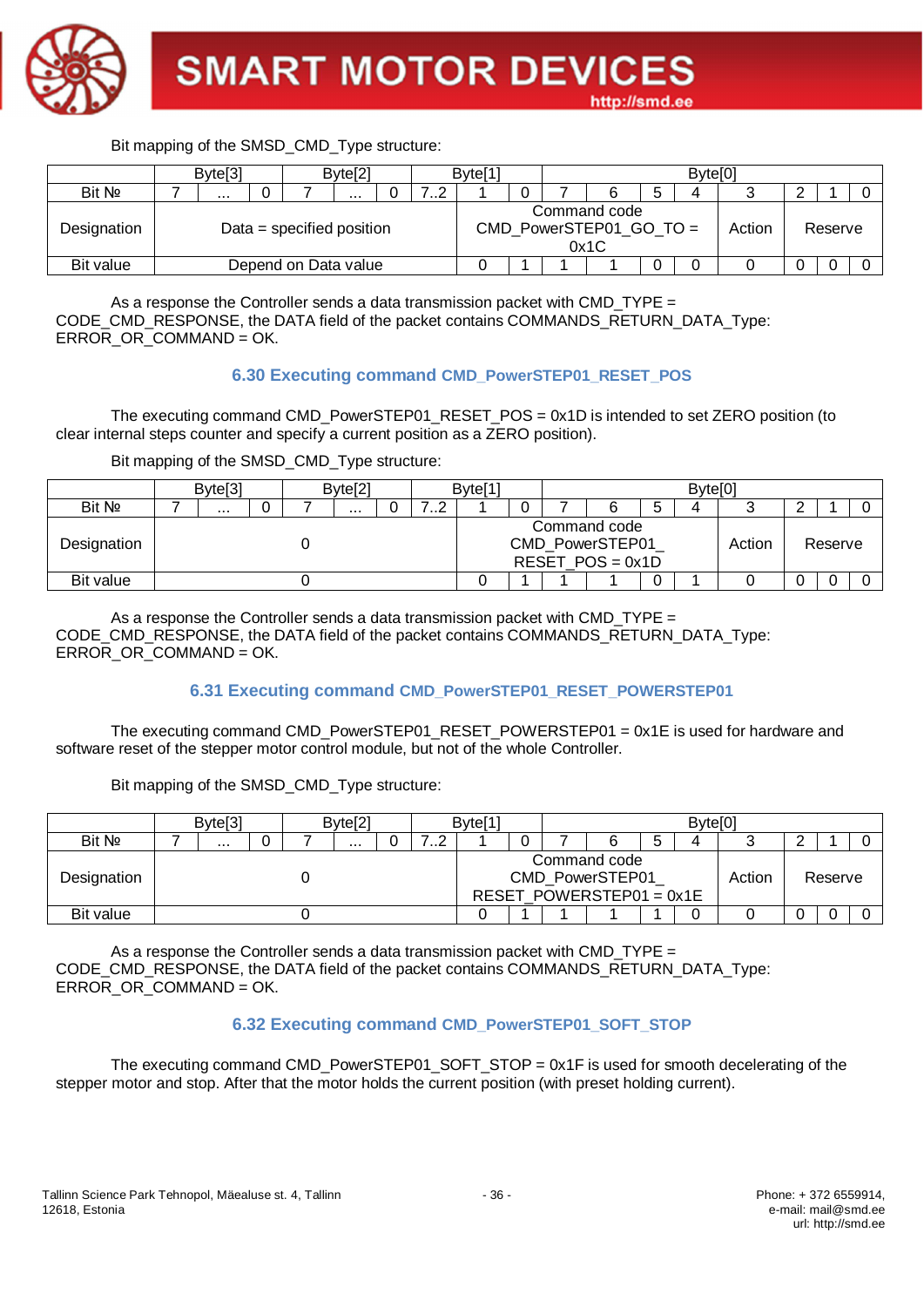

|             | Byte <sup>[3]</sup> |  |  | Byte <sup>[2]</sup> |  |  | Byte <sup>[1]</sup> |  |                                                       |   | <b>Bytel<sup>C</sup></b> |        |         |  |
|-------------|---------------------|--|--|---------------------|--|--|---------------------|--|-------------------------------------------------------|---|--------------------------|--------|---------|--|
| Bit Nº      | <br>                |  |  |                     |  |  |                     |  |                                                       | ت | 4                        |        |         |  |
| Designation |                     |  |  |                     |  |  |                     |  | Command code<br>CMD_PowerSTEP01<br>SOFT STOP = $0x1F$ |   |                          | Action | Reserve |  |
| Bit value   |                     |  |  |                     |  |  |                     |  |                                                       |   |                          |        |         |  |

As a response the Controller sends a data transmission packet with CMD\_TYPE = CODE\_CMD\_RESPONSE, the DATA field of the packet contains COMMANDS\_RETURN\_DATA\_Type: ERROR\_OR\_COMMAND = OK.

#### **6.33 Executing command CMD\_PowerSTEP01\_HARD\_STOP**

The executing command CMD\_PowerSTEP01\_HARD\_STOP = 0x20 is used for sudden stop of the stepper motor and holding the current position (with preset holding current).

Bit mapping of the SMSD\_CMD\_Type structure:

|             | Byte <sup>[3]</sup> |  |  | Byte <sup>[2]</sup> |  |   | Byte <sup>[1]</sup> |   |                                                       |   | Byte[0] |        |         |  |
|-------------|---------------------|--|--|---------------------|--|---|---------------------|---|-------------------------------------------------------|---|---------|--------|---------|--|
| Bit Nº      | $\cdots$            |  |  | .                   |  | . |                     |   |                                                       | ັ |         |        |         |  |
| Designation |                     |  |  |                     |  |   |                     |   | Command code<br>CMD_PowerSTEP01<br>HARD STOP = $0x20$ |   |         | Action | Reserve |  |
| Bit value   |                     |  |  |                     |  |   |                     | 0 |                                                       |   |         |        |         |  |

As a response the Controller sends a data transmission packet with CMD TYPE  $=$ CODE\_CMD\_RESPONSE, the DATA field of the packet contains COMMANDS\_RETURN\_DATA\_Type: ERROR\_OR\_COMMAND = OK.

#### **6.34 Executing command CMD\_PowerSTEP01\_SOFT\_HI\_Z**

The executing command CMD\_PowerSTEP01\_SOFT\_HI\_Z = 0x21 is used for smooth decelerating of the stepper motor and stop. After that the motor phases are deenergized.

Bit mapping of the SMSD\_CMD\_Type structure:

|             | Byte <sup>[3]</sup> |  |  | Byte <sup>[2]</sup> |  |  | Byte <sup>[1]</sup> |  |                                                       |   | Byte <sup>[0]</sup> |        |         |  |
|-------------|---------------------|--|--|---------------------|--|--|---------------------|--|-------------------------------------------------------|---|---------------------|--------|---------|--|
| Bit Nº      | <br>$\cdots$        |  |  |                     |  |  |                     |  |                                                       | G | Δ                   |        |         |  |
| Designation |                     |  |  |                     |  |  |                     |  | Command code<br>CMD_PowerSTEP01_SOFT_HI_Z<br>$= 0x21$ |   |                     | Action | Reserve |  |
| Bit value   |                     |  |  |                     |  |  |                     |  |                                                       |   |                     |        |         |  |

As a response the Controller sends a data transmission packet with CMD TYPE  $=$ CODE\_CMD\_RESPONSE, the DATA field of the packet contains COMMANDS\_RETURN\_DATA\_Type: ERROR\_OR\_COMMAND = OK.

#### **6.35 Executing command CMD\_PowerSTEP01\_HARD\_HI\_Z**

The executing command CMD\_PowerSTEP01\_HARD\_HI\_Z = 0x22 is used for sudden stop of the stepper motor and deenergizing the stepper motor.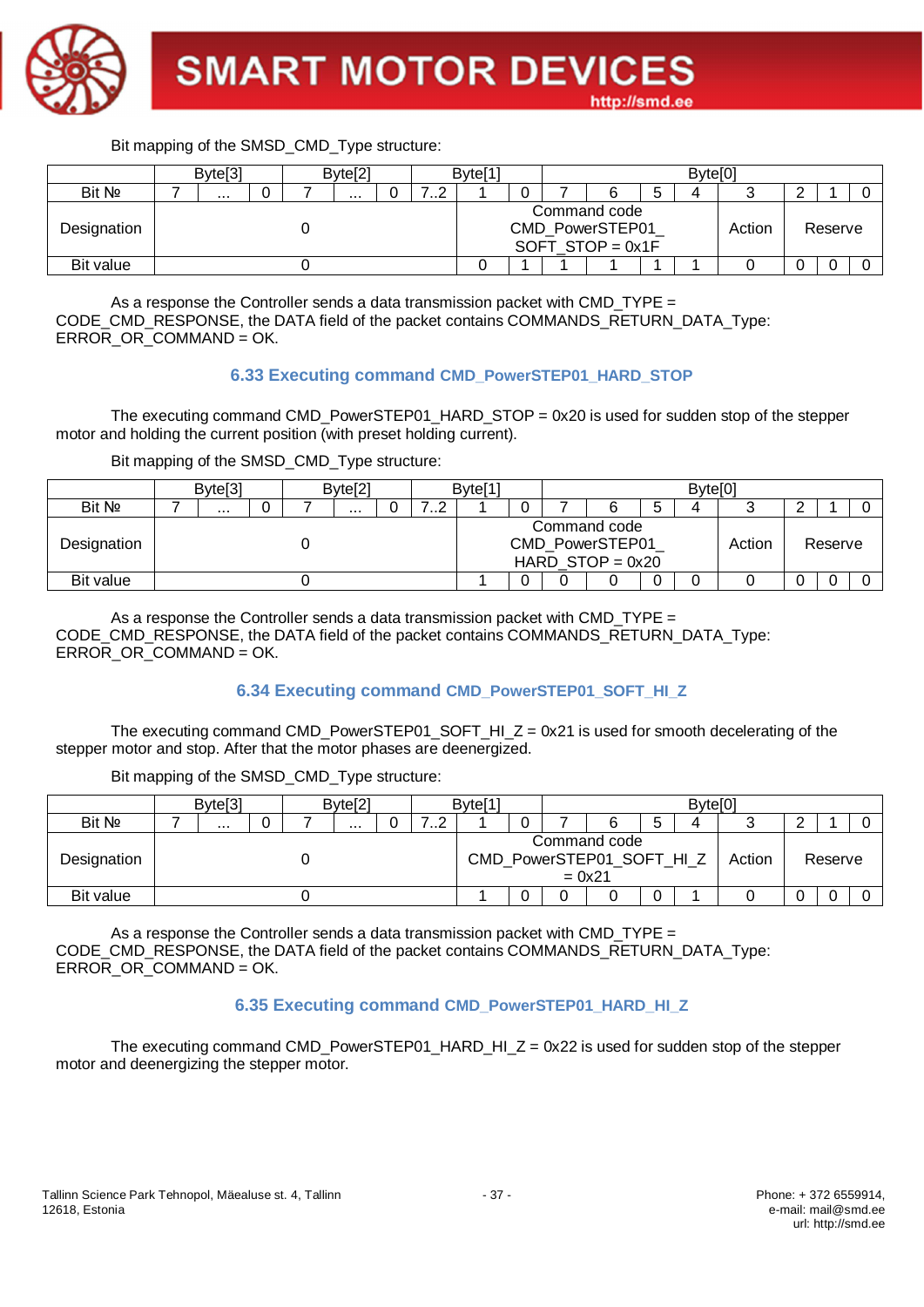

|             | Byte <sup>[3]</sup> |  |  | Byte[2] |  |   | Byte <sup>[1]</sup> |  |                                                       |   | Byte <sup>[0]</sup> |        |         |  |
|-------------|---------------------|--|--|---------|--|---|---------------------|--|-------------------------------------------------------|---|---------------------|--------|---------|--|
| Bit Nº      |                     |  |  |         |  | . |                     |  |                                                       | G | 4                   |        |         |  |
| Designation |                     |  |  |         |  |   |                     |  | Command code<br>CMD_PowerSTEP01_HARD_HI_Z<br>$= 0x22$ |   |                     | Action | Reserve |  |
| Bit value   |                     |  |  |         |  |   |                     |  |                                                       |   |                     |        |         |  |

As a response the Controller sends a data transmission packet with CMD\_TYPE = CODE\_CMD\_RESPONSE, the DATA field of the packet contains COMMANDS\_RETURN\_DATA\_Type: ERROR\_OR\_COMMAND = OK.

#### **6.36 Executing command CMD\_PowerSTEP01\_SET\_WAIT**

The executing command CMD\_PowerSTEP01\_SET\_WAIT = 0x23 is intended for setting pause. The DATA field contains the waiting time measured as ms. Allowed value range 0 – 3600000 ms.

Bit mapping of the SMSD\_CMD\_Type structure:

|             | Byte <sup>[3]</sup> |                      | Byte[2] |   | Byte[1 |  |                                                      | Byte <sup>[0]</sup> |        |         |  |
|-------------|---------------------|----------------------|---------|---|--------|--|------------------------------------------------------|---------------------|--------|---------|--|
| Bit No      | .                   |                      | .       | . |        |  |                                                      |                     |        |         |  |
| Designation |                     | Data = Waiting time  |         |   |        |  | Command code<br>CMD_PowerSTEP01<br>SET WAIT = $0x23$ |                     | Action | Reserve |  |
| Bit value   |                     | Depend on Data value |         |   |        |  |                                                      |                     |        |         |  |

As a response the Controller sends a data transmission packet with CMD TYPE  $=$ CODE\_CMD\_RESPONSE, the DATA field of the packet contains COMMANDS\_RETURN\_DATA\_Type: ERROR\_OR\_COMMAND = OK.

#### **6.37 Executing command CMD\_PowerSTEP01\_SET\_RELE**

The executing command CMD\_PowerSTEP01\_SET\_RELE = 0x24 is intended to turn on the controller relay.

Bit mapping of the SMSD\_CMD\_Type structure:

|             | Byte <sup>[3]</sup> |  | Byte <sup>[2]</sup> |  |                                                      | Byte <sup>[1</sup> |  |        |         | Byte <sup>[0</sup> |  |  |  |
|-------------|---------------------|--|---------------------|--|------------------------------------------------------|--------------------|--|--------|---------|--------------------|--|--|--|
| Bit Nº      | $\cdots$            |  | .                   |  | .                                                    |                    |  |        | э       |                    |  |  |  |
| Designation |                     |  |                     |  | Command code<br>CMD_PowerSTEP01_SET_RELE<br>$= 0x24$ |                    |  | Action | Reserve |                    |  |  |  |
| Bit value   |                     |  |                     |  |                                                      |                    |  |        |         |                    |  |  |  |

As a response the Controller sends a data transmission packet with CMD TYPE  $=$ CODE\_CMD\_RESPONSE, the DATA field of the packet contains COMMANDS\_RETURN\_DATA\_Type: ERROR\_OR\_COMMAND = STATUS\_RELE\_SET.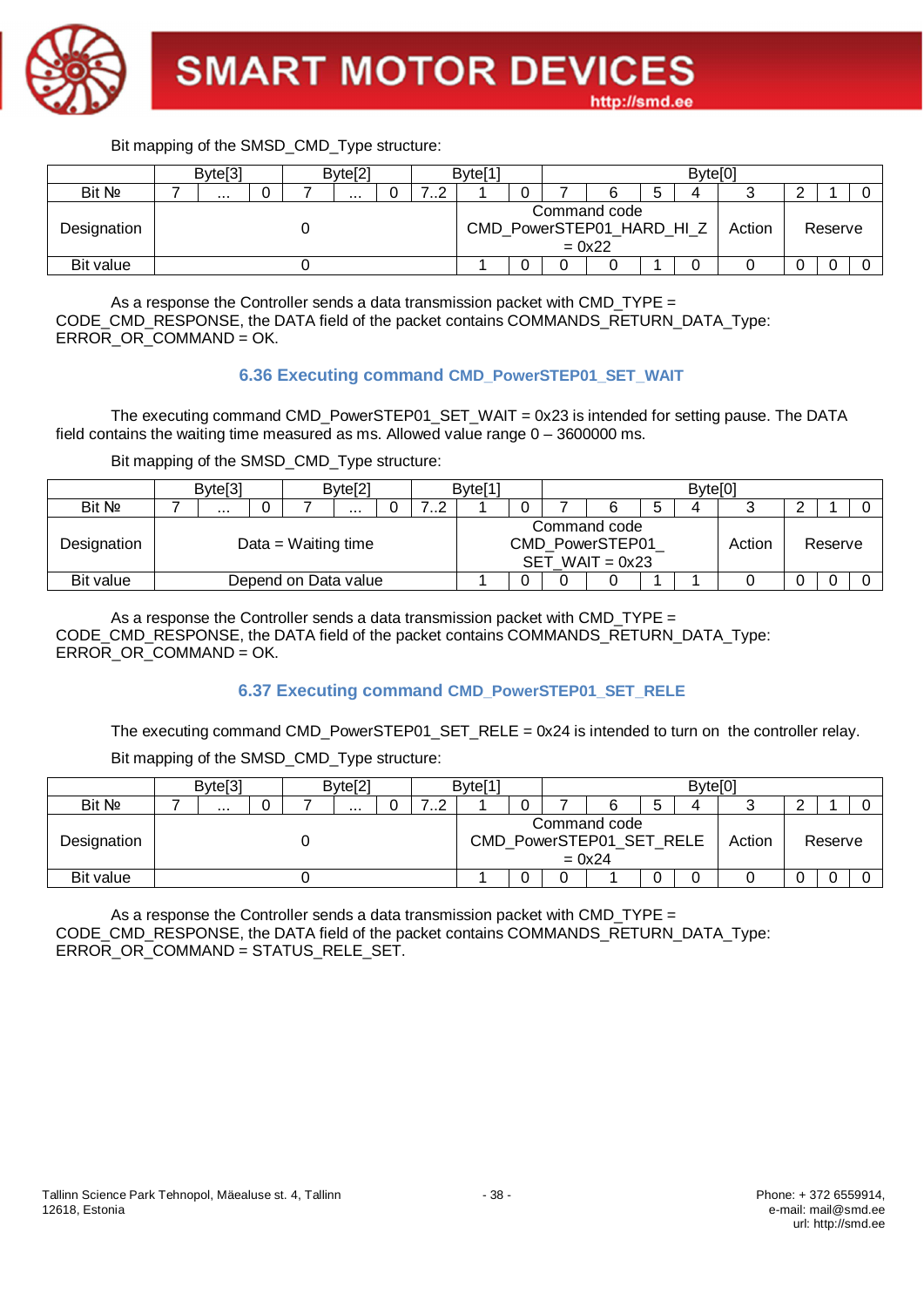

#### **6.38 Executing command CMD\_PowerSTEP01\_CLR\_RELE**

#### The executing command CMD\_PowerSTEP01\_CLR\_RELE =  $0x25$  is intended to turn off the controller relay.

Bit mapping of the SMSD\_CMD\_Type structure:

|             | Byte <sup>[3]</sup> |  |  | Byte <sup>[2]</sup> |  |   | Byte <sup>[1</sup> |  |                                                      |   | Byte[0] |        |         |  |
|-------------|---------------------|--|--|---------------------|--|---|--------------------|--|------------------------------------------------------|---|---------|--------|---------|--|
| Bit No      | .<br>$\cdots$       |  |  |                     |  | . |                    |  |                                                      | ა |         |        |         |  |
| Designation |                     |  |  |                     |  |   |                    |  | Command code<br>CMD_PowerSTEP01_CLR_RELE<br>$= 0x25$ |   |         | Action | Reserve |  |
| Bit value   |                     |  |  |                     |  |   |                    |  |                                                      |   |         |        |         |  |

As a response the Controller sends a data transmission packet with CMD TYPE  $=$ CODE\_CMD\_RESPONSE, the DATA field of the packet contains COMMANDS\_RETURN\_DATA\_Type: ERROR\_OR\_COMMAND = STATUS\_RELE\_CLR.

#### **6.39 Executing command CMD\_PowerSTEP01\_GET\_RELE**

The executing command CMD\_PowerSTEP01\_GET\_RELE =  $0x26$  is intended to read a current state of the controller relay.

Bit mapping of the SMSD\_CMD\_Type structure:

|             | Byte <sup>[3]</sup> |  |  | Byte[2] |  |   | Byte <sup>[1]</sup> |  |                                                      |   | Byte <sup>[0]</sup> |        |         |  |
|-------------|---------------------|--|--|---------|--|---|---------------------|--|------------------------------------------------------|---|---------------------|--------|---------|--|
| Bit Nº      |                     |  |  |         |  | . |                     |  |                                                      | э | Д                   |        |         |  |
| Designation |                     |  |  |         |  |   |                     |  | Command code<br>CMD_PowerSTEP01_GET_RELE<br>$= 0x26$ |   |                     | Action | Reserve |  |
| Bit value   |                     |  |  |         |  |   |                     |  |                                                      |   |                     |        |         |  |

As a response the Controller sends a data transmission packet with CMD\_TYPE = CODE\_CMD\_RESPONSE, the DATA field of the packet contains COMMANDS\_RETURN\_DATA\_Type: ERROR\_OR\_COMMAND depend on a real current relay state - STATUS\_RELE\_SET or STATUS\_RELE\_CLR.

#### **6.40 Executing command CMD\_PowerSTEP01\_WAIT\_IN0**

The executing command CMD\_PowerSTEP01\_WAIT\_IN0 =  $0x27$  is used to wait until receiving a signal to the input IN0.

Bit mapping of the SMSD\_CMD\_Type structure:

|             | Byte <sup>[3]</sup> |  |  | Byte[2] |  |   | Byte <sup>[1</sup> |  |                                                   |   | Byte[0] |        |         |  |
|-------------|---------------------|--|--|---------|--|---|--------------------|--|---------------------------------------------------|---|---------|--------|---------|--|
| Bit Nº      | $\cdots$            |  |  | .       |  | . |                    |  |                                                   | О |         |        |         |  |
| Designation |                     |  |  |         |  |   |                    |  | Command code<br>CMD_PowerSTEP01_WAIT_IN0=<br>0x27 |   |         | Action | Reserve |  |
| Bit value   |                     |  |  |         |  |   |                    |  |                                                   |   |         |        |         |  |

As a response the Controller sends a data transmission packet with CMD TYPE  $=$ CODE\_CMD\_RESPONSE, the DATA field of the packet contains COMMANDS\_RETURN\_DATA\_Type: ERROR\_OR\_COMMAND = OK.

#### **6.41 Executing command CMD\_PowerSTEP01\_WAIT\_IN1**

The executing command CMD\_PowerSTEP01\_WAIT\_IN1 = 0x28 is used to wait until receiving a signal to the input IN1.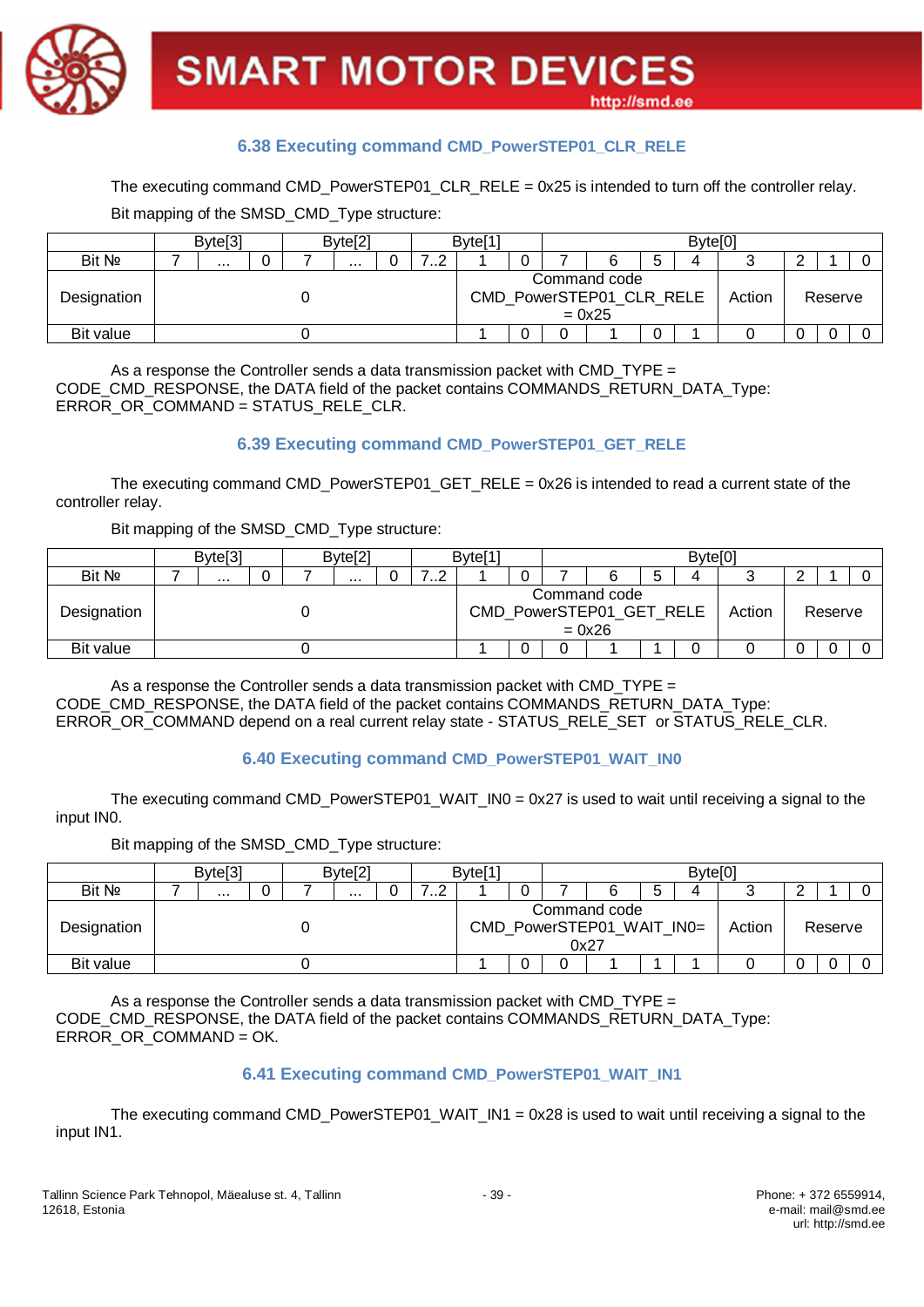

|             | Byte <sup>[3]</sup> |  |  | Byte <sup>[2]</sup> |  |   | Byte <sup>[1]</sup> |  |                                                   |   | Byte <sup>[0]</sup> |        |         |  |
|-------------|---------------------|--|--|---------------------|--|---|---------------------|--|---------------------------------------------------|---|---------------------|--------|---------|--|
| Bit Nº      |                     |  |  | .                   |  | . |                     |  |                                                   | C |                     |        |         |  |
| Designation |                     |  |  |                     |  |   |                     |  | Command code<br>CMD_PowerSTEP01_WAIT_IN1=<br>0x28 |   |                     | Action | Reserve |  |
| Bit value   |                     |  |  |                     |  |   |                     |  |                                                   |   |                     |        |         |  |

As a response the Controller sends a data transmission packet with CMD\_TYPE  $=$ CODE\_CMD\_RESPONSE, the DATA field of the packet contains COMMANDS\_RETURN\_DATA\_Type: ERROR\_OR\_COMMAND = OK.

#### **6.42 Executing command CMD\_PowerSTEP01\_GOTO\_PROGRAM**

The executing command CMD\_PowerSTEP01\_GOTO\_PROGRAM = 0x29 is intended for unconditional branching – to jump to a specified command number in a specified program number. The DATA field contains the information about a program memory number and a command sequence number: bits 0..7 of the DATA field contain the command number, bits 8,9 of the DATA field contain the program number.

#### Bit mapping of the SMSD\_CMD\_Type structure:

|             | Byte <sup>[3]</sup> |                                    | Byte[2]  |              | Byte <sup>[1]</sup> |  |                                                          |   | Bvtel01 |        |         |  |
|-------------|---------------------|------------------------------------|----------|--------------|---------------------|--|----------------------------------------------------------|---|---------|--------|---------|--|
| Bit Nº      | $\cdots$            |                                    | $\cdots$ | . . <u>.</u> |                     |  |                                                          | 5 | Δ       |        |         |  |
| Designation |                     | Data = Command and Program numbers |          |              |                     |  | Command code<br>CMD PowerSTEP01<br>GOTO PROGRAM = $0x29$ |   |         | Action | Reserve |  |
| Bit value   |                     | Depend on Data value               |          |              |                     |  |                                                          |   |         |        |         |  |

The Data field bit mapping:

|                         |   |   |  | Byte[3] bits $7.0$ |                 |    |    |    |    |    | Byte[2] bits 70 |                |   |                |        | Byte <sup>[1]</sup> bits 72 |  |
|-------------------------|---|---|--|--------------------|-----------------|----|----|----|----|----|-----------------|----------------|---|----------------|--------|-----------------------------|--|
| Data bit 21 20 19 18 17 |   |   |  | 16                 | 15 <sub>1</sub> | 14 | 13 | 12 | 11 | 10 |                 |                | 6 |                | ົ<br>ັ |                             |  |
|                         | 0 | ັ |  |                    |                 |    |    |    |    |    |                 | Program Number |   | Command number |        |                             |  |

As a response the Controller sends a data transmission packet with CMD TYPE = CODE\_CMD\_RESPONSE, the DATA field of the packet contains COMMANDS\_RETURN\_DATA\_Type: ERROR\_OR\_COMMAND = OK.

#### **6.43 Executing command CMD\_PowerSTEP01\_GOTO\_PROGRAM\_IF\_IN0**

The executing command CMD\_PowerSTEP01\_GOTO\_PROGRAM\_IF\_IN0 = 0x2A is intended for conditional branching – to jump to a specified command number in a specified program number if there is a signal at the input IN0. The DATA field contains the information about a program memory number and a command sequence number: bits 0..7 of the DATA field contain the command number, bits 8,9 of the DATA field contain the program number.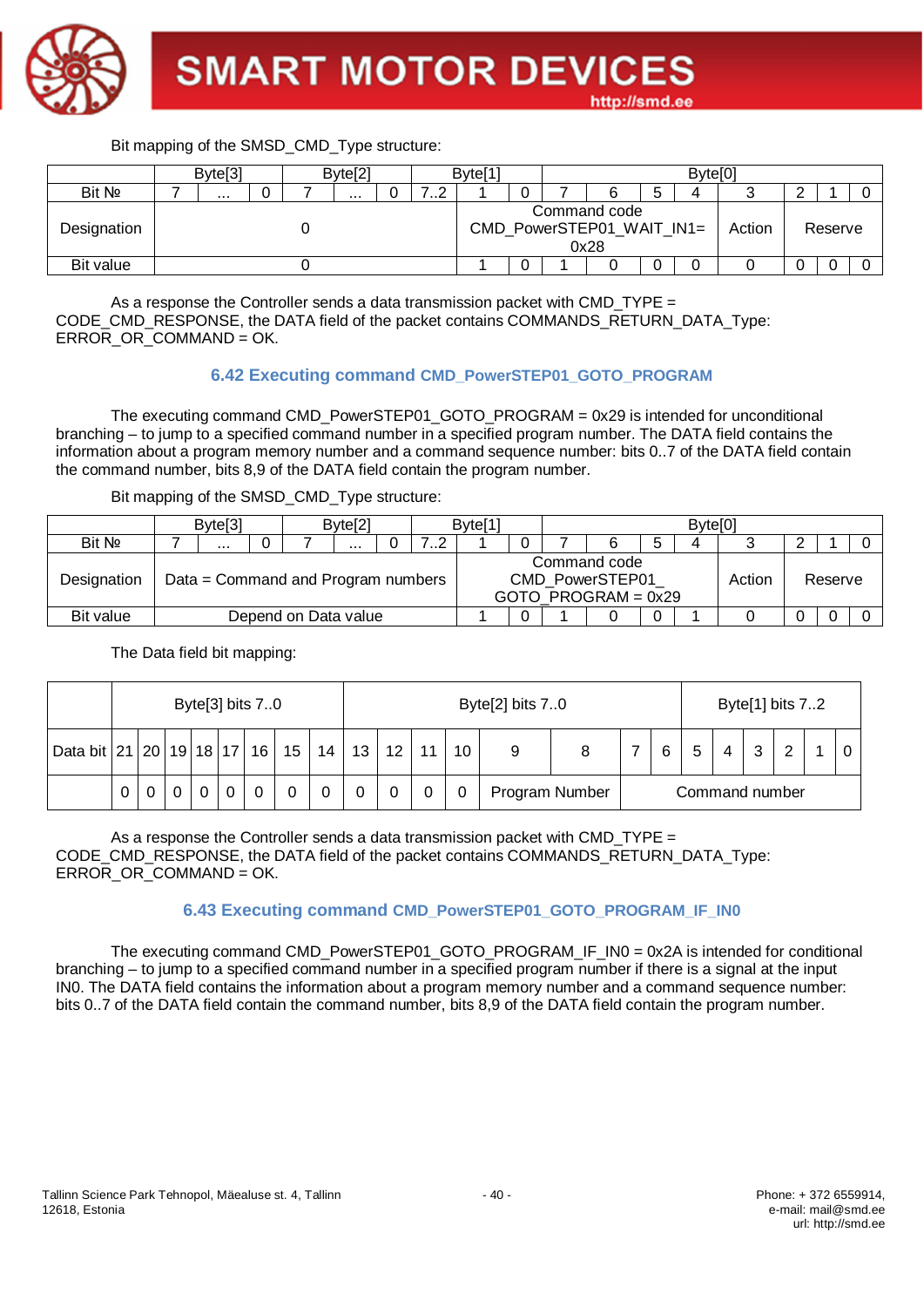

|             | Byte <sup>[3]</sup>                |                      | Byte <sup>[2]</sup> |  | Byte <sup>[1]</sup> |  |                                                                 |   | Byte[0] |        |         |  |
|-------------|------------------------------------|----------------------|---------------------|--|---------------------|--|-----------------------------------------------------------------|---|---------|--------|---------|--|
| Bit No      | $\cdots$                           |                      | .                   |  |                     |  |                                                                 | ა |         |        |         |  |
| Designation | Data = Command and Program numbers |                      |                     |  |                     |  | Command code<br>CMD PowerSTEP01<br>GOTO PROGRAM IF $INO = 0x2A$ |   |         | Action | Reserve |  |
| Bit value   |                                    | Depend on Data value |                     |  |                     |  |                                                                 |   |         |        |         |  |

The Data field bit mapping:

|                         |   |  |  | Byte <sup>[3]</sup> bits 70 |                 |    |    |                 |    |    | Byte[2] bits 70 |  |   |   |                |   | Byte[1] bits 72 |  |
|-------------------------|---|--|--|-----------------------------|-----------------|----|----|-----------------|----|----|-----------------|--|---|---|----------------|---|-----------------|--|
| Data bit 21 20 19 18 17 |   |  |  | 16                          | 15 <sub>1</sub> | 14 | 13 | 12 <sup>2</sup> | 11 | 10 |                 |  | 6 | 5 | 4              | ົ | $\sim$          |  |
|                         | 0 |  |  |                             |                 |    |    |                 |    | 0  | Program Number  |  |   |   | Command number |   |                 |  |

As a response the Controller sends a data transmission packet with CMD TYPE  $=$ CODE\_CMD\_RESPONSE, the DATA field of the packet contains COMMANDS\_RETURN\_DATA\_Type: ERROR\_OR\_COMMAND = OK.

#### **6.44 Executing command CMD\_PowerSTEP01\_GOTO\_PROGRAM\_IF\_IN1**

The executing command CMD\_PowerSTEP01\_GOTO\_PROGRAM\_IF\_IN1 = 0x2B is intended for conditional branching – to jump to a specified command number in a specified program number if there is a signal at the input IN1. The DATA field contains the information about a program memory number and a command sequence number: bits 0..7 of the DATA field contain the command number, bits 8,9 of the DATA field contain the program number.

Bit mapping of the SMSD\_CMD\_Type structure:

|             | Byte <sup>[3]</sup>                |                      | Byte[2] |  | Byte <sup>[1]</sup> |  |                                                                 |   | Byte <sup>[0]</sup> |        |         |  |
|-------------|------------------------------------|----------------------|---------|--|---------------------|--|-----------------------------------------------------------------|---|---------------------|--------|---------|--|
| Bit Nº      | $\cdots$                           |                      |         |  |                     |  |                                                                 | b |                     |        |         |  |
| Designation | Data = Command and Program numbers |                      |         |  |                     |  | Command code<br>CMD PowerSTEP01<br>GOTO PROGRAM IF $IN1 = 0x2B$ |   |                     | Action | Reserve |  |
| Bit value   |                                    | Depend on Data value |         |  |                     |  |                                                                 |   |                     |        |         |  |

The Data field bit mapping:

|                            |             |  |  | Byte <sup>[3]</sup> bits 70 |                 |    |    |    |    | Byte[2] bits 70 |                |   |   |                |   | Byte[1] bits 72 |  |
|----------------------------|-------------|--|--|-----------------------------|-----------------|----|----|----|----|-----------------|----------------|---|---|----------------|---|-----------------|--|
| Data bit 21 20 19 18 17 16 |             |  |  |                             | 15 <sub>1</sub> | 14 | 13 | 12 | 10 |                 |                | 6 | 5 | 4              | າ | ົ               |  |
|                            | $\mathbf 0$ |  |  |                             |                 |    |    |    | 0  |                 | Program Number |   |   | Command number |   |                 |  |

As a response the Controller sends a data transmission packet with CMD\_TYPE = CODE\_CMD\_RESPONSE, the DATA field of the packet contains COMMANDS\_RETURN\_DATA\_Type: ERROR\_OR\_COMMAND = OK.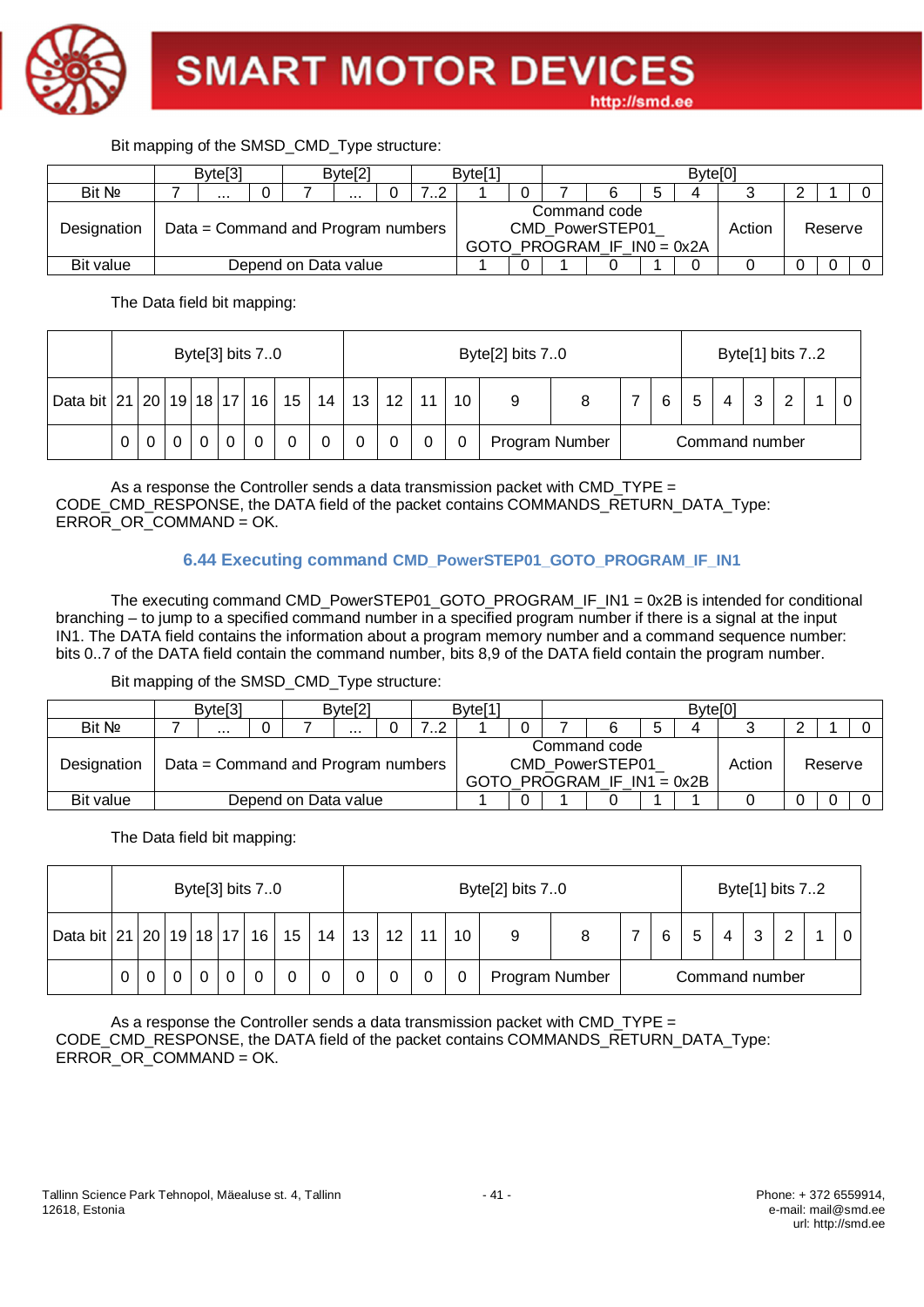

#### **6.45 Executing command CMD\_PowerSTEP01\_LOOP\_PROGRAM**

The executing command CMD\_PowerSTEP01\_LOOP\_PROGRAM = 0x2C is used loop organization – the Controller repeats specified times specified number of commands (start from the first command after this command. The DATA field contains the information about commands number and cycles number: bits 0..9 of the DATA field contain the commands number, bits 10..19 of the DATA field contain the cycles number.

Bit mapping of the SMSD\_CMD\_Type structure:

|             | Byte <sup>[3]</sup> |  |                            | Byte <sup>[2]</sup> |  |  | Byte <sup>[1</sup> |   |                                                          | Byte <sup>[0]</sup> |        |         |  |
|-------------|---------------------|--|----------------------------|---------------------|--|--|--------------------|---|----------------------------------------------------------|---------------------|--------|---------|--|
| Bit No      | $\cdots$<br>        |  |                            |                     |  |  |                    |   |                                                          |                     |        |         |  |
| Designation |                     |  | Data = Commands and Cycles |                     |  |  |                    |   | Command code<br>CMD PowerSTEP01<br>LOOP PROGRAM = $0x2C$ |                     | Action | Reserve |  |
| Bit value   |                     |  | Depend on Data value       |                     |  |  |                    | 0 |                                                          |                     |        |         |  |

The Data field bit mapping:

|   |                                                                  |  |  |  | Byte[3] bits $7.0$ |               |  |  |  |    |  | Byte[2] bits 70 |   |   |                 |   | Byte[1] bits 72 |  |  |
|---|------------------------------------------------------------------|--|--|--|--------------------|---------------|--|--|--|----|--|-----------------|---|---|-----------------|---|-----------------|--|--|
|   | Data bit 21   20   19   18   17   16   15   14   13   12  <br>11 |  |  |  |                    |               |  |  |  | 10 |  |                 | 6 | 5 | $\overline{4}$  | 3 | റ               |  |  |
| U |                                                                  |  |  |  |                    | Cycles number |  |  |  |    |  |                 |   |   | Commands number |   |                 |  |  |

As a response the Controller sends a data transmission packet with CMD TYPE  $=$ CODE\_CMD\_RESPONSE, the DATA field of the packet contains COMMANDS\_RETURN\_DATA\_Type: ERROR OR COMMAND = OK.

#### **6.46 Executing command CMD\_PowerSTEP01\_CALL\_PROGRAM**

The executing command CMD\_PowerSTEP01\_CALL\_PROGRAM = 0x2D is intended for calling a subprogram. The DATA field contains the information about a program memory number and a command sequence number, which starts a subprogram: bits 0..7 of the DATA field contain the command number, bits 8,9 of the DATA field contain the program number. For returning back to the main program, the subprogram should contain a RETURN command - CMD\_PowerSTEP01\_RETURN\_PROGRAM. The subprogram is executed until the CMD\_PowerSTEP01\_RETURN\_PROGRAM and after that returns to the next command of the main program after CMD\_PowerSTEP01\_CALL\_PROGRAM.

Bit mapping of the SMSD\_CMD\_Type structure:

|             | Byte <sup>[3]</sup>                |  |                      | Byte <sup>[2]</sup> |  |  | Byte <sup>[1</sup> |  |                                                           | Byte <sup>[0]</sup> |        |         |  |
|-------------|------------------------------------|--|----------------------|---------------------|--|--|--------------------|--|-----------------------------------------------------------|---------------------|--------|---------|--|
| Bit No      | <br>                               |  |                      |                     |  |  |                    |  |                                                           |                     |        |         |  |
| Designation | Data = Command and Program numbers |  |                      |                     |  |  |                    |  | Command code<br>CMD_PowerSTEP01_CALL_PRO<br>$GRAM = 0x2D$ |                     | Action | Reserve |  |
| Bit value   |                                    |  | Depend on Data value |                     |  |  |                    |  |                                                           |                     |        |         |  |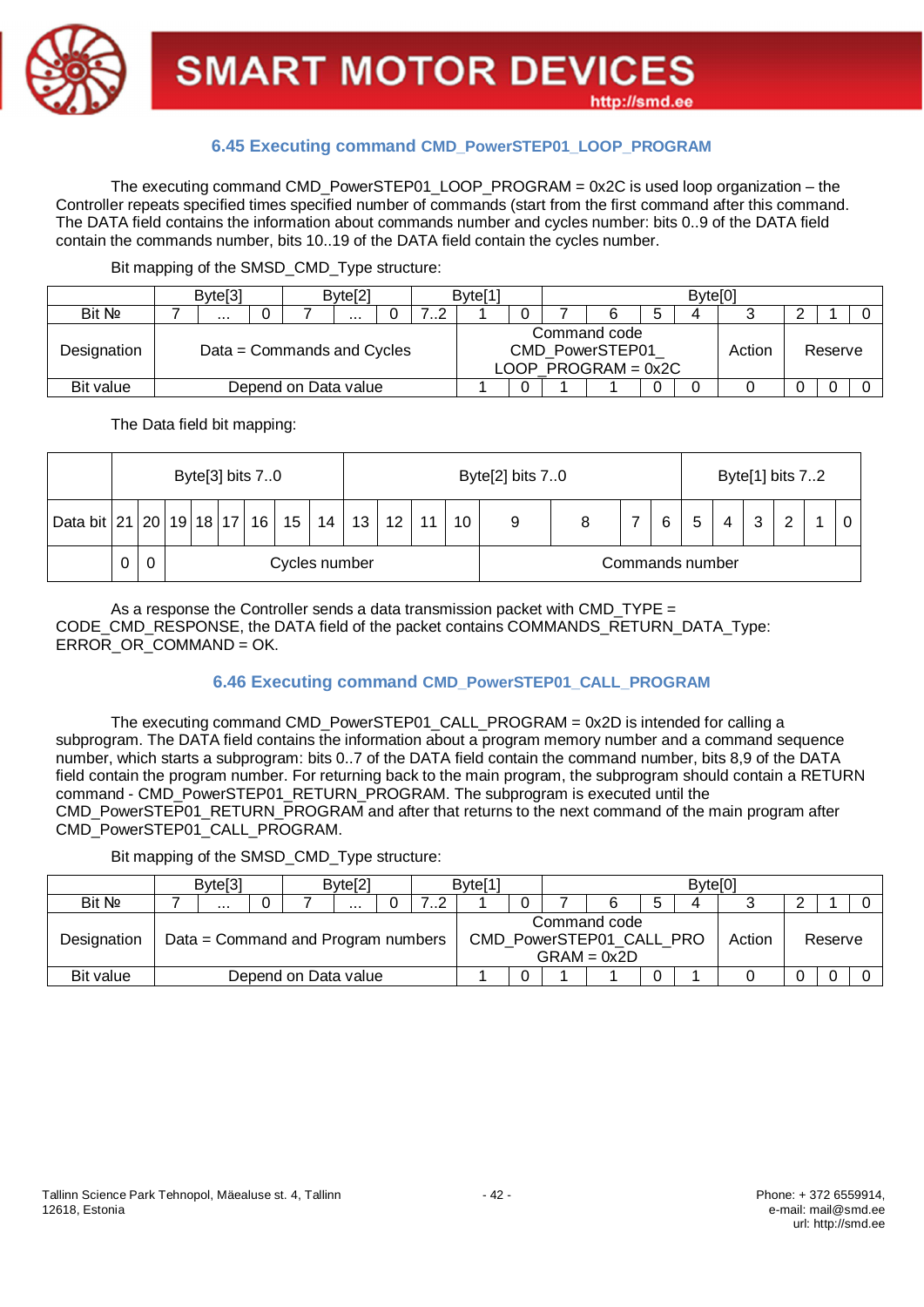

The Data field bit mapping:

|                                        |   |  |  | Byte <sup>[3]</sup> bits 70 |    |    |    |                 |    |    | Byte[2] bits 70 |  |   |   |                |        | Byte <sup>[1]</sup> bits 72 |  |
|----------------------------------------|---|--|--|-----------------------------|----|----|----|-----------------|----|----|-----------------|--|---|---|----------------|--------|-----------------------------|--|
| Data bit   21   20   19   18   17   16 |   |  |  |                             | 15 | 14 | 13 | 12 <sup>1</sup> | 11 | 10 |                 |  | 6 | 5 | 4              | າ<br>N | ົ                           |  |
|                                        | 0 |  |  |                             |    |    |    |                 |    |    | Program Number  |  |   |   | Command number |        |                             |  |

As a response the Controller sends a data transmission packet with CMD\_TYPE = CODE\_CMD\_RESPONSE, the DATA field of the packet contains COMMANDS\_RETURN\_DATA\_Type: ERROR\_OR\_COMMAND = OK.

#### **6.47 Executing command CMD\_PowerSTEP01\_RETURN\_PROGRAM**

The executing command CMD\_PowerSTEP01\_RETURN\_PROGRAM = 0x2E is used to specify the end of a subprogram and to return back to the main program. If previously the command CMD\_PowerSTEP01\_CALL\_PROGRAM was not called, the executing of CMD\_PowerSTEP01\_RETURN\_PROGRAM will call an error.

Bit mapping of the SMSD\_CMD\_Type structure:

|             | Byte <sup>[3]</sup> |  |  | Byte[2] |  |   | Byte <sup>[1]</sup> |  |                                                          |   | Byte <sup>[0]</sup> |        |         |  |
|-------------|---------------------|--|--|---------|--|---|---------------------|--|----------------------------------------------------------|---|---------------------|--------|---------|--|
| Bit No      | $\cdots$            |  |  |         |  | . |                     |  |                                                          | G |                     |        |         |  |
| Designation | $\cdots$            |  |  |         |  |   |                     |  | Command code<br>CMD_PowerSTEP01<br>RETURN_PROGRAM = 0x2E |   |                     | Action | Reserve |  |
| Bit value   |                     |  |  |         |  |   |                     |  |                                                          |   | ບ                   |        |         |  |

As a response the Controller sends a data transmission packet with CMD TYPE = CODE\_CMD\_RESPONSE, the DATA field of the packet contains COMMANDS\_RETURN\_DATA\_Type: ERROR\_OR\_COMMAND = OK.

#### **6.48 Executing command CMD\_PowerSTEP01\_START\_PROGRAM\_MEM0**

The executing command CMD\_PowerSTEP01\_START\_PROGRAM\_MEM0 = 0x2F is used to start program executing from the Controller memory area Mem0.

Bit mapping of the SMSD\_CMD\_Type structure:

|             |  | Byte <sup>[3]</sup> |  |  | Byte[2] |  |   | Byte <sup>[1</sup> |  |                                                             |        | Byte[0] |        |         |  |
|-------------|--|---------------------|--|--|---------|--|---|--------------------|--|-------------------------------------------------------------|--------|---------|--------|---------|--|
| Bit No      |  | $\cdots$            |  |  | .       |  | . |                    |  |                                                             | ∽<br>J |         |        |         |  |
| Designation |  |                     |  |  |         |  |   |                    |  | Command code<br>CMD_PowerSTEP01<br>START PROGRAM MEM0= 0x2F |        |         | Action | Reserve |  |
| Bit value   |  |                     |  |  |         |  |   |                    |  |                                                             |        |         |        |         |  |

As a response the Controller sends a data transmission packet with  $CMD_$  TYPE  $=$ CODE\_CMD\_RESPONSE, the DATA field of the packet contains COMMANDS\_RETURN\_DATA\_Type: ERROR\_OR\_COMMAND = OK.

The same commands CMD\_PowerSTEP01\_START\_PROGRAM\_MEM1 = 0x30, CMD\_PowerSTEP01\_START\_PROGRAM\_MEM2 = 0x31, CMD\_PowerSTEP01\_START\_PROGRAM\_MEM3 = 0x32 are used to start an executing program from the Controller memory Mem1, Mem2 and Mem3 accordingly.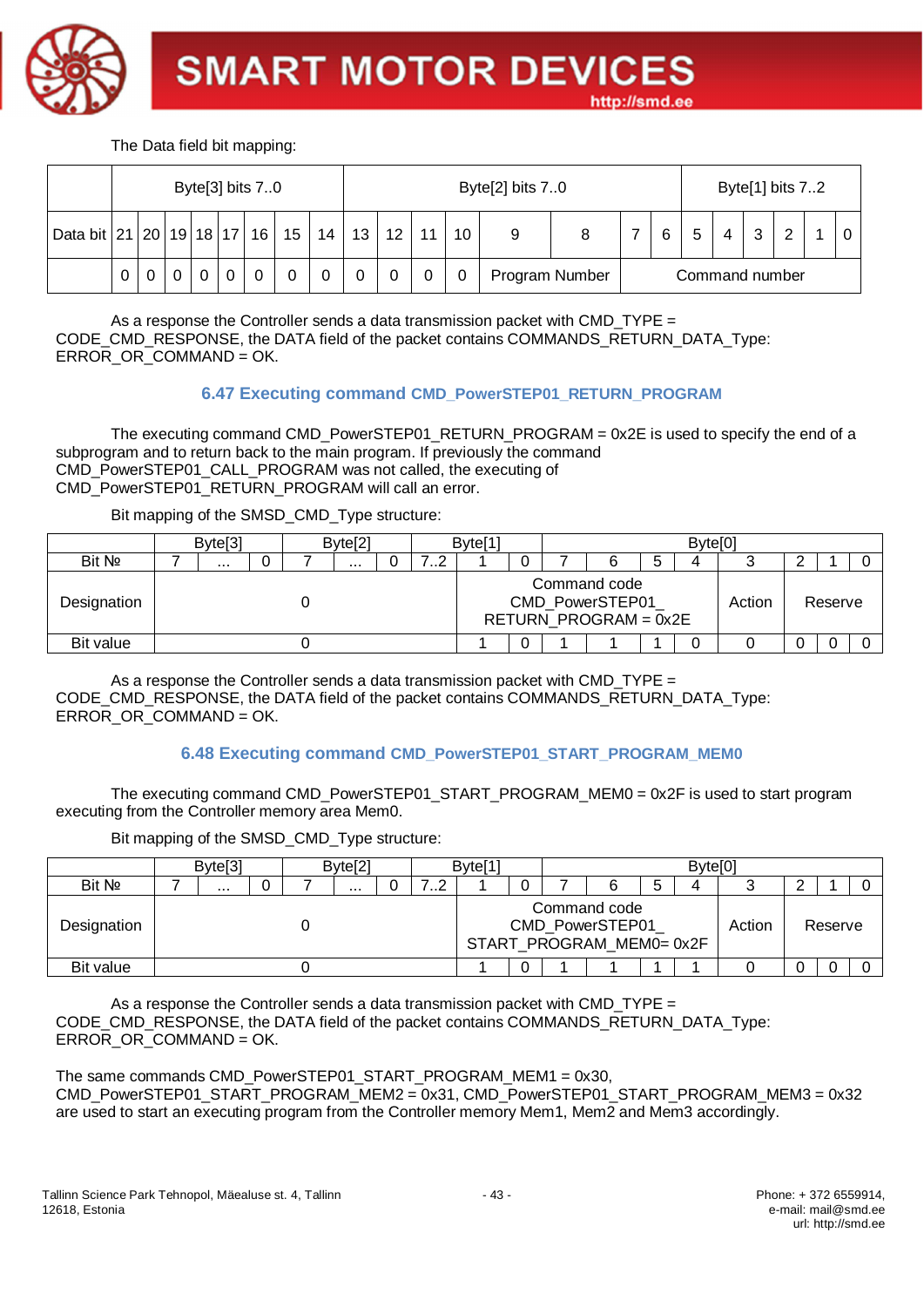

#### **6.49 Executing command CMD\_PowerSTEP01\_STOP\_PROGRAM\_MEM**

The executing command CMD\_PowerSTEP01\_STOP\_PROGRAM\_MEM = 0x33 is used to stop executing a program.

Bit mapping of the SMSD\_CMD\_Type structure:

|             | Byte <sup>[3]</sup> |  |  | Byte[2] |  |   | Byte <sup>[1]</sup> |   |                                                              |   | Byte <sup>[0]</sup> |        |         |  |
|-------------|---------------------|--|--|---------|--|---|---------------------|---|--------------------------------------------------------------|---|---------------------|--------|---------|--|
| Bit No      |                     |  |  |         |  | . |                     |   |                                                              | 5 |                     |        |         |  |
| Designation | .                   |  |  |         |  |   |                     |   | Command code<br>CMD_PowerSTEP01<br>STOP PROGRAM $MEM = 0x33$ |   |                     | Action | Reserve |  |
| Bit value   |                     |  |  |         |  |   |                     | 0 |                                                              |   |                     |        |         |  |

As a response the Controller sends a data transmission packet with CMD TYPE  $=$ CODE\_CMD\_RESPONSE, the DATA field of the packet contains COMMANDS\_RETURN\_DATA\_Type: ERROR\_OR\_COMMAND = OK.

#### **6.50 Executing command CMD\_PowerSTEP01\_STEP\_CLOCK**

The executing command CMD\_PowerSTEP01\_STEP\_CLOCK = 0x34 is intended to change the control mode to pulse control using external input signals EN, STEP, DIR.

Bit mapping of the SMSD\_CMD\_Type structure:

|             | Byte <sup>[3]</sup> |  |  | Byte <sup>[2]</sup> |  |              | Byte <sup>[1]</sup> |   |                                                        |   | <b>Bytel<sup>C</sup></b> |        |         |  |
|-------------|---------------------|--|--|---------------------|--|--------------|---------------------|---|--------------------------------------------------------|---|--------------------------|--------|---------|--|
| Bit Nº      | .<br>$\cdots$       |  |  |                     |  | . . <u>.</u> |                     |   |                                                        | b | 4                        |        |         |  |
| Designation |                     |  |  |                     |  |              |                     |   | Command code<br>CMD_PowerSTEP01<br>STEP CLOCK = $0x34$ |   |                          | Action | Reserve |  |
| Bit value   |                     |  |  |                     |  |              |                     | 0 |                                                        |   |                          |        |         |  |

#### **6.51 Executing command CMD\_PowerSTEP01\_STOP\_USB**

The executing CMD\_PowerSTEP01\_STOP\_USB = 0x35 is intended to stop data transfer via USB interface.

Bit mapping of the SMSD\_CMD\_Type structure:

|             | Byte <sup>[3]</sup> |  |  | Byte <sup>[2]</sup> |  | Byte <sup>[1]</sup> |   |                                                      |   | Byte[0] |        |         |  |
|-------------|---------------------|--|--|---------------------|--|---------------------|---|------------------------------------------------------|---|---------|--------|---------|--|
| Bit Nº      |                     |  |  | $\cdots$            |  |                     |   |                                                      | ა |         |        |         |  |
| Designation |                     |  |  |                     |  |                     |   | Command code<br>CMD_PowerSTEP01<br>STOP $USB = 0x35$ |   |         | Action | Reserve |  |
| Bit value   |                     |  |  |                     |  |                     | 0 |                                                      |   |         |        |         |  |

#### **6.52 Executing command CMD\_PowerSTEP01\_GET\_MIN\_SPEED**

The executing command CMD\_PowerSTEP01\_GET\_MIN\_SPEED = 0x36 is intended for reading of the current set minimum motor speed.

DATA field of the packet = SMSD\_CMD\_Type structure, which contains the command CMD\_PowerSTEP01\_GET\_MIN\_SPEED.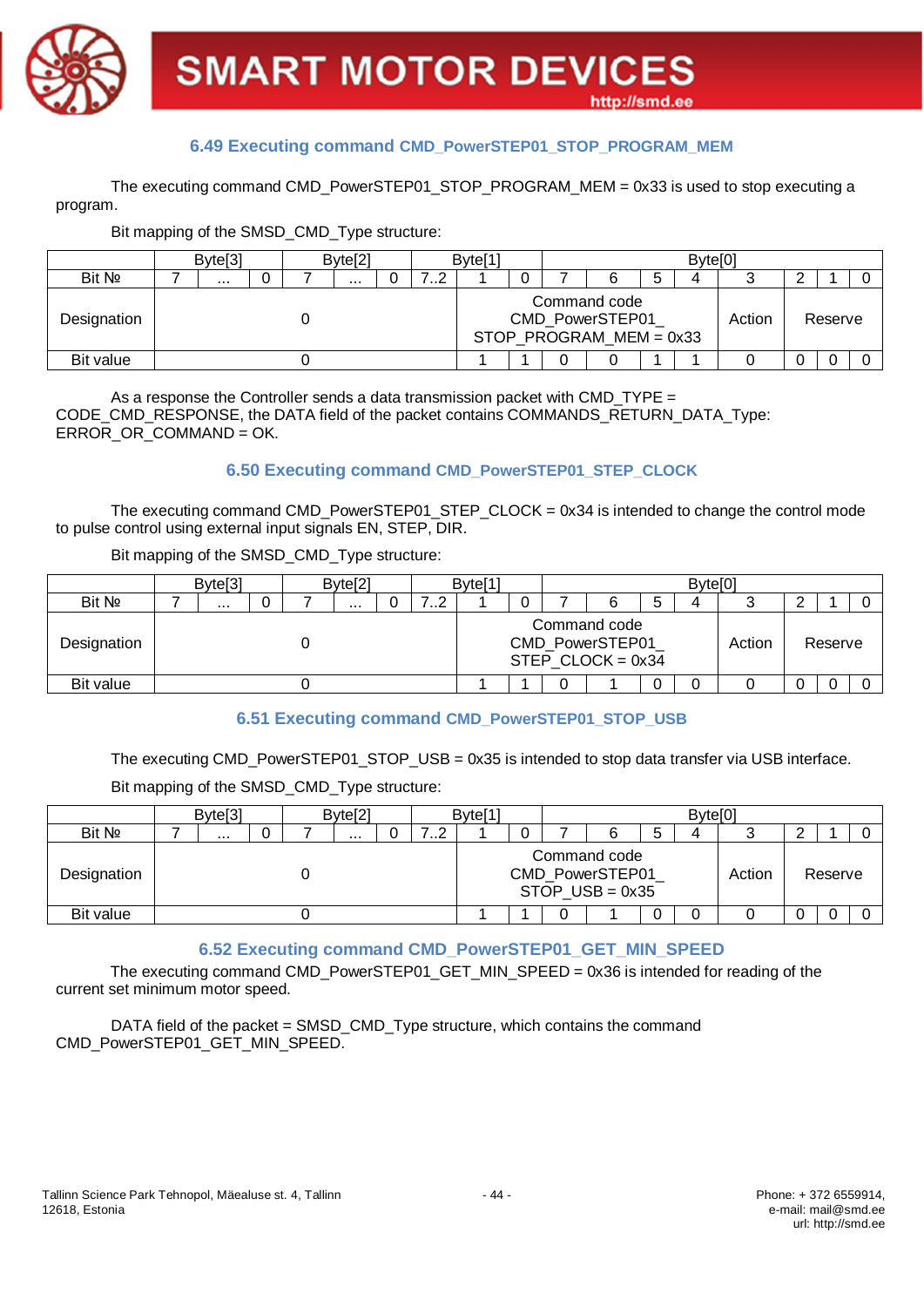

Bit mapping of the SMSD\_CMD\_Type structure: Data field byte DATA[3]=0x00 DATA[2]=0x00 DATA[1]=0x00 DATA[0]=0x10 Byte[3] Byte[2] Byte[1] Byte[0] Bit № 7 ... 0 7 ... 0 7..2 1 0 7 6 5 4 3 2 1 0 Designation  $Deta = 0x00$ Command code CMD\_PowerSTEP01\_GET\_MIN\_SPEED  $= 0x36$ Action | Reserve Bit value 0 0 0 1 1 0 1 1 0 0 0 0 0

As a response the Controller sends a data transmission packet with CMD TYPE  $=$ CODE\_CMD\_RESPONSE, the DATA field of the packet contains COMMANDS\_RETURN\_DATA\_Type: ERROR\_OR\_COMMAND = COMMAND\_GET\_MIN\_SPEED, RETURN\_DATA – the value of the current set minimum motor speed.

#### **6.53 Executing command CMD\_PowerSTEP01\_GET\_MAX\_SPEED**

The executing command CMD\_PowerSTEP01\_GET\_MAX\_SPEED = 0x37 is intended for reading of the current set maximum motor speed.

DATA field of the packet = SMSD\_CMD\_Type structure, which contains the command CMD\_PowerSTEP01\_GET\_MAX\_SPEED.

#### Bit mapping of the SMSD\_CMD\_Type structure:

| Data field  | $DATA[3]=0x00$      |  | $DATA[2]=0x00$      |  | $DATA[1]=0x00$                |                          |   | $DATA[0]=0x10$      |        |         |  |
|-------------|---------------------|--|---------------------|--|-------------------------------|--------------------------|---|---------------------|--------|---------|--|
| byte        | Byte <sup>[3]</sup> |  | Byte <sup>[2]</sup> |  | Byte <sup>[1]</sup>           |                          |   | Byte <sup>[0]</sup> |        |         |  |
| Bit Nº      | $\cdots$            |  |                     |  |                               |                          | 6 |                     |        |         |  |
| Designation |                     |  | Data = $0x00$       |  | CMD_PowerSTEP01_GET_MAX_SPEED | Command code<br>$= 0x37$ |   |                     | Action | Reserve |  |
| Bit value   |                     |  |                     |  |                               |                          |   |                     |        |         |  |

As a response the Controller sends a data transmission packet with CMD  $TYPE =$ CODE\_CMD\_RESPONSE, the DATA field of the packet contains COMMANDS\_RETURN\_DATA\_Type: ERROR\_OR\_COMMAND = COMMAND\_GET\_MAX\_SPEED, RETURN\_DATA – the value of the current set maximum motor speed.

#### **6.54 Executing command CMD\_PowerSTEP01\_GET\_STACK**

The executing command CMD\_PowerSTEP01\_GET\_STACK = 0x38 is intended for reading from the controller information about current executing command number and program number.

DATA field of the packet = SMSD\_CMD\_Type structure, which contains the command CMD\_PowerSTEP01\_GET\_STACK.

Bit mapping of the SMSD\_CMD\_Type structure:

| Data field  |               | $DATA[3]=0x00$      |  |  | $DATA[2]=0x00$      |   |             | $DATA[1]=0x00$      |                                                     |   | $DATA[0]=0x10$      |        |   |         |  |
|-------------|---------------|---------------------|--|--|---------------------|---|-------------|---------------------|-----------------------------------------------------|---|---------------------|--------|---|---------|--|
| byte        |               | Byte <sup>[3]</sup> |  |  | Byte <sup>[2]</sup> |   |             | Byte <sup>[1]</sup> |                                                     |   | Byte <sup>[0]</sup> |        |   |         |  |
| Bit Nº      |               |                     |  |  | $\cdots$            | 0 | 79<br>. . Z |                     |                                                     | 6 | 4                   |        |   |         |  |
| Designation | Data = $0x00$ |                     |  |  |                     |   |             |                     | Command code<br>CMD_PowerSTEP01_GET_STACK =<br>0x38 |   |                     | Action |   | Reserve |  |
| Bit value   |               |                     |  |  |                     |   | v           |                     |                                                     |   |                     |        | U |         |  |

As a response the Controller sends a data transmission packet with CMD\_TYPE = CODE\_CMD\_RESPONSE, the DATA field of the packet contains COMMANDS\_RETURN\_DATA\_Type: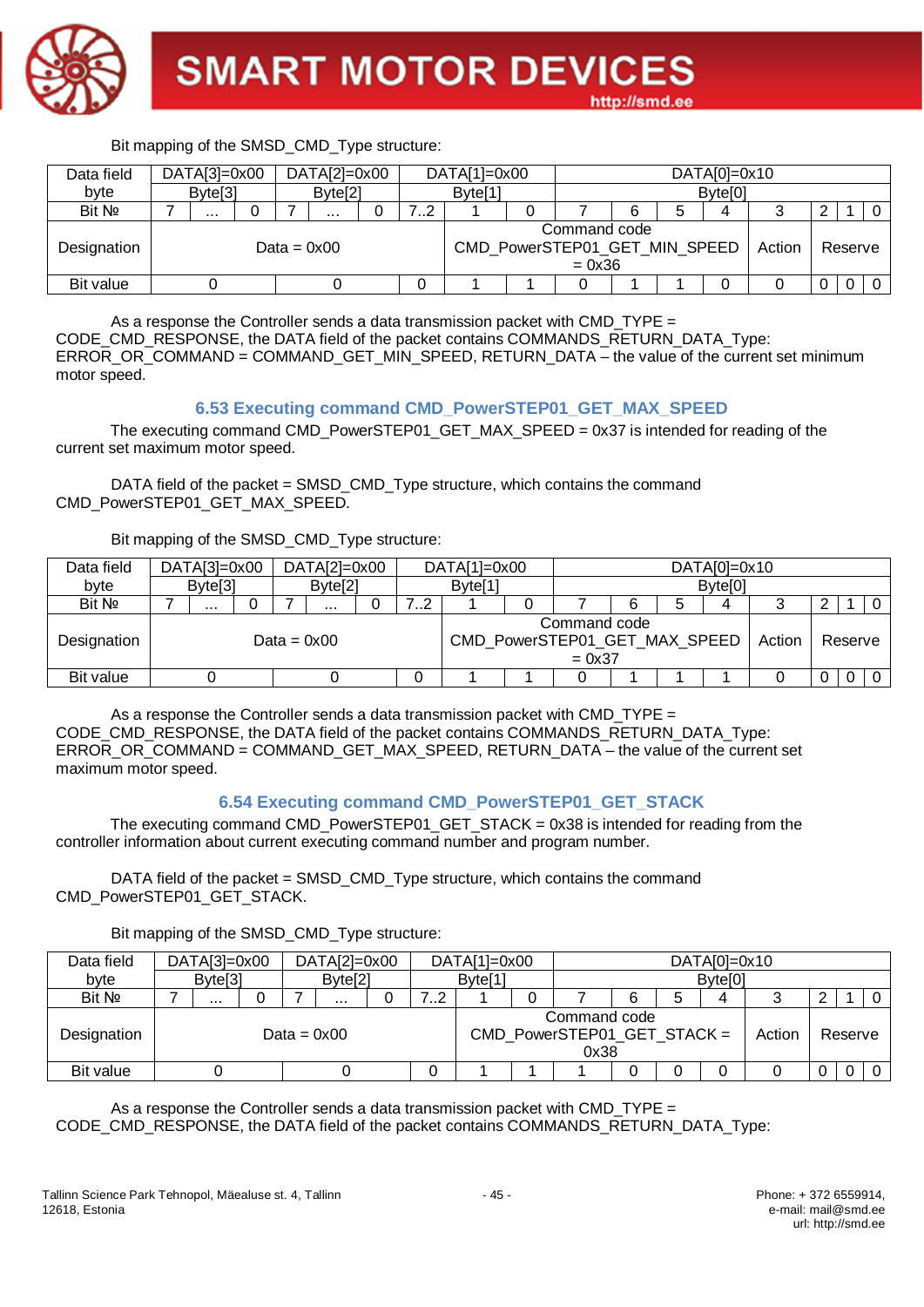

ERROR\_OR\_COMMAND = COMMAND\_GET\_STACK, RETURN\_DATA – information about current executing command number (bits 0..7) and program number (bits 8,9).

#### The RETURN\_DATA field bit mapping:

|                                   |  |  | Byte[3] bits $7.0$ |                 |    |    |    |    | Byte <sup>[2]</sup> bits 70 |                |  |                |  |   | Byte[1] bits 72 |  |
|-----------------------------------|--|--|--------------------|-----------------|----|----|----|----|-----------------------------|----------------|--|----------------|--|---|-----------------|--|
| Data bit   21   20   19   18   17 |  |  | 16                 | 15 <sub>1</sub> | 14 | 13 | 12 | 10 |                             |                |  |                |  | ⌒ |                 |  |
|                                   |  |  |                    |                 |    |    |    |    |                             | Program Number |  | Command number |  |   |                 |  |

#### **6.55 Executing command CMD\_PowerSTEP01\_GOTO\_PROGRAM\_IF\_ZERO**

The executing command CMD\_PowerSTEP01\_GOTO\_PROGRAM\_IF\_ZERO = 0x39 is intended for conditional branching – to jump to a specified command number in a specified program number if the current position value is 0. The DATA field contains the information about a program memory number and a command sequence number: bits 0..7 of the DATA field contain the command number, bits 8,9 of the DATA field contain the program number.

This command is valid for 2d version of communication protocol only.

#### Bit mapping of the SMSD\_CMD\_Type structure:

| Data field  | $DATA[3]=0x00$      |  | $DATA[2]=0x00$                     |     | $DATA[1]=0x00$      |                                                                   |   |   | $DATA[0]=0x10$      |        |         |  |
|-------------|---------------------|--|------------------------------------|-----|---------------------|-------------------------------------------------------------------|---|---|---------------------|--------|---------|--|
| byte        | Byte <sup>[3]</sup> |  | Byte <sup>[2]</sup>                |     | Byte <sup>[1]</sup> |                                                                   |   |   | Byte <sup>[0]</sup> |        |         |  |
| Bit No      |                     |  | $\cdots$                           | , 2 |                     |                                                                   | 6 | 5 | 4                   |        |         |  |
| Designation |                     |  | Data = Command and Program numbers |     |                     | Command code<br>CMD_PowerSTEP01_GOTO_<br>PROGRAM IF $ZERO = 0x39$ |   |   |                     | Action | Reserve |  |
| Bit value   |                     |  | Depend on Data value               |     |                     |                                                                   |   |   |                     |        |         |  |

The Data field bit mapping:

|                            |   |  |  | Byte[3] bits 70 |                 |    |                                                     |  |  | Byte[2] bits 70 |                |  |  |  |  |   | Byte[1] bits 72 |  |
|----------------------------|---|--|--|-----------------|-----------------|----|-----------------------------------------------------|--|--|-----------------|----------------|--|--|--|--|---|-----------------|--|
| Data bit 21 20 19 18 17 16 |   |  |  |                 | 15 <sub>1</sub> | 14 | 13 <sup>1</sup><br>12 <sup>2</sup><br>10<br>11<br>6 |  |  |                 |                |  |  |  |  | າ | $\sim$          |  |
|                            | 0 |  |  |                 |                 |    |                                                     |  |  |                 | Program Number |  |  |  |  |   | Command number  |  |

As a response the Controller sends a data transmission packet with CMD TYPE  $=$ CODE\_CMD\_RESPONSE, the DATA field of the packet contains COMMANDS\_RETURN\_DATA\_Type: ERROR OR COMMAND = OK.

#### **6.56 Executing command CMD\_PowerSTEP01\_GOTO\_PROGRAM\_IF\_IN\_ZERO**

The executing command CMD\_PowerSTEP01\_GOTO\_PROGRAM\_IF\_IN\_ZERO = 0x3A is intended for conditional branching – to jump to a specified command number in a specified program number if there is a signal at the input SET\_ZERO. The DATA field contains the information about a program memory number and a command sequence number: bits 0..7 of the DATA field contain the command number, bits 8,9 of the DATA field contain the program number.

This command is valid for 2d version of communication protocol only.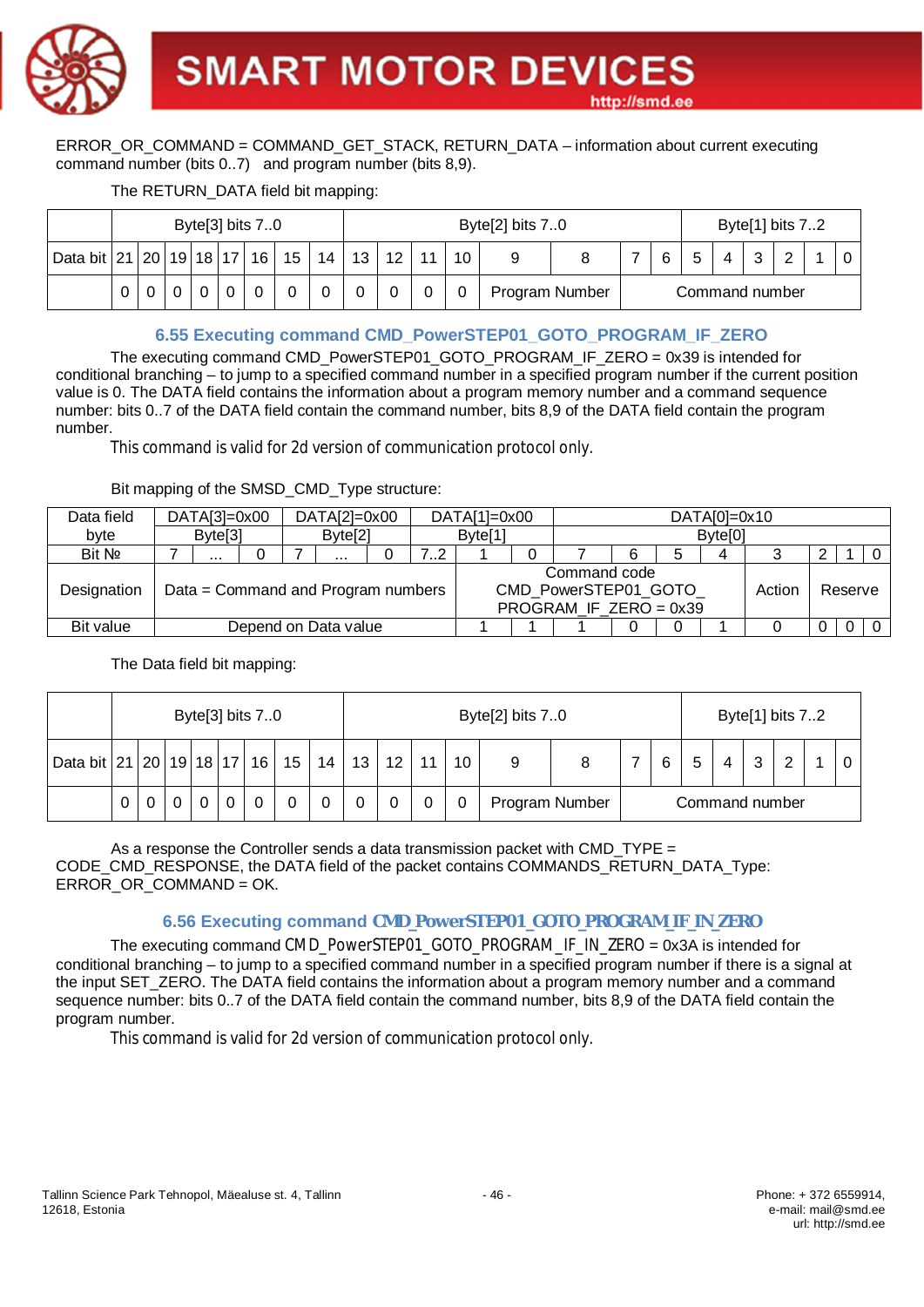

#### Data field byte DATA[3]=0x00 DATA[2]=0x00 DATA[1]=0x00 DATA[0]=0x10 Byte[3] Byte[2] Byte[1] Byte[0] Bit № 7 ... 0 7 ... 0 7..2 1 0 7 6 5 4 3 2 1 0 Designation  $\vert$  Data = Command and Program numbers Command code CMD\_PowerSTEP01\_GOTO \_PROGRAM \_IF\_IN\_ZERO = 0x3A Action Reserve Bit value Depend on Data value 1 1 1 0 1 0 0 0 0 0

The Data field bit mapping:

Bit mapping of the SMSD\_CMD\_Type structure:

|                                 |   |   |  | Byte[3] bits 70 |    |    |    |                 |   | Byte[2] bits 70 |                |   |   |                |  |  | Byte[1] bits 72 |  |
|---------------------------------|---|---|--|-----------------|----|----|----|-----------------|---|-----------------|----------------|---|---|----------------|--|--|-----------------|--|
| Data bit 21   20   19   18   17 |   |   |  | 16              | 15 | 14 | 13 | 12 <sup>°</sup> | 6 | 5               | 4              | ີ | ົ |                |  |  |                 |  |
|                                 | 0 | U |  |                 |    | 0  |    |                 | 0 |                 | Program Number |   |   | Command number |  |  |                 |  |

As a response the Controller sends a data transmission packet with CMD  $TYPE =$ CODE\_CMD\_RESPONSE, the DATA field of the packet contains COMMANDS\_RETURN\_DATA\_Type: ERROR\_OR\_COMMAND = OK.

#### **6.57 Executing command CMD\_PowerSTEP01\_WAIT\_CONTINUE**

The executing command CMD\_PowerSTEP01\_GOTO\_PROGRAM\_IF\_IN\_ZERO = 0x3B is intended for waiting of synchronization signal at the input CONTINUE, which is used for synchronization of executing programs in different controllers.

This command is valid for 2d version of communication protocol only.

#### Bit mapping of the SMSD\_CMD\_Type structure:

| Data field  | $DATA[3]=0x00$      |  | $DATA[2]=0x00$      |    | $DATA[1]=0x00$     |                                                                      |   |   | $DATA[0]=0x10$      |        |         |  |
|-------------|---------------------|--|---------------------|----|--------------------|----------------------------------------------------------------------|---|---|---------------------|--------|---------|--|
| byte        | Byte <sup>[3]</sup> |  | Byte <sup>[2]</sup> |    | Byte <sup>[1</sup> |                                                                      |   |   | Byte <sup>[0]</sup> |        |         |  |
| Bit No      |                     |  | $\cdots$            | 72 |                    |                                                                      | 6 | 5 | 4                   |        |         |  |
| Designation |                     |  |                     |    |                    | Command code<br>CMD_PowerSTEP01_GOTO_<br>$PROGRAM$ IF IN ZERO = 0x3B |   |   |                     | Action | Reserve |  |
| Bit value   |                     |  |                     |    |                    |                                                                      |   |   |                     |        |         |  |

# **6.58 Executing command CMD\_PowerSTEP01\_SET\_WAIT\_2**

The executing command CMD\_PowerSTEP01\_SET\_WAIT\_2 = 0x3C is intended for setting a pause. The DATA field contains the waiting time measured as ms. Allowed value range 0 – 3600000 ms. Unlike with the similar command CMD\_PowerSTEP01\_SET\_WAIT, executing of this command can be interrupted by input signals IN0, IN1 or SET\_ZERO.

This command is valid for 2d version of communication protocol only.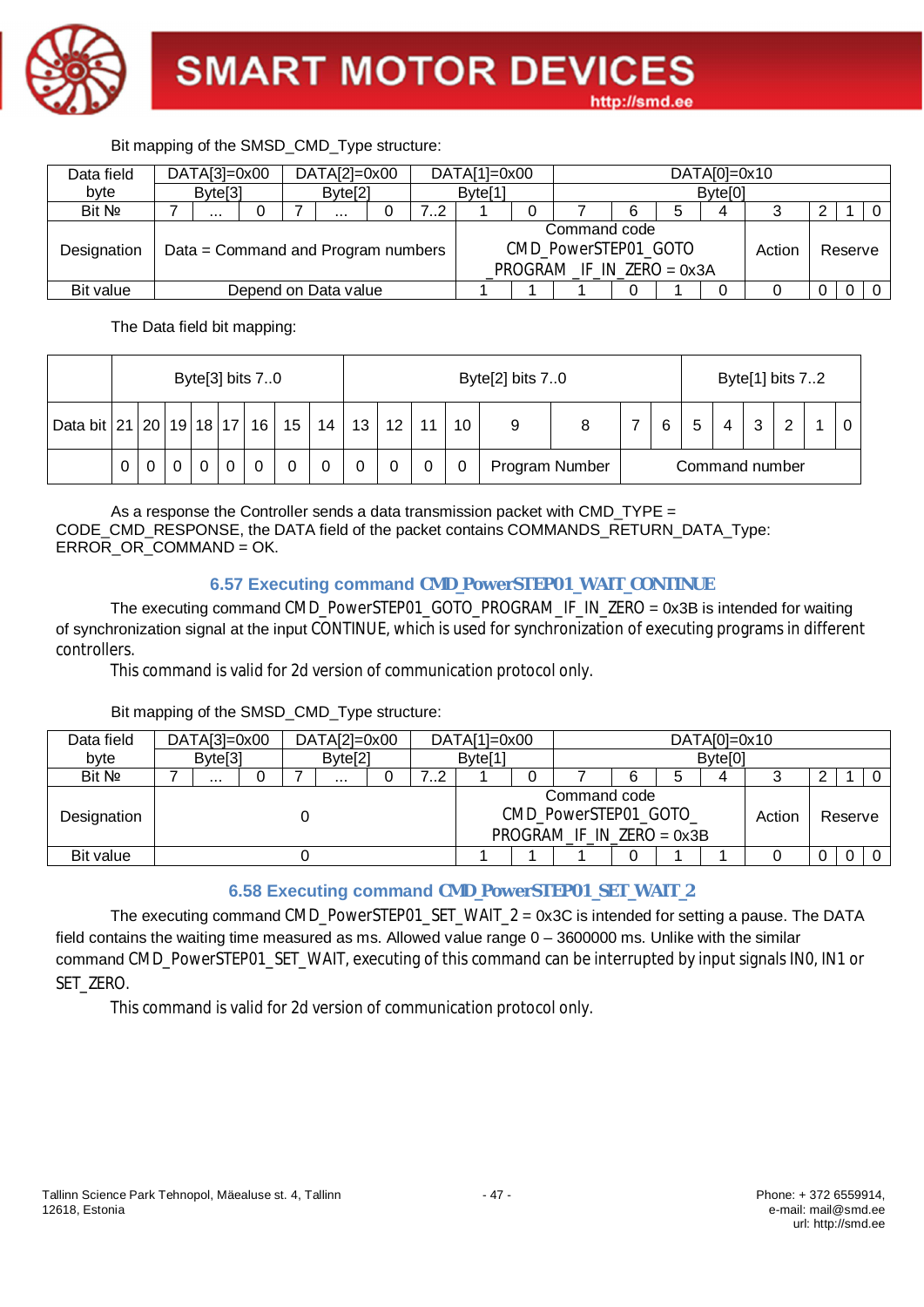

|             | Byte <sup>[3]</sup> |  |                      | Byte <sup>[2]</sup> |  |  | Byte <sup>[1</sup> |  |                                                        | Byte <sup>[0]</sup> |        |         |  |
|-------------|---------------------|--|----------------------|---------------------|--|--|--------------------|--|--------------------------------------------------------|---------------------|--------|---------|--|
| Bit No      | .<br>               |  |                      |                     |  |  |                    |  |                                                        |                     |        |         |  |
| Designation |                     |  | Data = Waiting time  |                     |  |  |                    |  | Command code<br>CMD_PowerSTEP01_SET_WAIT_2<br>$= 0x3C$ |                     | Action | Reserve |  |
| Bit value   |                     |  | Depend on Data value |                     |  |  |                    |  |                                                        |                     |        |         |  |

As a response the Controller sends a data transmission packet with CMD TYPE  $=$ CODE\_CMD\_RESPONSE, the DATA field of the packet contains COMMANDS\_RETURN\_DATA\_Type: ERROR\_OR\_COMMAND = OK.

#### **6.59 Executing command CMD\_PowerSTEP01\_SCAN\_MARK2\_F**

The executing command CMD\_PowerSTEP01\_SCAN\_MARK2\_F =  $0x3D$  is intended for searching LABEL position in a forward direction. The movement continues until signal to IN1 input received. The DATA field determines the motion speed during searching the LABEL position. The motor stops according the deceleration value, current position is set as "Mark" position.

Attention: the speed commands are always set as full steps per second. This command is valid for 2d version of communication protocol only.

#### Bit mapping of the SMSD\_CMD\_Type structure:

|             | Byte <sup>[3]</sup> |  |                      | Byte <sup>[2]</sup> |  |  | Byte <sup>[1</sup> |  |                                                          | Byte <sup>[0]</sup> |        |         |  |
|-------------|---------------------|--|----------------------|---------------------|--|--|--------------------|--|----------------------------------------------------------|---------------------|--------|---------|--|
| Bit No      | ے ا<br><br>.        |  |                      |                     |  |  |                    |  |                                                          | Д                   |        |         |  |
| Designation |                     |  | Data = Motion Speed  |                     |  |  |                    |  | Command code<br>CMD PowerSTEP01<br>SCAN MARK2 $F = 0x3D$ |                     | Action | Reserve |  |
| Bit value   |                     |  | Depend on Data value |                     |  |  |                    |  |                                                          |                     |        |         |  |

As a response the Controller sends a data transmission packet with CMD TYPE  $=$ CODE\_CMD\_RESPONSE, the DATA field of the packet contains COMMANDS\_RETURN\_DATA\_Type: ERROR\_OR\_COMMAND = OK.

#### **6.60 Executing command CMD\_PowerSTEP01\_SCAN\_MARK2\_R**

The executing command CMD\_PowerSTEP01\_SCAN\_MARK2\_R = 0x3E is intended for searching LABEL position in backward direction. The movement continues until signal to IN1 input received. The DATA field determines the motion speed during searching the LABEL position. The motor stops according the deceleration value, current position is set as "Mark" position.

Attention: the speed commands are always set as full steps per second. This command is valid for 2d version of communication protocol only.

Bit mapping of the SMSD\_CMD\_Type structure:

|             | Byte <sup>[3]</sup>   |  |                      | Byte[2] |  |  | Byte <sup>[1</sup> |  |                                                          |   | Byte <sup>[0]</sup> |        |         |  |
|-------------|-----------------------|--|----------------------|---------|--|--|--------------------|--|----------------------------------------------------------|---|---------------------|--------|---------|--|
| Bit No      | . . <u>.</u><br>.<br> |  |                      |         |  |  |                    |  |                                                          | 5 |                     |        |         |  |
| Designation |                       |  | Data = Motion Speed  |         |  |  |                    |  | Command code<br>CMD PowerSTEP01<br>SCAN MARK2 $F = 0x3E$ |   |                     | Action | Reserve |  |
| Bit value   |                       |  | Depend on Data value |         |  |  |                    |  |                                                          |   |                     |        |         |  |

As a response the Controller sends a data transmission packet with CMD  $TYPE =$ CODE\_CMD\_RESPONSE, the DATA field of the packet contains COMMANDS\_RETURN\_DATA\_Type: ERROR\_OR\_COMMAND = OK.